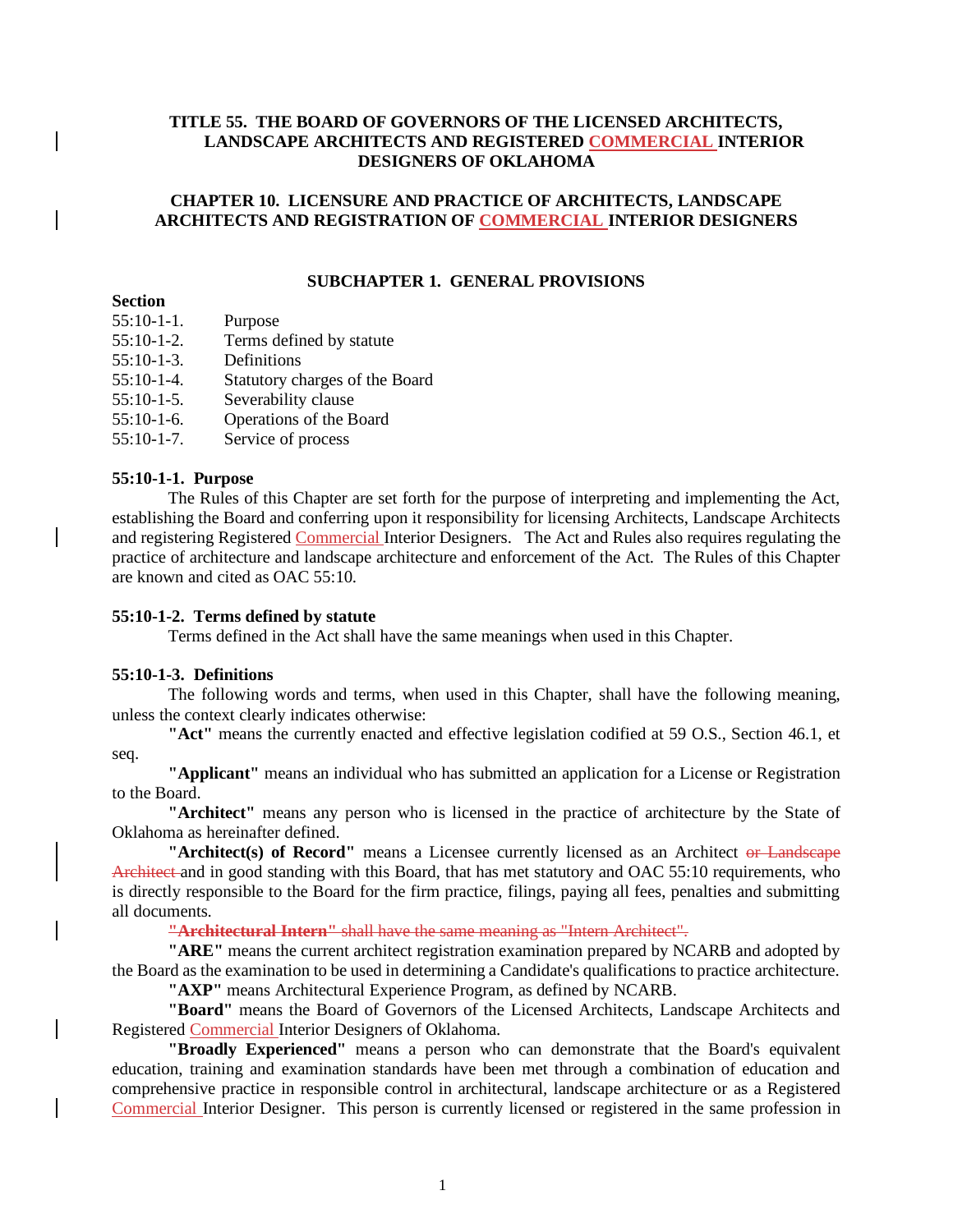another jurisdiction and is in good standing. The person seeking licensure or Registration may be required to have a personal interview by the Board and the Board may, at its sole discretion, issue a License or Registration.

**"Building types"** means the types of buildings found in O.S. 59, Section 46.21b of the Act.

**"Candidate"** means an individual who has been approved to sit for the examinations given by the

Board, or who has passed said examinations, but has not been issued a License or Certificate of Registration. **"CE"** means continuing education.

**"Certificate of Authority"** means the authorization granted by the Board for individuals to practice or offer to practice architecture or landscape architecture in the State through an Entity.

**"Certificate of Registration"** means the authorization granted by the Board to an individual Registrant to offer interior design services and represent the individual as a Registered Interior Designer in the State.

**"Certificate of Title"** means the authorization granted by the Board to an Entity to use the title and offer services as under a Registered Commercial Interior Designer.

**"CEU"** means a continuing education unit of one Contact Hour.

**"CIDA"** means Council of Interior Design Accreditation or its successor.

**"CIDQ"** means Council for Interior Designers Qualification, the organization administering examinations and setting model practice standards for the Registration of Interior Designers, or its successor.

**"CLARB"** means Council of Landscape Architectural Registration Boards or its successor.

**"Contact Hour"** as used in the continuing education requirements-means one clock hour unit of continuing education of not less than 50 minutes.

**"Entity"** means any group of individuals joined together to offer or contract for services to practice architecture, landscape architecture or use the term registered interior design or the title of under a Registered Commercial Interior Designer. Entity shall include individuals, partnerships, firms, associations, corporations, limited liability companies and limited liability partnership and any other business or professional group recognized under the Act and approved by the Board.

**"Examination"** means the current licensing and registration examinations administered by this Board, or its designee, for Architects, Landscape Architects or Registered Commercial Interior Designers.

**"Fiscal Year"** means July 1 through June 30.

**"IDEP"** means the Interior Design Experience Program, as defined by CIDQ.

**"Intern Architect" or "Architectural Intern"** means an individual in the process of obtaining training acceptable to the Board in order to complete requirements and/or is currently testing to pursuing licensure.

**"Intern Landscape Architect" or "Landscape Architectural Intern"** means an individual in the process of obtaining credits acceptable to the Board in order to complete requirements and is currently testing to pursue licensing as a Landscape Architect.

**"Issuing jurisdiction"** means the state where the license record of an Applicant, Candidate, or Licensee is kept.

**"LAAB"** means Landscape Architectural Accrediting Board or its successor.

**"LARE"** means the current Landscape Architect Registration Examination prepared by CLARB or its successor and adopted by the Board as the licensing examination to be used in determining a Candidate's qualifications to practice landscape architecture.

**"Landscape Architect"** means an individual licensed to practice landscape architecture in Oklahoma.

**"Landscape Architect of Record"** means a Licensee currently licensed as a Landscape Architect and in good standing with this Board, that has met statutory and OAC 55:10 requirements, who is directly responsible to the Board for the firm practice, filings, paying all fees and penalties, and submitting all documents.

**"Landscape Architectural Intern"** shall have the same meaning as "Intern Landscape Architect".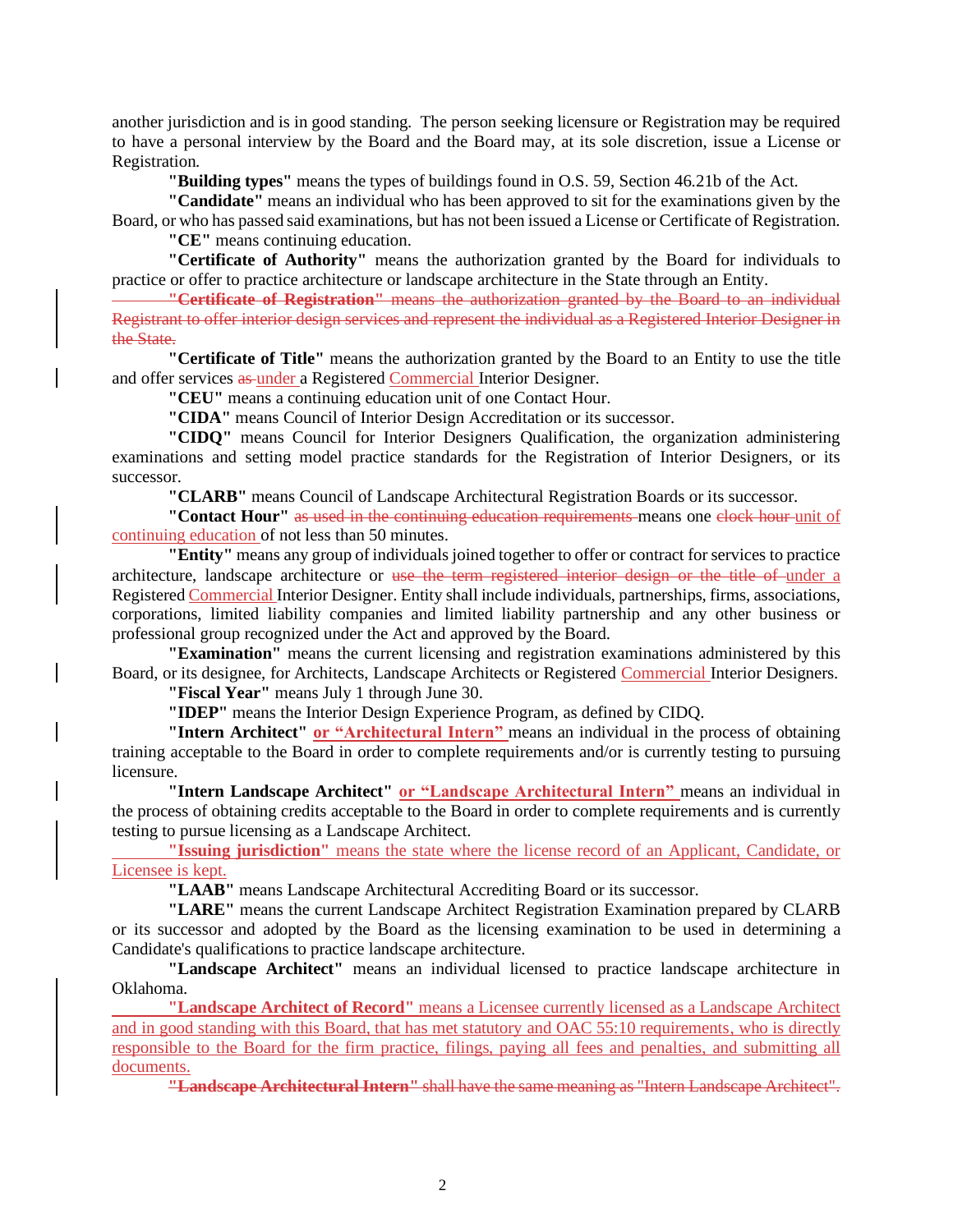**"License"** means License to practice architecture or landscape architecture issued by the Board and permission to use the title Architect or Landscape Architect.

**"Licensee"** means a licensed Architect or Landscape Architect that practices architecture or landscape architecture.

**"NAAB"** means the National Architectural Accrediting Board or its successor.

**"NASAD"** means the National Association of the Schools of Art and Design or its successor.

**"NCARB"** means National Council of Architectural Registration Boards or its successor.

**"NCIDQ"** means the current National Council of Interior Design Qualification exam, prepared by CIDQ or its successor and adopted by this Board used in determining a Candidate's qualifications to register as an interior designer.

**"Professional Consultant"** means an individual or firm, exhibiting subject matter expertise in the applicable field, retained by an Architect, Landscape Architect, or Registered Commercial Interior Designer who prepares or assists in the preparation of technical design documents issued by the Licensee or Registrant for use in connection with their technical submissions.

**"Prototypical Building"** means any commercial building or space within a commercial building that is intended to be constructed in multiple locations and which conveys an owner's intended uniform business program, plan or image.

**"Prototypical Plans"** are technical submissions for prototypical buildings that are prepared by and under the responsible control of an architect licensed in any jurisdiction in the United States for use in the State of Oklahoma.

**"Reciprocal License"** means a License granted by the Board to an individual to practice architecture or landscape architecture and granting use of the term Architect or Landscape Architect or any derivation of the word based on a current License in good standing in another jurisdiction meeting the requirements for licensing in this State.

**"Reciprocal Registration"** means a registration granted by the Board to an individual to use the title Registered Commercial Interior Designer or any derivation of the word based on the License or Registration in good standing in another jurisdiction meeting the requirements for Registration in this State.

**"Registered Commercial Interior Designer"** means an individual registered by the Board to use the title.

**"Registered Commercial Interior Designer Intern"** means an individual in the process of obtaining training acceptable to the Board in order to complete requirements and/or is currently testing to pursue Registration as a Registered Commercial Interior Designer.

**"Registered Commercial Interior Designer of Record"** means a Registered Commercial Interior Designer in good standing with this Board, that has met statutory and OAC 55:10 requirements, and who is directly responsible to the Board for the activities, filings, paying all fees, penalties and submitting all documents for the Entity having been issued the Certificate of Title.

**"Registrant"** means an individual registered by the Board to use the title Registered Commercial Interior Designer, as a designation of the individual's profession.

**"Registration"** means the authority granted by this Board to a qualified individual to use the term Registered Commercial Interior Designer unless exempt by the Act from Registration.

**"Resident State"** means the state where the Applicant, Candidate, Licensee or Registrant legally resides.

**"Responsible Control"** shall have the meaning set forth in the Act.

**"Rules"** means this Oklahoma Administrative Code, Title 55, Chapter 10 Rules.

**"Sole proprietorship"** means the only owner of a firm, licensed or registered as an individual by the Board.

**"Sponsor"** means an individual, organization, association, institution or other entity that provides an educational activity for the purpose of fulfilling the continuing educational requirements of the Board.

**"Technical submissions"** has the same meaning as in the Act.

**"UNE"** means the former Landscape Architect licensing examination, prepared by CLARB and adopted by the Board as the licensing examination.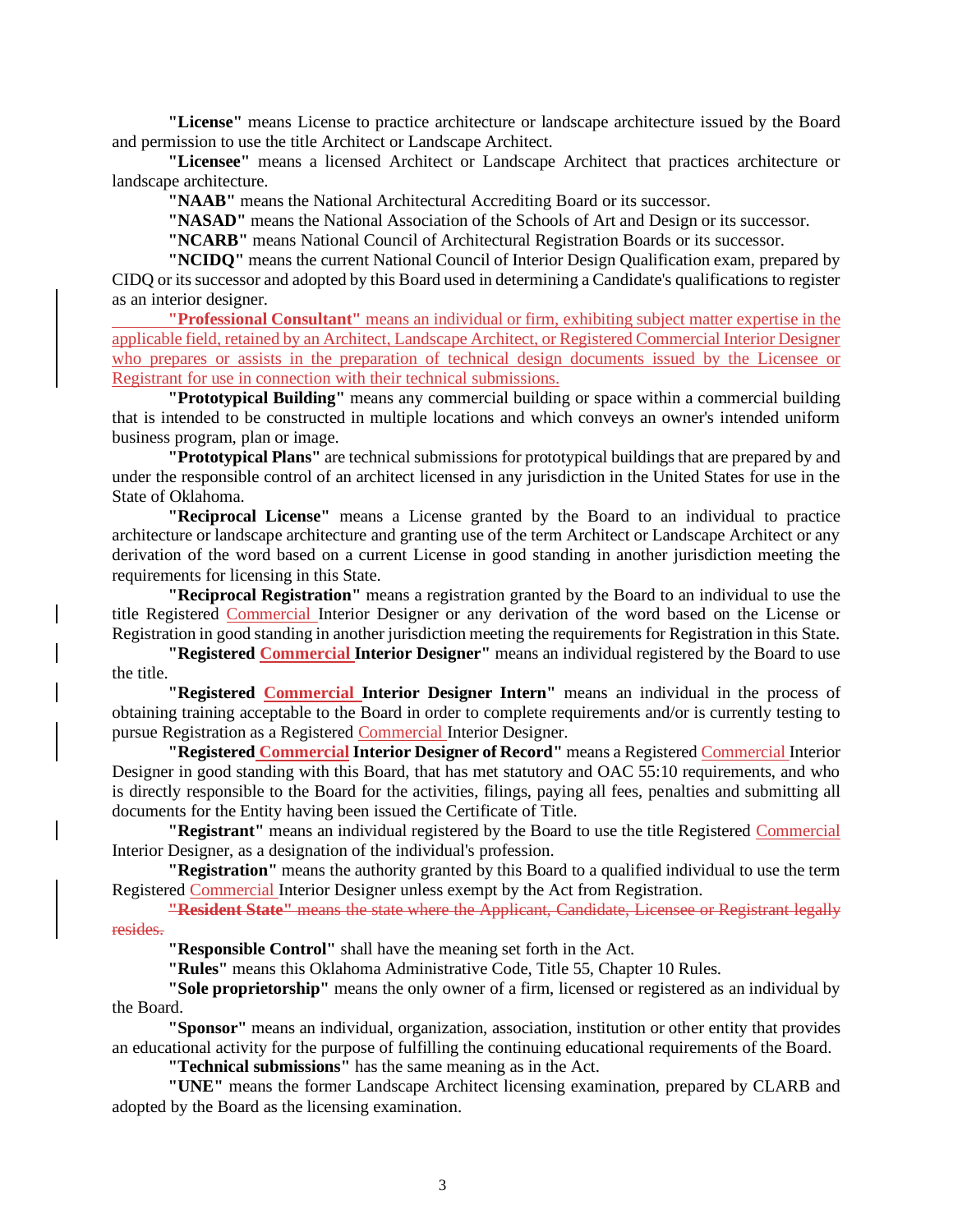#### **55:10-1-4. Statutory charges of the Board**

Provisions of the Act charge the Board with enforcement and adoption of all reasonable and necessary Rules which it may deem advisable and empowers the Board with authority to deny, suspend, revoke or refuse to renew Licenses, Registrations, Certificates of Authority and Certificates of Title for certain causes. The Act also empowers the Board with civil fining power and does not preclude the Board from using any necessary legal proceedings to enforce its decisions.

### **55:10-1-5. Severability clause**

Any part of the Rules in this Chapter, found by a Court or the Attorney General to be inconsistent with the provisions thereof as presently exist or are hereafter amended, shall be interpreted so as to comply with such statutes as they presently exist or are hereafter amended and the partial or total invalidity of any section or sections of these Rules shall not affect its valid section. These Rules go through the legislative process, thereby giving them the same effect as law.

#### **55:10-1-6. Operations of the Board**

Whenever the operation of the Board, the statutes applying thereto, or the Rules in this Chapter are inconsistent with the Oklahoma Administrative Procedures Act, 75 O.S., Sections 250, et. seq, the provisions of the Oklahoma Administrative Procedures Act shall govern.

#### **55:10-1-7. Service of process**

Service of process may be served in judicial procedures on the Secretary-Treasurer of the Board or Executive Director at the Board's current address.

#### **SUBCHAPTER 3. ADMINISTRATIVE OPERATIONS**

#### **Section**

- 55:10-3-1. Conduct of Board meetings
- 55:10-3-2. Duties of Board Officers
- 55:10-3-3. Duties of the Executive Director
- 55:10-3-4. Reimbursement for travel
- 55:10-3-5. Official seal [Revoked]
- 55:10-3-6. Official records
- 55:10-3-7. Inactive records
- 55:10-3-8. Public records
- 55:10-3-9. Confidential records
- 55:10-3-10. Filing and disposition of petitions for declaratory rulings
- 55:10-3-11. NCARB, CLARB and CIDQ memberships and programs
- 55:10-3-12. Method of payments to Board
- 55:10-3-13. Fees and penalties

### **55:10-3-1. Conduct of Board meetings**

(a) The Board may meet at such place within the State of Oklahoma as may be directed by the Chair or provided in the notice of call for any regular or special meeting and subject to the requirements of the Oklahoma Open Meeting Act, 25 O.S., Sections 301, et seq.

(b) All meetings shall be conducted in accordance with the current edition of "Robert's Rules of Order".

(c) Members of the Board may waive formal or written call or notice of meeting, and by the attendance at any meeting such members so attending shall be deemed to have waived all notice thereof.

 $\frac{d}{dx}$  A quorum shall consist of six (6) members but official action may not be taken upon any question unless five (5) members vote in accord.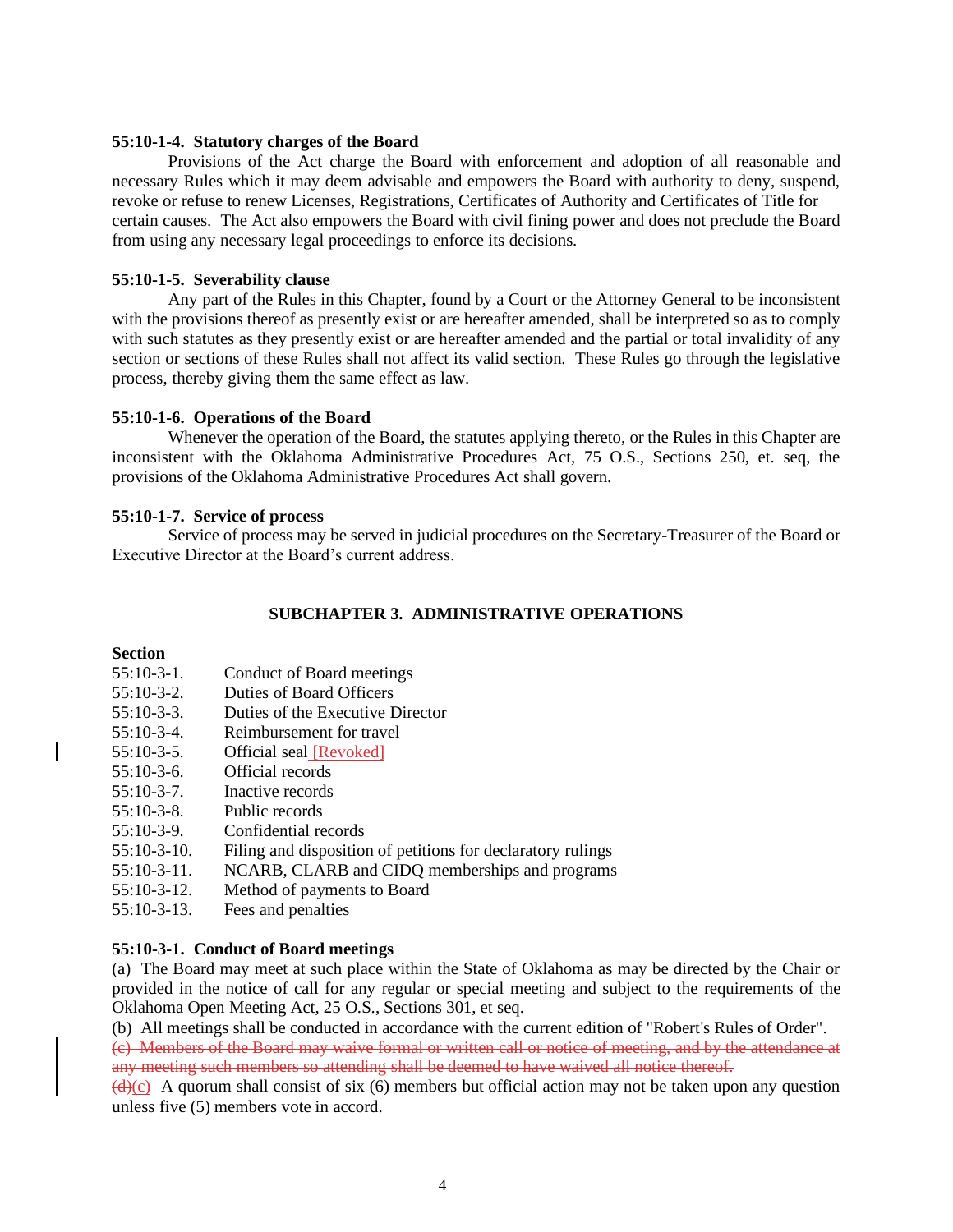$(e)(d)$  In the absence of a quorum at any regular or special meeting those members of the Board in attendance shall recess such meeting to any later date.

### **55:10-3-2. Duties of Board Officers**

(a) The duties of the Chair and the Secretary-Treasurer are as defined in the Act.

(b) The Vice Chair shall, in the absence of the Chair, fulfill all responsibilities of the Chair and, if necessary, succeed the Chair without election during the then current year, and shall perform such other duties as the Board may prescribe.

#### **55:10-3-3. Duties of the Executive Director**

The Board shall designate an Executive Director who shall have possession, on behalf of the Board, of all the official records of the Board and who shall, under the supervision of the Board, perform such duties as the Board authorizes. The Executive Director shall keep updated information on the examinations and policies of NCARB, CLARB or CIDQ or their successors and report any and all other important information to the Board for consideration, review and action.

### **55:10-3-4. Reimbursement for travel**

Members of the Board and staff shall be reimbursed for travel expenses incurred during Board business, as allowed by the State Travel Act.

#### **55:10-3-5. Official seal [Revoked]**

The Board has adopted its official seal which is on file at the offices of the Board.

### **55:10-3-6. Official records**

Among other official records required by law, or by rules of other agencies in support of law, there shall be maintained by the Board accurate and current records including, but not limited to:

(1) Minutes of all meetings of the Board.

(2) Records of Licensees and Registrants containing the name, and the License or Registration number-of all individuals to whom Licenses or Certificates of Registration have been issued, and the date of original issuance.

(3) Files for each current Licensee, Registrant, Applicant or Candidate containing relevant verification and evaluation data, a record of examination grades, and the last known address-of all current Licensees and Registrants.

(4) Certificate of Authority and Certificate of Title files containing the name of each current Entity holding a current certificate, the Architect(s) of Record or Registered Commercial Interior Designer(s) of Record, relevant information of the Entity and the last known address.

(5) Financial records of funds budgeted, committed, spent, remaining and projections of appropriate request for consideration in budget development.

#### **55:10-3-7. Inactive records**

All inactive records of the Board over three (3) years old may be deemed inactive and shall be maintained according to state records management requirements. transferred to the Archives and Records Commission and disposed of according to that agency's current statutes and rules.

#### **55:10-3-8. Public records**

Except confidential records, records of the Board are open to public inspection and copying at any time during normal business hours. A nominal fee may be charged for copying. If extensive timeconsuming copying or records searches are required, the individual requiring such information or copying must supply personnel to do the tasks required. All records copied or searched shall be kept in the order found and shall be put back in the files as such.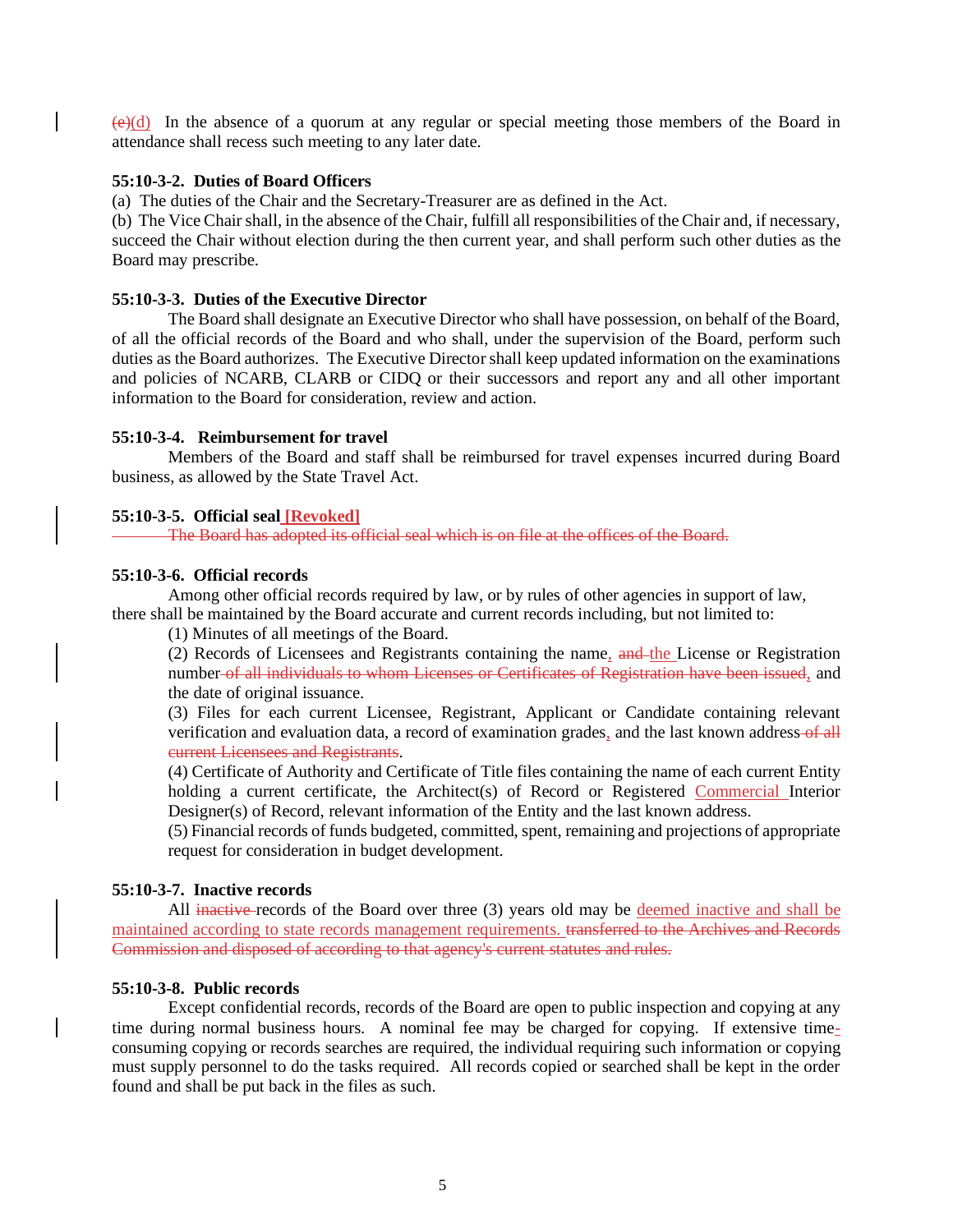### **55:10-3-9. Confidential records**

(a) The Act, at Section 46.24E, provides for certain records of the Board to be confidential and not open to the public for copying or viewing. They are:

(1) Examination materials, before and after the examination is given;

- (2) File records of examination problem solutions;
- (3) Letters of inquiry and reference concerning Applicants;
- (4) Board inquiry forms concerning Applicants; and

(5) Investigation files, including the original informal complaint, complainant's information, and any files not presented in a formal public hearing.

(b) Prior to presentment to the Board for formal or informal adjudication, any record, as defined in the Act pertaining to any alleged violation(s) of the Act or these Chapter 10 Rules shall be deemed part of the file of an investigation, confidential and not subject to disclosure.

 $(e)$  (b) Upon request, the Board will examine its investigation files to determine the extent to which material contained in the said investigation file should be deemed not confidential and, therefore, may be disclosed. In all cases, the Board, upon inquiry, will confirm a complaint has or has not been received and that an investigation is pending or has been completed.

### **55:10-3-10. Filing and disposition of petitions for declaratory rulings**

(a) Any individual may file a request for a declaratory ruling by the Board as to the application or enforcement of any Rules or statute to a given set of circumstances. Such requests shall be in writing, signed by the individual seeking the ruling, state the Rule or statute involved and contain a brief and concise statement of facts to which the ruling shall apply. Requests shall be submitted to the Board at its office, either in person or by mail and may be in any form that meets the requirements stated. The Board will consider the request at its next regular or special meeting unless the question has been resolved by prior ruling of the Board, in which event the petitioner shall be promptly notified of the prior ruling.

(b) The Board may defer action or hold such requests on its agenda pending any investigation or hearing which the Board might conduct. The Board shall issue the requested rulings promptly upon the determination thereof or send an explanation to the petitioner stating why a ruling will not be issued. Unless a ruling states otherwise, rulings contemplated herein shall constitute precedent for the purpose of the Board's application and enforcement of the Rule in this Chapter and statutes until revoked or overruled by the Board or the Courts. Such rulings shall be indexed by statute section or Rules and shall be available for inspection by members of the public at the Board office. With respect to indexed rulings, the Board may delete nonessential or repetitive information and may edit any ruling to protect proprietary or confidential information.

### **55:10-3-11. NCARB, CLARB and CIDQ memberships and programs**

The Board may maintain membership in NCARB, CLARB and/or CIDQ or their successors and their regional conferences. It is the intention of the Board, to the extent permitted under Oklahoma law, to support NCARB, CLARB and/or CIDQ or their successors programs. This Board will cooperate with NCARB, CLARB and/or CIDQ in furnishing transcripts of records, administering examinations and rendering assistance in establishing uniform standards of professional qualification.

#### **55:10-3-12. Method of payments to Board**

Payment of monies shall be made by personal check, money order, credit card, if applicable or cashiers check made payable to "Board of Architects". Notations, explaining the payment remitted, should be on the face of the check or within cover letters of submittal. A fee shall be charged for any payment returned for insufficient funds.

#### **55:10-3-13. Fees and penalties**

(a) Schedule of fees and penalties are as follows: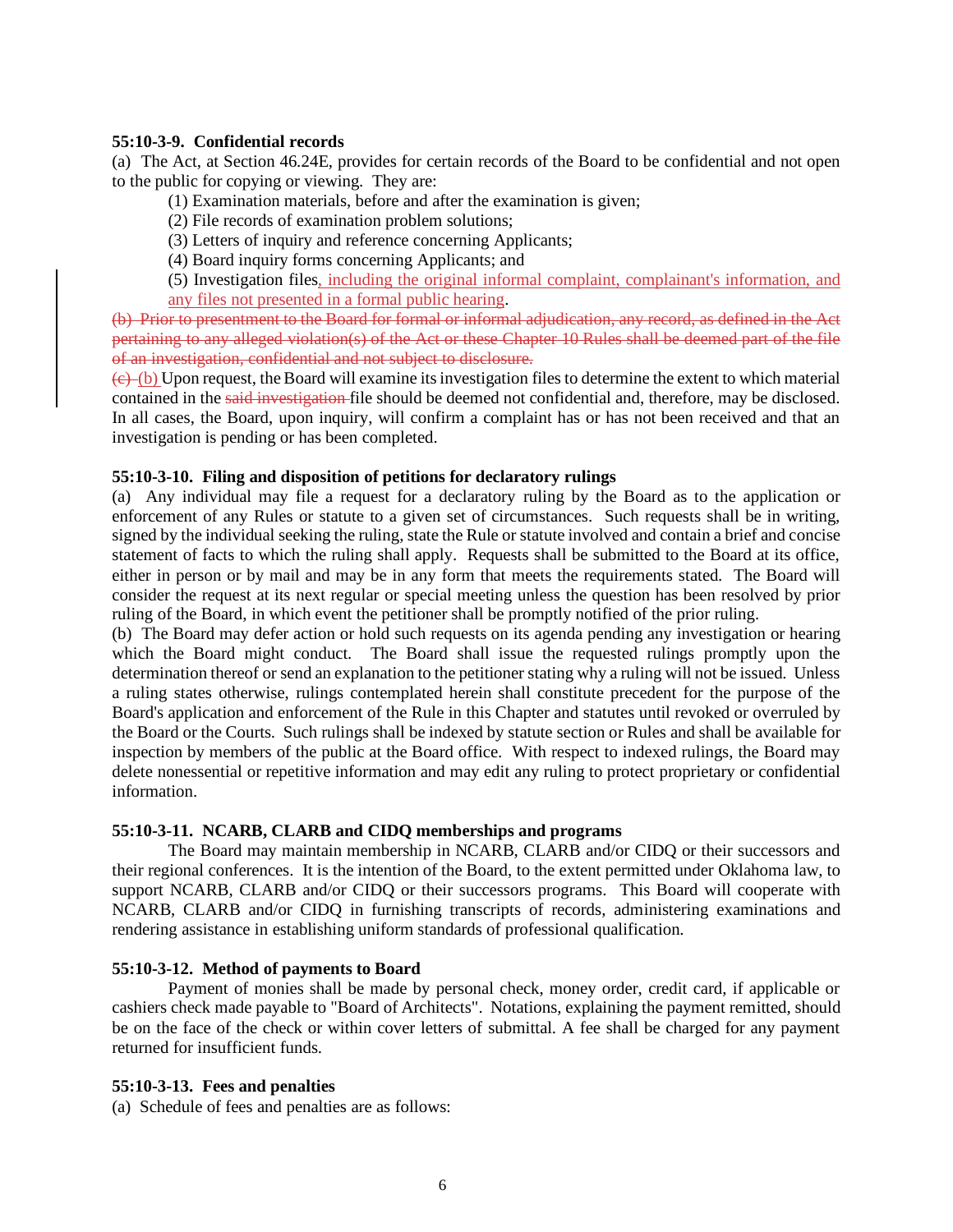(1) Initial and subsequent biennial License, Registration or renewal fee -- \$325.00

(2) Reciprocal License or Registration application fee -- \$100.00

(3) Examination & Retake application fee -- \$50.00

(4) Examination -- Actual Cost

(5) Late payment penalty -- \$25.00

(6) Returned (insufficient funds) check fee -- \$25.00

(7) Reinstatement penalty -- \$200.00

(8) Certificate of Authority and Certificate of Title application or renewal fee -- \$325.00; revisions- -\$100.00

(9) Duplicate certificate -- \$25.00

(10) Roster-- \$ .25 per page or electronic copy \$25.00

(11) Transcript of hearing-- Actual Cost plus \$25.00

(12) Copy of public records-- \$ .25 per page

(13) Emeritus License -- All fees waived

(14) CE reinstatement penalty-- \$1000.00 (per biennial renewal period of noncompliance)

(15) Civil penalties -- Set by the Act

(16) Manual processing fee-- \$25.00 per transaction

(17) File Transfer fee-- \$75.00

(18) Readmission Application fee-- \$100.00

(b) **Fee exemption based on temporary military deployment**. The Board shall waive all fees, penalties and continuing education, if applicable, during the time Licensees, Registrants or Candidates are called to active military duty in the armed forces of the United States and deployed to a temporary military assignment. In order to obtain this exemption, the Licensees, Registrants or Candidates are required to submit to the Board office military documentation of such deployment. Upon receipt, the staff shall make a note to the file and the Licensees, Registrants or Candidates shall be placed on active military status for the duration of the above mentionedabove-mentioned deployment. At the end of the temporary deployment, the Licensees, Registrants or Candidates shall submit to the Board office within ninety (90) days, military documentation that the individual has returned from deployment. The individual will then be returned to regular active status. All fees, penalties and continuing education, if applicable, will be waived until the beginning of the next biennial License or Registration period. This exemption from fees and penalties shall also apply to the Certificate of Authority or the Certificate of Title if the Licensee is the only Architect of Record or the Registrant is the only Registered Commercial Interior Designer of Record associated with the Entity.

(c) **Fee exemption for active dutyactive-duty military personnel and spouses.** The Board shall waive the application and license or registration fee for active duty active-duty military personnel and their spouse for the first period of issuance upon satisfactory documentation of formal notice, orders for military transfer or honorable discharge to this state.

(d) **Fee exemption based on low income.** The Board shall grant a one-time waiver of any fees associated with the license or registration upon presentation of satisfactory documentation that an applicant is a lowincome individual. This waiver shall not include fees charged by NCARB, CLARB, CIDQ or any other outside organization, nor shall it include any fines or costs assessed as a result of any disciplinary action. Documentation must verify that the individual is enrolled in a state or federal public assistance program, including but not limited to, the Temporary Assistance for Needy Families, Medicaid or the Supplemental Nutrition Assistance Program, or whose household adjusted gross income is below one hundred forty percent (140%) of the federal poverty line or a higher threshold to be set by the executive branch department that oversees business regulation.

(e) **Readmission Application fee.Reinstatement penalty.** This fee applies to individuals who are reapplying for apply to reinstate their License or Registration to be reinstated for any reason or to firms who are reinstating their Certificate of Authority or Certificate of Title..., or changing from emeritus to active status. This fee does not apply to OAC 55:10-3-13 (b), Certificates of Authority or Certificates of Title.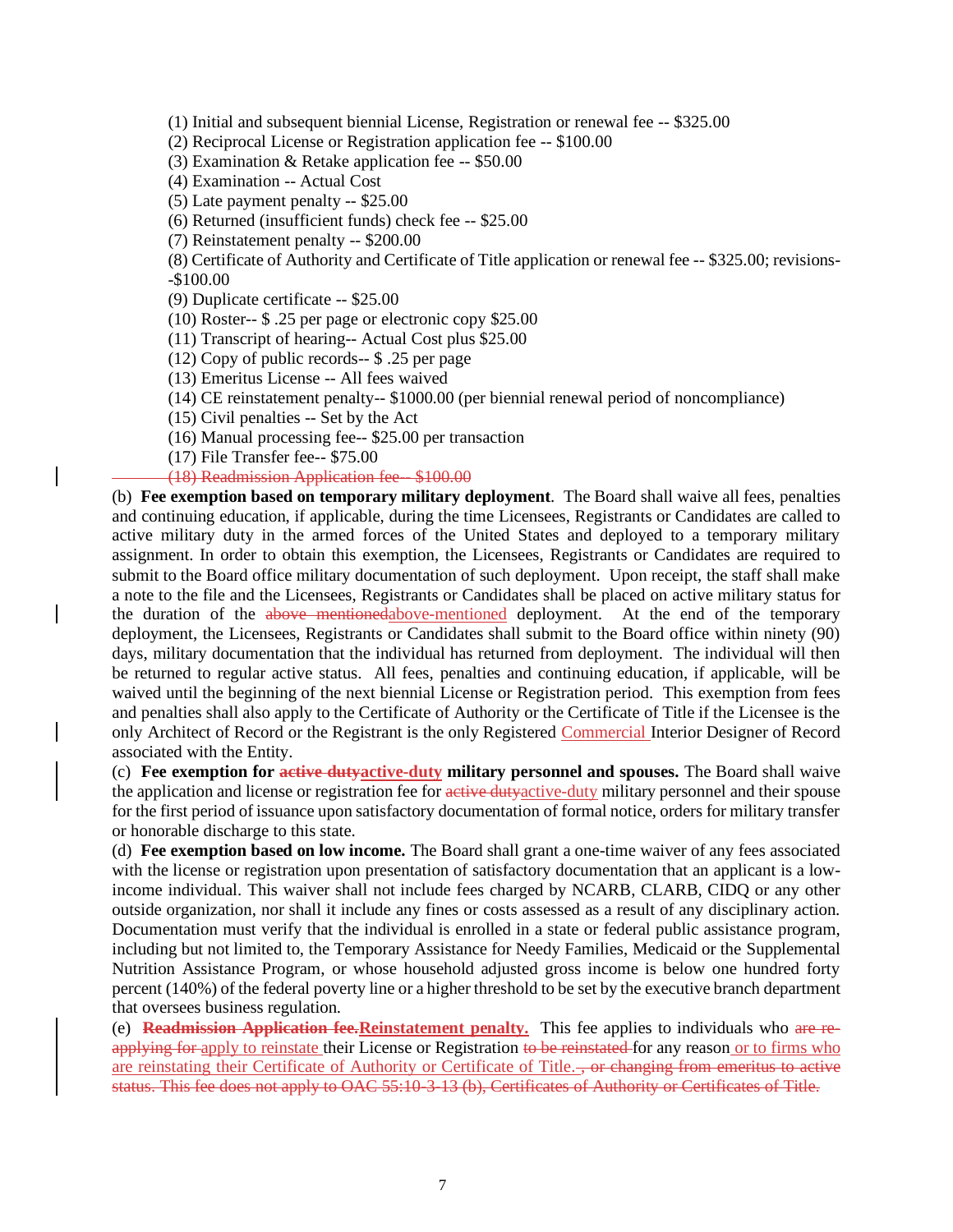## **SUBCHAPTER 5. APPLICATION AND ELIGIBILITY FOR LICENSING OR REGISTRATION**

Section

| $55:10-5-1$ .  | Availability of forms and Board records                                         |
|----------------|---------------------------------------------------------------------------------|
| $55:10-5-2$ .  | Documents required for a License or Registration                                |
| $55:10-5-3$ .  | Board action required                                                           |
| $55:10-5-4$ .  | Evaluation criteria                                                             |
| $55:10-5-5$ .  | Registered Interior Designer application deadlines [Revoked]                    |
| $55:10-5-6.$   | Active and inactive applications [Revoked]                                      |
| $55:10-5-7$ .  | Qualifications for an Architect License                                         |
| $55:10-5-8.$   | Qualification for a Landscape Architect License                                 |
| $55:10-5-9$ .  | Revoked                                                                         |
| $55:10-5-10.$  | Qualifications for Registration as a Registered Commercial Interior Designer    |
| $55:10-5-11$ . | Changing resident state and applying Qualifications for a Reciprocal License or |
| Registration   |                                                                                 |
|                |                                                                                 |

#### **55:10-5-1. Availability of forms and Board records**

All forms required for submission to the Board are available from the Board office or on the Board's websiteonline portals. When received complete, they will be entered into the Board records.

## **55:10-5-2. Documents required for a License or Registration**

 Every individual applying for an initial or reciprocal License or Registration shall submit (i) an original application to the Board, accompanied by the applicable fees in 55:10-3-13, a  $2^{\nu} \times 3^{\nu}$ -passport quality photograph, original college transcript, letter of good standing and examination grades from initial state, proof of citizenship or alien status, and the required reference forms verifying all training experience, or (ii) transmit a record through NCARB, CLARB or CIDQ or their successors, copies of these documents. Information submitted will be verified and evaluated and subsequent submissions may be required of the Applicant. The forms must be complete and properly executed over the signature of the Applicant. Incomplete applications are withdrawn after one (1) year from the date of receipt by the Board and the Applicant will be required to reapply.

#### **55:10-5-3. Board action required**

All applications submitted for an initial or reciprocal License or Registration shall be approved or disapproved by the Secretary-Treasurer of the Board, by Board staff, or by Board action. Applications submitted for a License or Registration may be approved by the Secretary-Treasurer of the Board only if the application meets all requirements of the  $Act_{\tau}$  and these Rules. and/or equivalent standards determined by the Board. When Board staff approves an initial or reciprocal application, it shall be ratified by the Board.

#### **55:10-5-4. Evaluation criteria**

(a) In the Board's evaluation of education and experience credits required, the application shall be subject to the following education and training requirement standards for the applicable profession:

(1) for Architects, as established by current NCARB standards or its successorthis Board based upon the current "NCARB Education Guidelines", Architect Registration Examination Guidelines and "Architectural Experience Program Guidelines", the Act, and these Rules, and including equivalent standards;

(2) for Landscape Architects, as established by current CLARB standards or its successor, the Act, and these Rules, and/or including equivalent standards determined by the Board;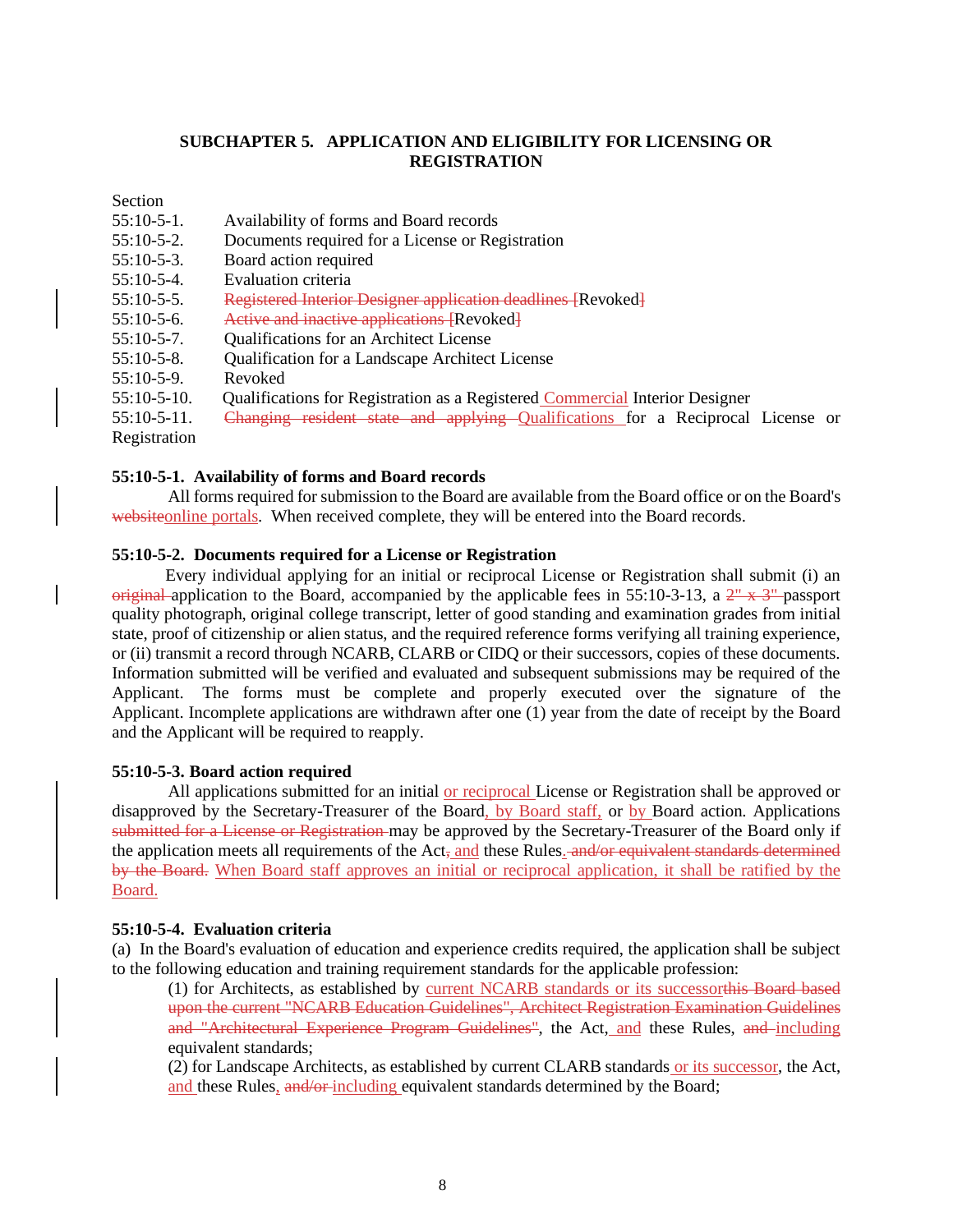(3) for Registered Commercial Interior Designers, as established by current CIDQ standards or its successor, the Act, and these Rules, and/or-including equivalent standards determined by the Board. See OAC 55:10-5-10.

(b) Rejections of applications will include evaluation reports and instructions for completing requirements. (c) The order upon which an Applicant completes education, examination, and training may, at the sole discretion of the Board, be considered to have met or not met their requirements.

#### **55:10-5-4.1 Equivalent education and training standards for Architects.**

(a) **Education and training equivalent requirements for licensing.** This is a State of Oklahoma program to lead national and/or international applicants into meeting licensing and acceptable training standards through equivalent and/or alternative standards and methods. The requirements set out in this paragraph for education and training along with the Board's current Rules will be used to meet these goals. The standard is a five (5) year professional education from an NAAB accredited degree in architecture and completion of the NCARB Architectural Experience program (AXP) plus the passage of the NCARB examinations and examinations required by the Board. Education and training may be gained in a variety of ways. The following paragraphs identify and explain those education and training equivalents and alternatives. A person seeking licensure is required to have five (5) years of education credits established below or an NAAB accredited degree in architecture and complete a national and/or international diverse training program or equivalent practical training acceptable to the Board in its sole discretion. Education and training may be gained in a variety of ways. A candidate for licensure must hold an NAAB accredited degree in architecture or meet the alternate education criteria adopted here, unless the candidate had been licensed by a member board or had accumulated at least five (5) years of education credits in accordance with these standards.

#### (1) **Education and training equivalents and alternatives.**

(A) Education credits allowed toward the first professional degree in architecture, or credits toward the first professional degree, where the degree program has been accredited by the National Architectural Accrediting Board (NAAB) not later than two (2) years after termination of enrollment.

(i) 75% credit allowed first two (2) years

(ii) 100% credit allowed succeeding years

(iii) Five (5) years maximum credit allowed

(B) Education credits allowed toward the first professional degree in architecture, or credits toward that degree, where the degree program has not been accredited by NAAB within two (2) years of graduation.

(i) 75% credit allowed first two (2) years

(ii) 75% credit allowed succeeding years

(iii) Four (4) years maximum credit allowed

(C) Education credits allowed toward a foreign bachelor degree in architecture or credits toward that degree accredited by a national or internationally recognized accrediting council or entity acceptable to the Board as equivalent to  $(a)(1)(A)$  of this section, in its sole discretion.

(i) 75% credit allowed first two (2) years

(ii) 100% credit allowed succeeding years

(iii) Five (5) years maximum credit allowed

(D) Education credits allowed toward any other pre-professional related bachelor degree (i) Three (3) years maximum credit allowed

(E) Education credits allowed for diversified experience directly related to architectural work as an employee in the office of a licensed architect.

(i) 50% credit allowed first two (2) years

(ii) 50% credit allowed succeeding years

(iii) Five (5) years maximum credit allowed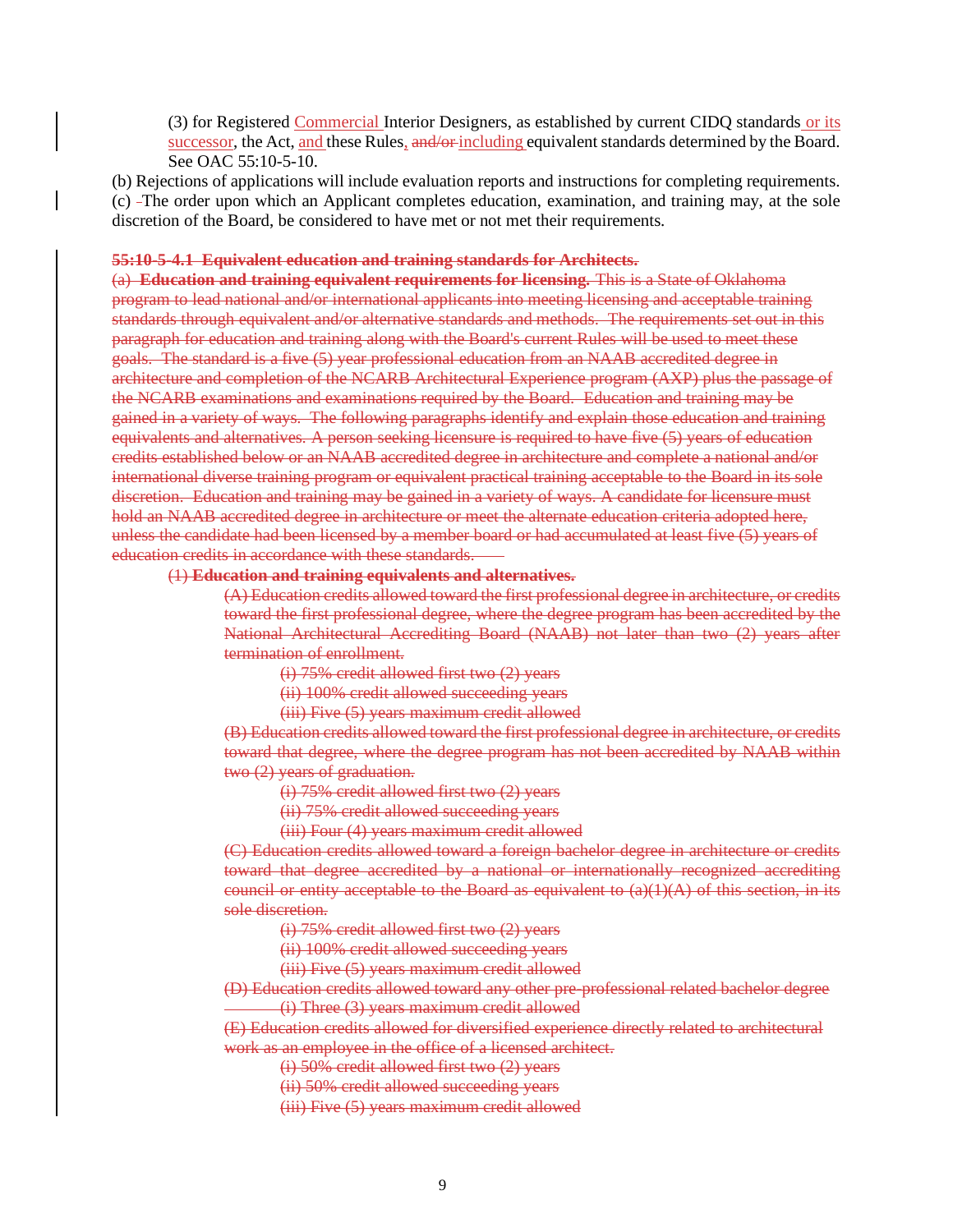(iv) 100% training credits allowed; no limit

(F) Education credits allowed for diversified experience, practicing as a principal, with verified record of substantial practice, directly related to architectural work.

(i) 50% credit allowed first two (2) years

(ii) 50% credit allowed succeeding years

(iii) Five (5) years maximum credit allowed

(iv) 100% training credits allowed; no limit

(G) Education credits allowed for diversified experience as an employee of an organization (other than offices of licensed architects) when the experience is related to architectural work and is under the personal supervision of a licensed architect.

(i) 50% credit allowed first two (2) years

(ii) 50% credit allowed succeeding years

(iii) Four (4) years maximum credit allowed

(iv) 100% training credits allowed; two (2) year maximum limit

(H) Education credits allowed for experience as an employee of an organization (other than offices of licensed architects) when the experience is in a foreign country or on a military installation and directly related to architectural work but is not under direct supervision of a licensed architect in good standing in the United States or Canada, but rather a foreign eredential entity or the military. And equates to  $(a)(1)(E)$  of this section by the Board in its sole discretion.

(i) 50% credit allowed first two (2) years

(ii) 50% credit allowed succeeding years

(iii) Five (5) years maximum credit allowed

(iv) 100% training credits allowed; no limit

(I) Education credits allowed for experience, other than  $(a)(1)(E-H)$  of this section, directly related to on-site building construction operation or experience involving physical analyses of existing buildings.

(i) No education credits allowed

(ii) 50% training credits allowed; six (6) month maximum limit

(J) Education credits allowed for non-diversified experience in architecture under the direct supervision of a licensed architect or engineer.

(i) No education credits allowed

(ii) 50% training credits allowed; six (6) month maximum limit

(K) Education credits allowed for a Master or Doctoral degree in architecture (except where the degree is the first professional degree) where it is a second accredited professional degree.

(i) No education credits allowed

(ii) 100% training credits allowed; one (1) year maximum limit

(L) Education credits allowed full time teaching or research in an NAAB accredited architectural program.

(i) No education credits allowed

(ii) 100% training credits allowed; one (1) year maximum limit

(M) Education credits allowed other education or training experience. See (b)(5)(B) of this section.)

#### (b) **Explanation of Requirements.**

#### (1) **Licensing Standards**

(A) To be granted licensure, an applicant must:

(i) Be at least twenty-one (21) years of age;

(ii) Hold a high school diploma or equivalent;

(iii) Hold an NAAB accredited degree in architecture or have at least five (5) years of education credits using these standards and the Board's current Rules;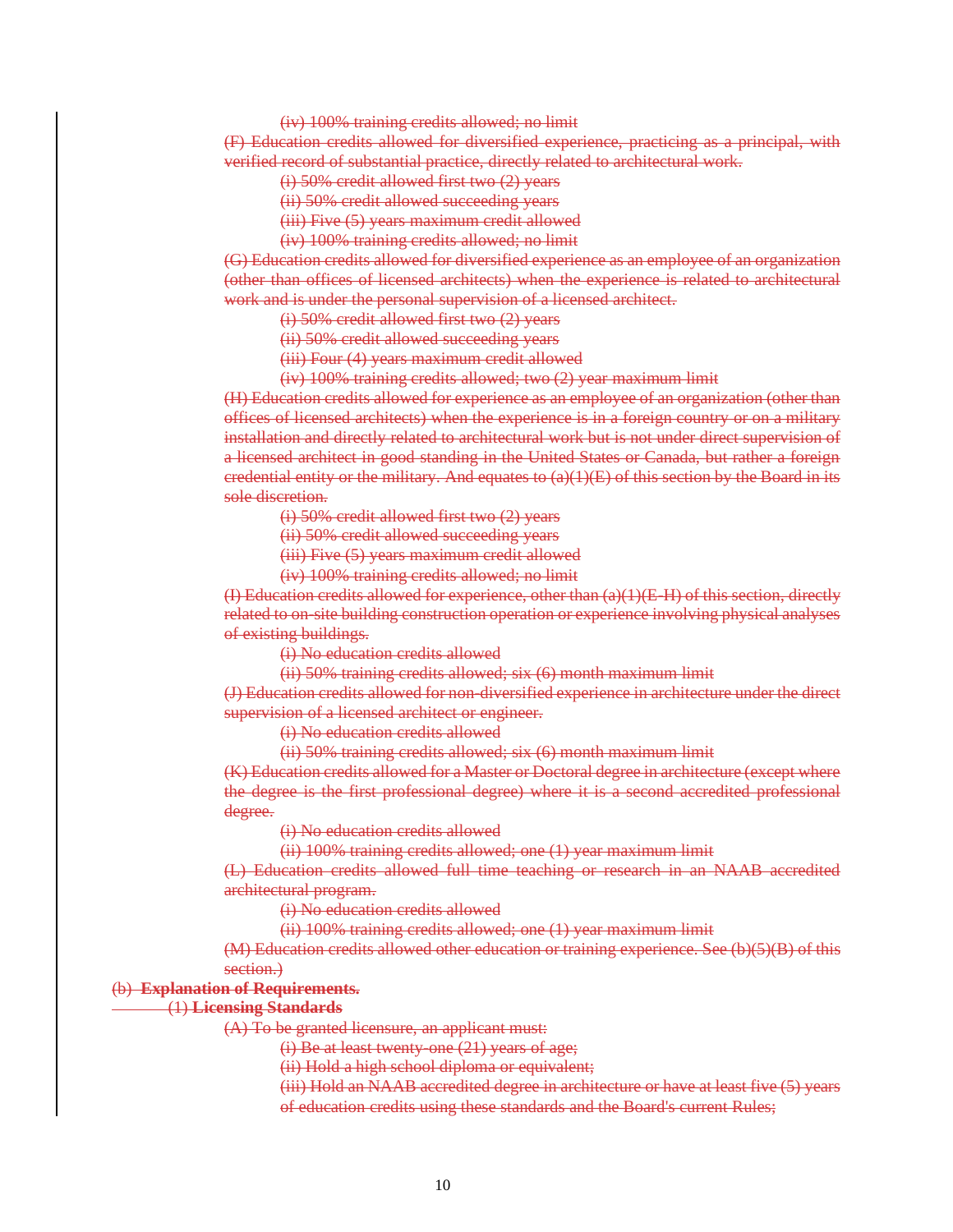(iv) Have at least three (3) years of diversified acceptable training credits; (v) Hold a current registration to practice architecture issued by an NCARB member board or foreign accrediting entity;

(vi) Have passed the NCARB Architect Registration Examination (ARE), the NCARB Professional Examination (and the Qualifying Test or the Equivalency Examination when applicable by NCARB standards) or the NCARB 7-part, 36 hour Examination; provided such examinations and the grading procedures applied were in accordance with NCARB standards current at the time the applicant sat for the examinations or

(vii) Have passed an acceptable foreign examination comparable to the United States examinations at the sole discretion of the Board; and

(viii) Take and pass an examination on the Oklahoma Act and these Rules. (B) Licensing standard deficiencies.

(i) Applicants meeting all the requirements of  $(b)(1)(A)(i-vi, viii)$  of this section may nonetheless be granted licensure if the applicant has accumulated ten or more years of excess training credits (earned as described in  $(b)(2)(A)$  of this section) and has passed an examination given by the Board at their discretion.

## (2) **Examination Deficiencies.**

(A) Prior to July, 1973, the NCARB written examination was a 7-part examination of thirty-six (36) hour duration, but some NCARB member boards administered examinations of a shorter duration. Compensation for each one-hour deficiency in duration in the 7-part examination may be achieved by one (1) year of excess training credits. Excess training credits may be earned only after initial licensing by accumulating training credits in excess of those required for initial licensing. Applicants who have earned, under  $(a)(1)(F)$  of this section, ten (10) or more years of excess training credit (in the manner described in the preceding sentence) and have received their initial license by written examination, regardless of hour duration, are eligible for licensure.

(B) The Board may waive deficiencies in the applicant's examination procedure arising from examination transitions, if, in its judgment, such deficiencies are minor in nature or, if substantial, have been adequately compensated for by some equivalent proof of the applicant's competency.

(C) The transition rules relating to the implementation of any NCARB examinations will be followed by this Board.

(3) **Education credits**. Education credits shall be subject to the following conditions:

(A) No education credits may be earned prior to graduation from high school.

 $(B)$  Applicants with the degree specified in  $(a)(1)(A-D)$  of this section will be allowed the credit shown in the Maximum Credit Allowed column, regardless of the length of the degree program. Applicants without the degree specified in  $(a)(1)(A-B)$  of this section may not accumulate more than three (3) years of education credits in the aggregate from all degree programs.

(C) Thirty-two (32) Semester credit hours or forty-eight (48) quarter credit hours are considered to be one (1) year. Fractions of a year of one-half or greater will be considered one-half year, and smaller fractions will not be counted.

(D) Foreign education credits will be granted only under classifications in (a)(1)(C-D) of this section, unless the Board determines the degree is equivalent to the NAAB educational requirements. Any cost of translation and evaluation will be borne by the applicant.

#### (4) **Training Credits.**

(A) Training credits shall be subjected to the following conditions:

**(**i) No training credits may be earned prior to accumulating three (3) education credits

(ii) Every applicant must earn at least one  $(1)$  year of training credit under  $(a)(1)(E-$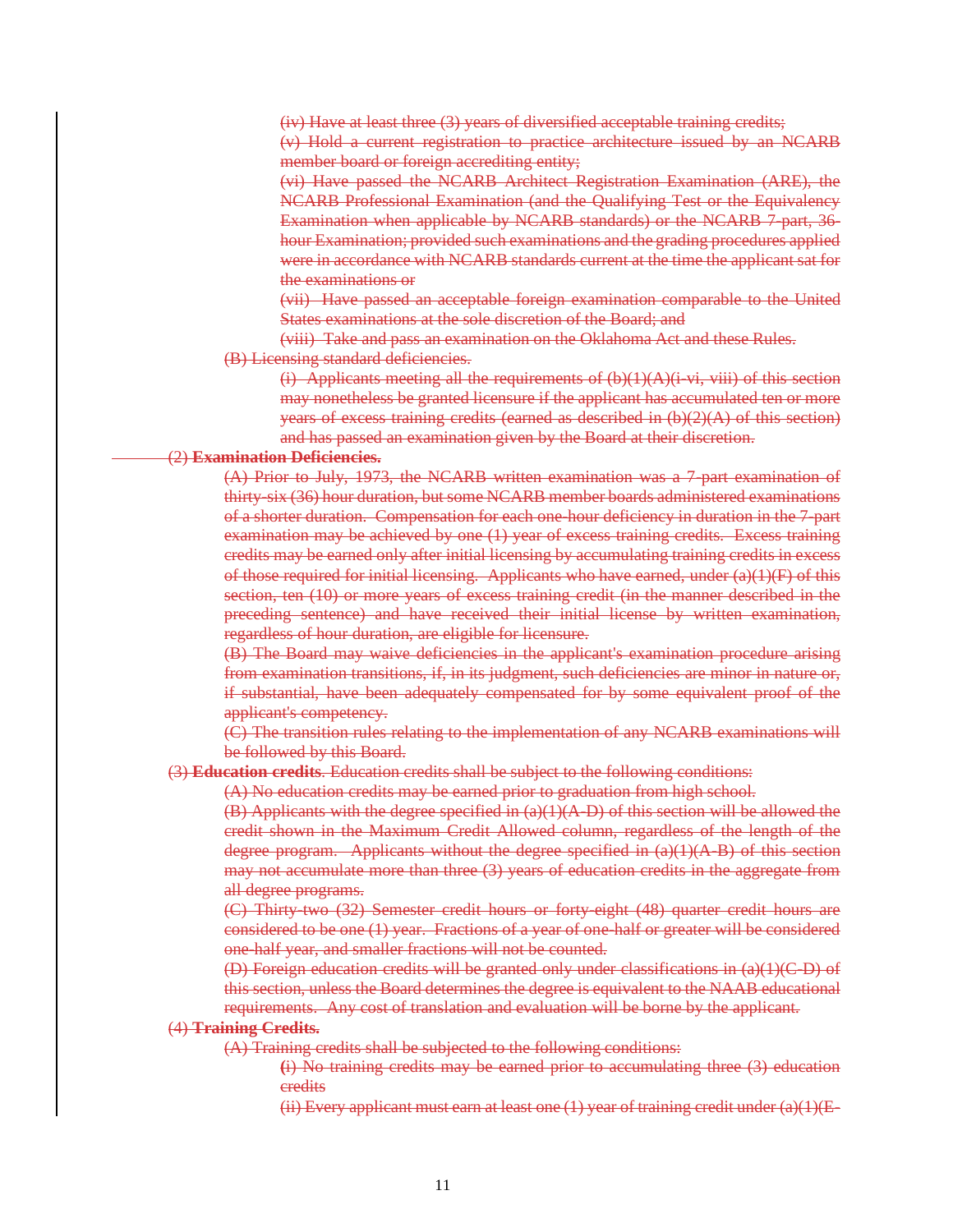G) of this section, and must earn it after earning five (5) years of education credits (iii) To earn credit under  $(a)(1)(K)$  or  $(L)$  of this section, an applicant's credit hours must be in subjects evaluated by the Board as directly related to architecture. Twenty (20) semester credit hours or thirty (30) quarter credit hours of teaching or equivalent time in research will equal one (1) year.

(iv) No credit used as an education credit may be used as a training credit

(v) Organizations will be considered to be "offices of licensed architects" if: (a) the architectural practice of the organization in which the applicant works is in the charge of a licensed person practicing as a principal and the applicant works under the personal supervision of a licensed architect; and (b) the organization may engage in construction.

(vi) An organization (or affiliate) is engaging in construction if it customarily engages in either of the following activities: (a) undertakes to provide labor and/or material for all or any significant portion of a construction project, whether on lump sum, cost plus or other basis of compensation, or (b) agrees to guarantee to an owner the maximum construction cost for all or any significant portion of a construction project.

(vii) A person practices as a "principal" by being (a) a licensed architect and (b) the person in charge of the organization's architectural practice, either alone or with other licensed architects, landscape architects and/or engineers.

(viii) In evaluation of training credits the Board prior to licensing, the Board requires the applicant to substantiate training experience by comparing this experience to the training requirements as indicated in these standards and the Board's current Rules.

#### (5) **General evaluation criteria.**

 $(A)$  To earn full education and/or training credits under  $(a)(1)(E\,J)$  of this section, an applicant must work at least thirty-two (32) hours per week for a minimum period of six  $(6)$  consecutive weeks. An applicant may earn one-half the credit specified under  $(a)(1)(E)$ of this section for work of a least fifteen (15) hours per week in periods of six (6) or more consecutive weeks; no credit will be given for part-time work in any category other than  $(a)(1)(E-G)$  of this section.

(B) Other education and training may be substituted for the requirements outlined above, only insofar as the Board considers them to be equivalent to the required qualifications.

(C) In evaluation credits, the Board may, prior to licensure, require substantiation of the quality and character of the applicant's experience, notwithstanding the fact that the applicant has complied with the technical education and training requirements set forth above.

#### **55:10-5-4.2 Equivalent education and training standards for Landscape Architects**

(a) **Education and training equivalent requirements for licensing.** This is a State of Oklahoma program to lead national and/or international applicants into meeting licensing and training standards through equivalent and/or alternative standards and methods. These paragraphs for education and training will be used to meet these goals. The standard is a five year professional education from an LAAB accredited degree program in landscape architecture and completion of the Board's training standards along with passage of the CLARB examinations or equivalent examinations and examinations required by the Board. Education and training may be gained in a variety of ways. The following paragraphs identify and explains those education and training equivalents and alternatives. A person seeking licensure is required to have five years of professional education credits established below or an LAAB accredited degree in landscape architecture and complete a national and/or international diverse training program or equivalent practical training acceptable to the Board in its sole discretion. Education and training may be gained in a variety of ways. A candidate for licensure must hold an LAAB accredited degree in landscape architecture or meet the alternate education criteria adopted here, unless the candidate had been licensed by a member board or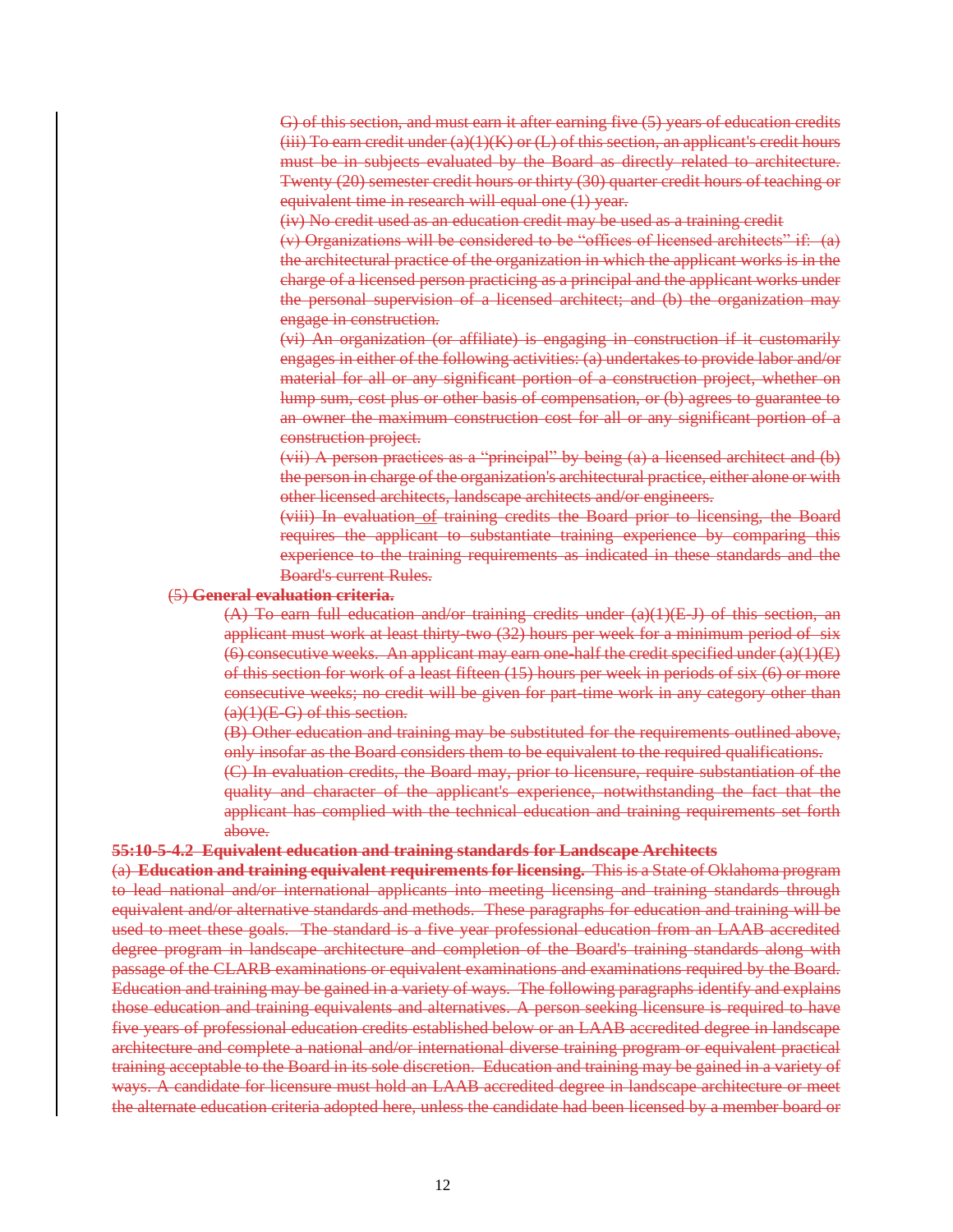#### had accumulated at least five years of education credits in accordance with these standards.

#### (1) **Experience Description and Education Credits.**

(A) Education credits allowed toward first professional degree in landscape architecture, or credits toward the first professional degree, where the degree program has been accredited by the Landscape Architectural Accrediting Board (LAAB) not later than two years after termination of enrollment.

(i) 75% credit allowed first two (2) years

(ii) 100% credit allowed succeeding years

(iii) Five (5) years maximum credit allowed

(B) Education credits allowed toward first professional degree in landscape architecture, or credits accredited by LAAB within two (2) years of graduation.

(i) 75% credit allowed first two (2) years

(ii) 75% credit allowed succeeding years

(iii) Four (4) years maximum credit allowed

(C) Education credits allowed toward a foreign bachelor degree in landscape architecture or credits toward that degree accredited by a national or internationally recognized accrediting council or entity acceptable to the Board as equivalent to  $(a)(1)(A)$  of this section, in its sole discretion.

(i) 75% credit allowed first two (2) years

(ii) 100% credit allowed succeeding years

(iii) Five (5) years maximum credit allowed

(D) Education credits allowed toward any other pre-professional related bachelor degree or credits toward that degree.

(i) Three (3) years maximum credit allowed

(E) Education credits allowed for diversified experience directly related to landscape architecture as an employee in the offices of a licensed or credentialed landscape architect (i) 50% credit allowed first two (2) years

(ii) 50% credit allowed succeeding years

(iii) Five (5) years maximum credit allowed

(iv) 100% training credits allowed; no limit

(F) Education credits allowed for diversified experience, practicing as a principal, with a verified record of substantial practice, directly related to landscape architecture work.

(i) 50% credit allowed first two (2) years

(ii) 50% credit allowed succeeding years

(iii) Five (5) years maximum credit allowed

(iv) 100% training credits allowed; no limit

(G) Education credits allowed for diversified experience as an employee of an organization (other than offices of a licensed landscape architect)when the experience is related to landscape architecture work and is under the personal supervision of a licensed landscape architect, architect, civil engineer or credentialed planner in good standing

(i) 50% credit allowed first two (2) years

(ii) 50% credit allowed succeeding years

(iii) Four (4) years maximum credit allowed

(iv) 100% training credits allowed; two (2) year maximum limit

(H) Education credits allowed for experience as an employee of an organization (other than offices of licensed landscape architects) when the experience is in a foreign country or on a military installation and directly related to landscape architectural work but is not under direct supervision of a licensed engineer, architect, landscape architect or credentialed planner in good standing in the United States or Canada, but rather a foreign credential entity or the military and equates to  $(a)(1)(E)$  of this section, by the Board in its sole discretion.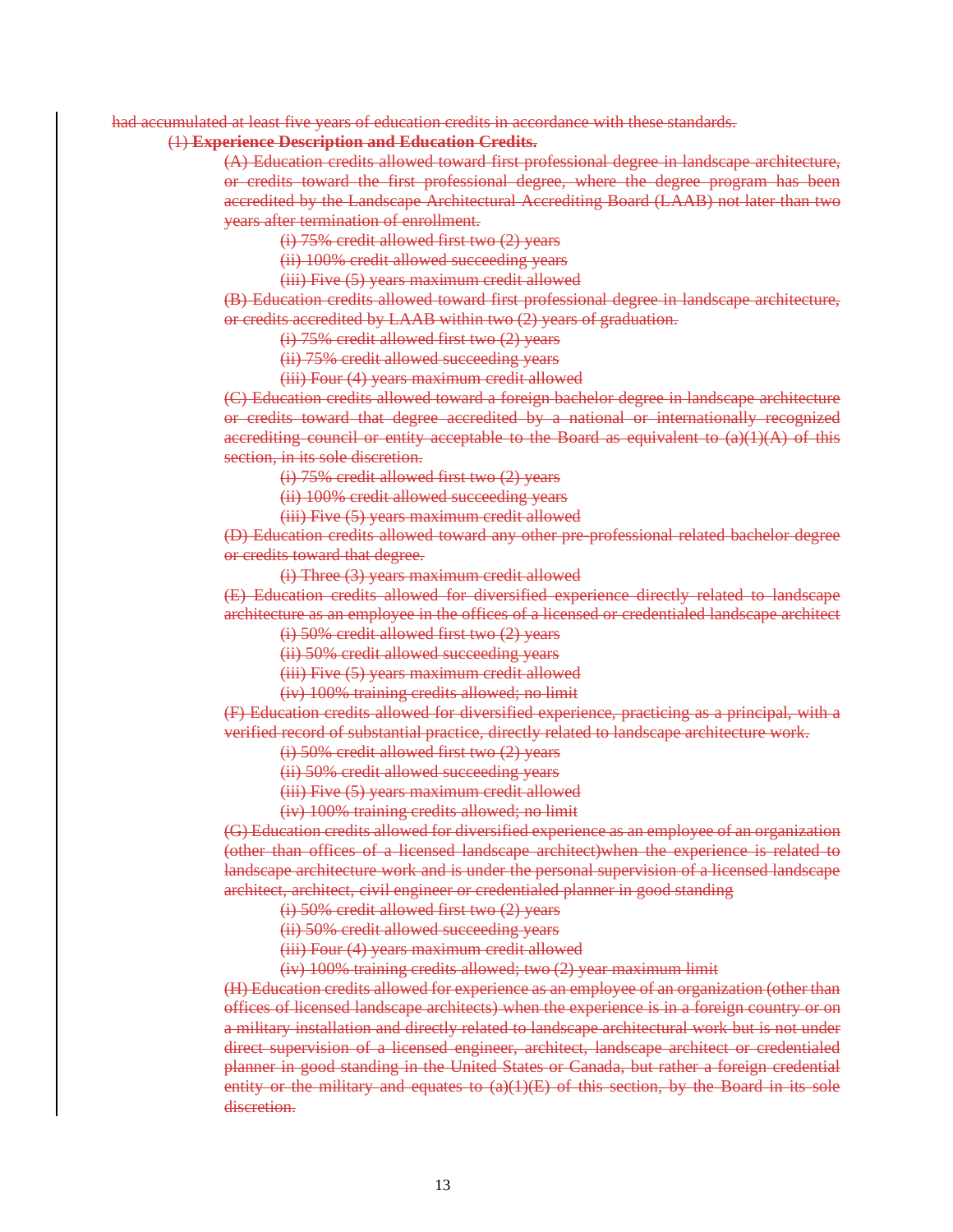(i) 50% credit allowed first two (2) years

(ii) 50% credit allowed succeeding years

(iii) Five (5) years maximum credit allowed

(iv) 100% training credits allowed; no limit.

(I) Education credits allowed for experience, other than (a)(1)(E-H) of this section, directly related to on-site building construction, maintenance, or installation operations

(i) No education credits allowed

(ii) 50% training credits allowed; one (1) year maximum limit

(J) Education credits allowed for non-diversified experience in landscape architecture under the personal supervision of a licensed landscape architect, architect, engineer or credentialed planner in good standing.

(i) No education credits allowed

(ii) 50% training credits allowed; one (1) year maximum limit

(K) Education credits allowed for a Master or Doctoral degree in landscape architecture (except where the degree is the first professional degree) where it is a second accredited professional degree.

(i) No education credits allowed

(ii) 100% training credits allowed; one (1) year maximum limit

(L) Education credits allowed for full time teaching or research in an LAAB accredited landscape architect program.

(i) No education credits allowed

(ii) 100% training credits allowed; one (1) year maximum limit

(M) Education credits allowed for other education and experience. See (b)(5)(B) of this section.

#### (b) **Explanation of requirements.**

(1) **Licensing standards.**

(A) To be granted licensure, an applicant must:

(i) Be at least twenty-one (21) years of age;

(ii) Hold a high school diploma or equivalent;

(iii) Hold an LAAB accredited degree in landscape architecture or have at least five (5) years of education credits using these standards and the Board's current Rules;

(iv) Have at least three (3) years of diversified acceptable training credits;

(v) Hold a current registration to practice landscape architecture issued by a CLARB member board or foreign accrediting entity;

(vi) Have passed the CLARB Landscape Architect Registration Examination (LARE), the CLARB Uniform National Examination (UNE) or a state administered examination prior to national testing methods; provided such examinations and the grading procedures applied were in accordance with CLARB standards and/or this State's standards current at the time the applicant sat for the examinations or

(vii) Have passed an acceptable foreign examination comparable to the United States examinations at the sole discretion of the Board; and

(viii) Take and pass an examination on the Oklahoma Act and these Rules and an examination on Oklahoma plant materials.

#### (B) Licensing standard deficiencies.

(i) Applicants meeting all the requirements of  $(b)(1)(A)(i vi, viii)$  of this section may nonetheless be granted licensure if the applicant has accumulated ten or more years of excess training credits, earned as described in (b)(2)(A) of this section and has passed an examination given by the Board at their discretion.

(2) **Examination deficiencies.**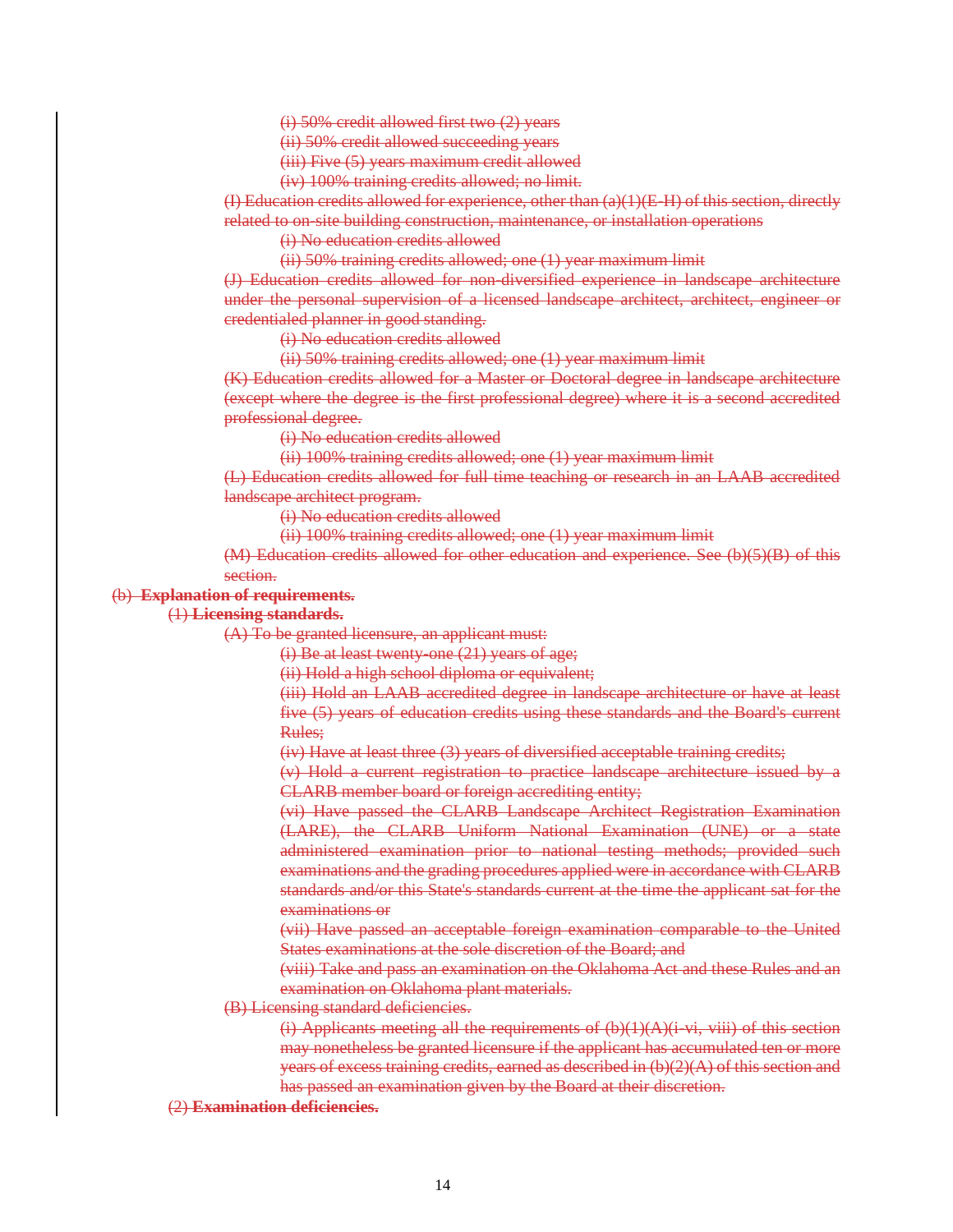(A) Some CLARB member boards administered examinations of a shorter duration. Compensation for each one-hour deficiency in duration of an examination may be achieved by one year of excess training credits. Excess training credits may be earned only after initial licensing by accumulating training credits in excess of those required for initial licensing. Applicants who have earned, under  $(a)(1)(F)$  of this section, ten or more years of excess training credit (in the manner described in the preceding sentence) and have received their initial license by written examination, regardless of hour duration, are eligible for licensure.

(B) The Board may waive deficiencies in the applicant's examination procedure arising from examination transitions, if, in its judgment, such deficiencies are minor in nature or, if substantial, have been adequately compensated for by some equivalent proof of the applicant's competency.

(C) The transition rules relating to the implementation of any CLARB examinations will be followed by this Board.

(3) **Education credits.** Education Credits shall be subject to the following conditions:

(A) No education credits may be earned prior to graduation from high school

 $(B)$  Applicants with the degree specified in  $(a)(1)(A-D)$  of this section, will be allowed the credit shown in the Maximum Credit Allowed column, regardless of the length of the degree program. Applicants without the degree specified in  $(a)(1)(A)$  or  $(B)$  of this section, may not accumulate more than three (3) years of education credits in the aggregate from all degree programs.

(C) 32 Semester credit hours or 48 quarter credit hours are considered to be one (1) year. Fractions of a year of one-half or greater will be considered one-half year, and smaller fractions will not be counted.

(D) Foreign education credits will be granted only under classifications in (a)(1)(C-D) of this section, unless the Board determines the degree is equivalent to the LAAB educational requirements. Any cost of translation and evaluation will be borne by the applicant.

#### (4) **Training credits.**

(A) Training credits shall be subjected to the following conditions:

(i) No training credits may be earned prior to accumulating three (3) education credits

(ii) Every applicant must earn at least one year of training credit under  $(a)(1)(E-G)$ of this section, and must earn it after earning five (5) years of education credits

 $(iii)$  To earn credit under  $(a)(1)(K)$  or  $(L)$  of this section an applicant's credit hours must be in subjects evaluated by the Board as directly related to landscape architecture. 20 semester credit hours or 30 quarter credit hours of teaching or equivalent time in research will equal one (1) year.

(iv) No credit used as an education credit may be used as a training credit

(v) Organizations will be considered to be "offices of licensed landscape architects" if:

> (I) the landscape architectural practice of the organization in which the applicant works is in the charge of a licensed person practicing as a principal and the applicant works under the personal supervision of a licensed landscape architect, architect or engineer; and

(II) the organization may engage in construction.

(vi) An organization (or affiliate) is engaging in construction if it customarily engages in either of the following activities:

(I) undertakes to provide labor and/or material for all or any significant portion of a construction project, whether on lump sum, cost plus or other basis of compensation, or

(II) agrees to guarantee to an owner the maximum construction cost for all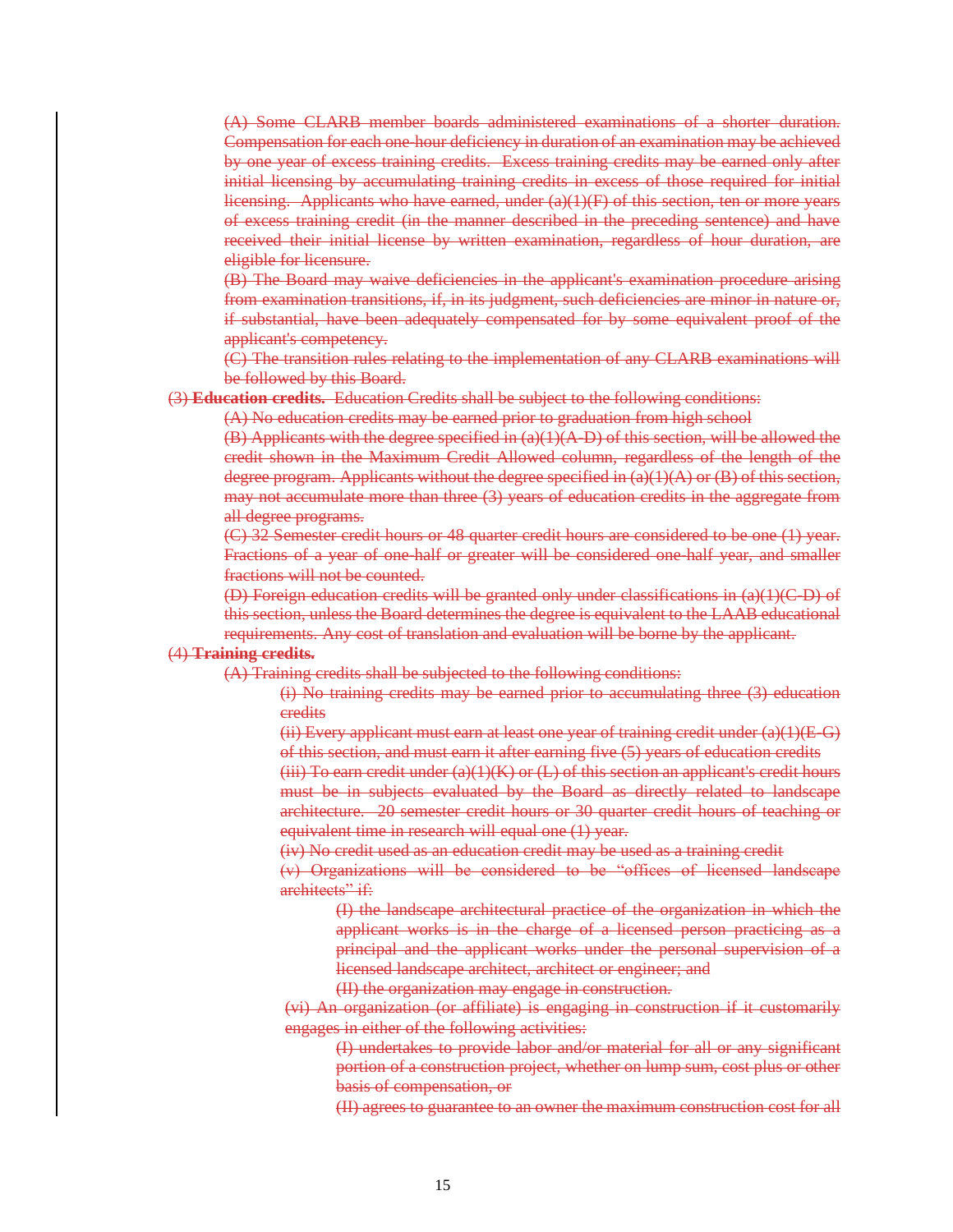or any significant portion of a construction project.

(vii) A person practices as a "principal" by being:

(I) a licensed landscape architect, and

(II) the person in charge of the organization's landscape architectural, architectural or engineering practice, either alone or with other licensed architects, landscape architects and/or engineers.

(viii) In evaluating training credits prior to licensing, the Board requires the applicant to substantiate training experience by comparing this experience to the training requirements as indicated in these standards and the Board's current Rules.

# (5) **General evaluation criteria.**

 $(A)$  To earn full education and/or training credits under  $(a)(1)(E,J)$  of this section, an applicant must work at least 32 hours per week for a minimum period of six (6) consecutive weeks. An applicant may earn one-half the credit specified under (a)(1)(E) of this section, for work of a least 15 hours per week in periods of six (6) or more consecutive weeks; no credit will be given for part-time work in any category other than  $(a)(1)(E-G)$  of this section.

(B) Other education and training may be substituted for the requirements outlined above, only insofar as the Board considers them to be equivalent to the required qualifications.

(C) In evaluation credits, the Board may, prior to licensure, require substantiation of the quality and character of the applicant's experience, notwithstanding the fact that the applicant has complied with the technical education and training requirements set forth above.

## **55:10-5-5. Registered Interior Designer application deadlines [Revoked]**

### **55:10-5-6. Active and inactive applications [Revoked]**

## **55:10-5-7. Qualifications for an Architect License**

(a) **General requirements.** An Applicant The standard for an initial License to practice architecture in Oklahoma shall be: an individual not less than 21 years of age. Further, the Applicant shall have a

(1) Completion of a professional degree from an NAAB accredited program in a school of architecture; or an equivalent degree, complete

(2) Completion of NCARB's the AXPexperience/training program;, and

(3) Passage of the NCARB examinations or equivalent examinations pass all sections of the ARE prior to licensing.

(b) **Equivalent Education and Training.** The Board may accept an Architect who is Broadly Experienced meeting meets the Board's equivalent standards of acceptable education and experience, and licensed licensure in good standing in another jurisdiction or country, who has also passed and passage of the NCARB examinations or its equivalent, as determined by the Board in its sole discretion. and the Board's Act and Rules examination.

(b) **Equivalent Education and Training.** The Board may, in its discretion, accept applications for an initial License to practice architecture from Applicants who are not graduates as required in Section 55:10- 5-4, who furnishes evidence acceptable to the Board of having completed an equivalent educational and training program.

(c) **State Exam Required.** All Applicants shall take and pass an examination on the Act and these Rules.

## **55:10-5-7.1 Equivalent standards for architects.**

(a) **Education and training equivalent requirements for licensing.** A person seeking licensure through equivalent standards is required to have five years of professional education credits as established below, to have completed NCARB's experience/training program or equivalent practical training acceptable to the Board in its sole discretion, and to have passed the NCARB examinations or equivalent examinations prior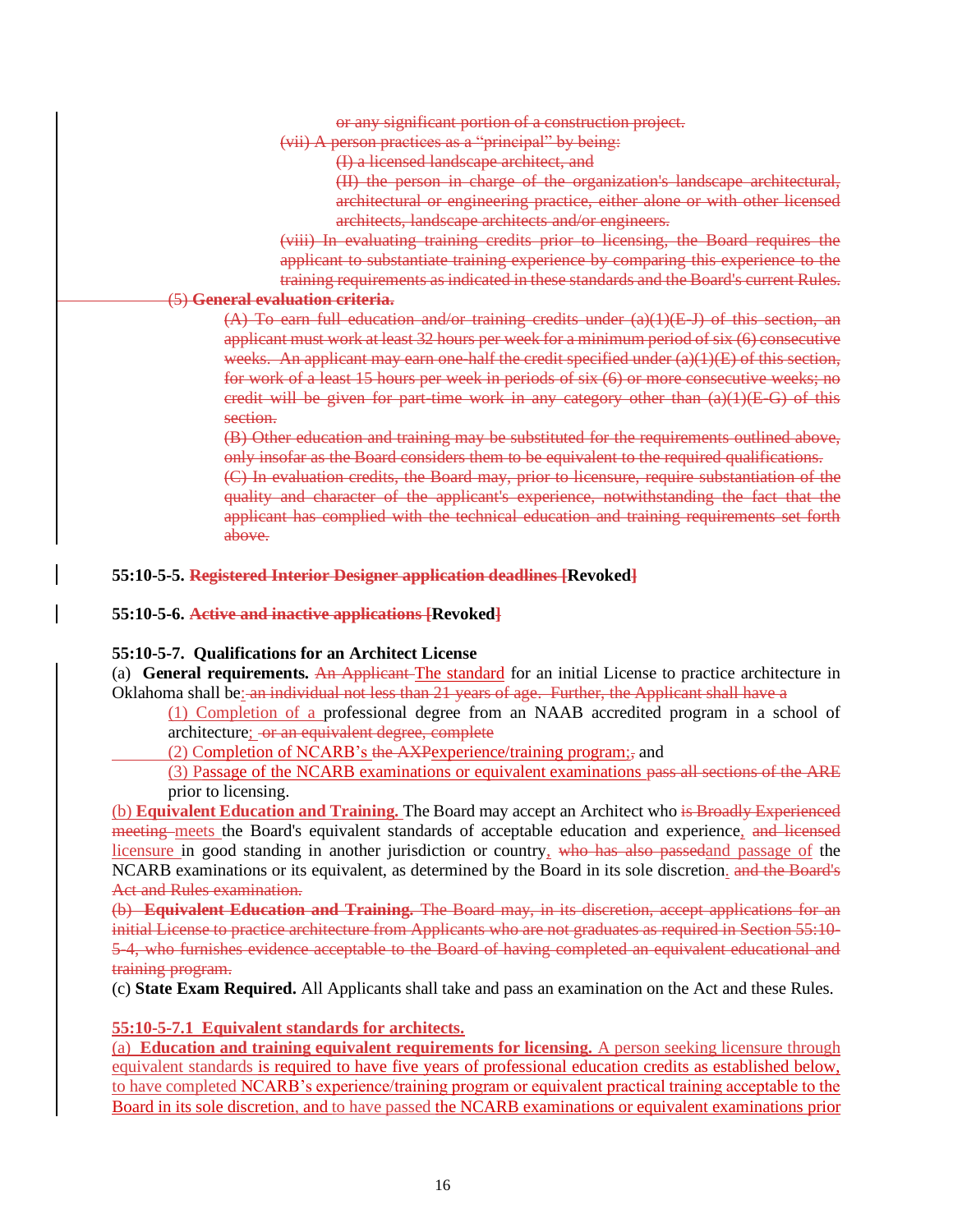to licensing.

#### (1) **Education and training equivalents and alternatives.**

(A) Education credits allowed toward the first professional degree in architecture, or credits toward the first professional degree, where the degree program has been accredited by the National Architectural Accrediting Board (NAAB) not later than two (2) years after termination of enrollment.

(i) 75% credit allowed first two (2) years

(ii) 100% credit allowed succeeding years

(iii) Five (5) years maximum credit allowed

(B) Education credits allowed toward the first professional degree in architecture, or credits toward that degree, where the degree program has not been accredited by NAAB within two (2) years of graduation.

(i)  $75\%$  credit allowed first two  $(2)$  years

(ii) 75% credit allowed succeeding years

(iii) Four (4) years maximum credit allowed

(C) Education credits allowed toward a foreign bachelor degree in architecture or credits toward that degree accredited by a national or internationally recognized accrediting council or entity acceptable to the Board as equivalent to  $(a)(1)(A)$  of this section, in its sole discretion.

(i) 75% credit allowed first two (2) years

(ii) 100% credit allowed succeeding years

(iii) Five (5) years maximum credit allowed

(D) Education credits allowed toward any other pre-professional related bachelor degree (i) Three (3) years maximum credit allowed

(E) Education credits allowed for diversified experience directly related to architectural

work as an employee in the office of a licensed architect.

(i)  $50\%$  credit allowed first two  $(2)$  years

(ii) 50% credit allowed succeeding years

(iii) Five (5) years maximum credit allowed

(iv) 100% training credits allowed; no limit

(F) Education credits allowed for diversified experience, practicing as a principal, with verified record of substantial practice, directly related to architectural work.

(i) 50% credit allowed first two (2) years

(ii) 50% credit allowed succeeding years

(iii) Five (5) years maximum credit allowed

(iv) 100% training credits allowed; no limit

(G) Education credits allowed for diversified experience as an employee of an organization (other than offices of licensed architects) when the experience is related to architectural work and is under the personal supervision of a licensed architect.

(i) 50% credit allowed first two (2) years

(ii) 50% credit allowed succeeding years

(iii) Four (4) years maximum credit allowed

(iv) 100% training credits allowed; two (2) year maximum limit

(H) Education credits allowed for experience as an employee of an organization (other than offices of licensed architects) when the experience is in a foreign country or on a military installation and directly related to architectural work but is not under direct supervision of a licensed architect in good standing in the United States or Canada, but rather a foreign credential entity or the military. And equates to  $(a)(1)(E)$  of this section by the Board in its sole discretion.

(i)  $50\%$  credit allowed first two  $(2)$  years

(ii) 50% credit allowed succeeding years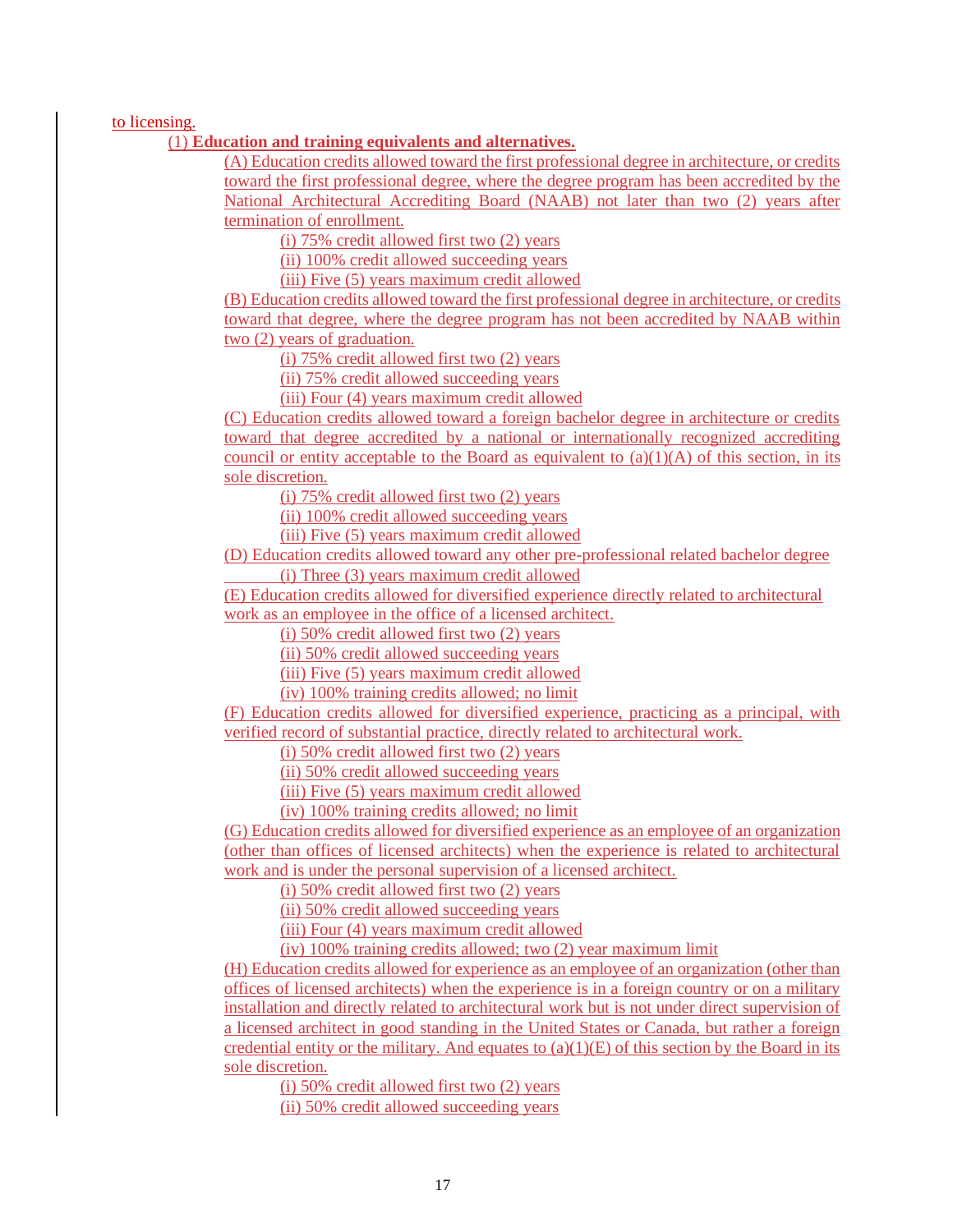(iii) Five (5) years maximum credit allowed

(iv) 100% training credits allowed; no limit

(I) Education credits allowed for experience, other than  $(a)(1)(E-H)$  of this section, directly related to on-site building construction operation or experience involving physical analyses of existing buildings.

(i) No education credits allowed

(ii) 50% training credits allowed; six (6) month maximum limit

(J) Education credits allowed for non-diversified experience in architecture under the direct supervision of a licensed architect or engineer.

(i) No education credits allowed

(ii) 50% training credits allowed; six (6) month maximum limit

(K) Education credits allowed for a Master or Doctoral degree in architecture (except where the degree is the first professional degree) where it is a second accredited professional degree.

(i) No education credits allowed

(ii) 100% training credits allowed; one (1) year maximum limit

(L) Education credits allowed full time teaching or research in an NAAB accredited architectural program.

(i) No education credits allowed

(ii) 100% training credits allowed; one (1) year maximum limit

(M) Education credits allowed other education or training experience. See (b)(5)(B) of this section.)

## (b) **Explanation of Requirements.**

(1) **Licensing Standards**

(A) To be granted licensure, an applicant must:

(i) Hold a high school diploma or equivalent;

(ii) Hold an NAAB accredited degree in architecture or have at least five (5) years of education credits using these standards and the Board's current Rules;

(iii) Have at least three (3) years of diversified acceptable training credits;

(iv) Hold a current registration to practice architecture issued by an NCARB member board or foreign accrediting entity;

(v) Have passed the NCARB Architect Registration Examination (ARE), the NCARB Professional Examination (and the Qualifying Test or the Equivalency Examination when applicable by NCARB standards) or the NCARB 7-part, 36 hour Examination; provided such examinations and the grading procedures applied were in accordance with NCARB standards current at the time the applicant sat for the examinations or

(vi) Have passed an acceptable foreign examination comparable to the United States examinations at the sole discretion of the Board; and

(vii) Take and pass an examination on the Oklahoma Act and these Rules.

(B) Licensing standard deficiencies.

(i) Applicants who have not met the education requirements stated in 55:10-5-7.1  $(b)(1)(A)(ii)$  may nonetheless be granted licensure if the applicant has accumulated ten or more years of training credits, in addition to the three (3) years required for training experience, and has passed an examination as determined by the Board.

## (2) **Examination Deficiencies.**

(A) The Board may waive deficiencies in the applicant's examination procedure arising from examination transitions, if, in its judgment, such deficiencies are minor in nature or, if substantial, have been adequately compensated for by some equivalent proof of the applicant's competency.

(B) The transition rules relating to the implementation of any NCARB examinations will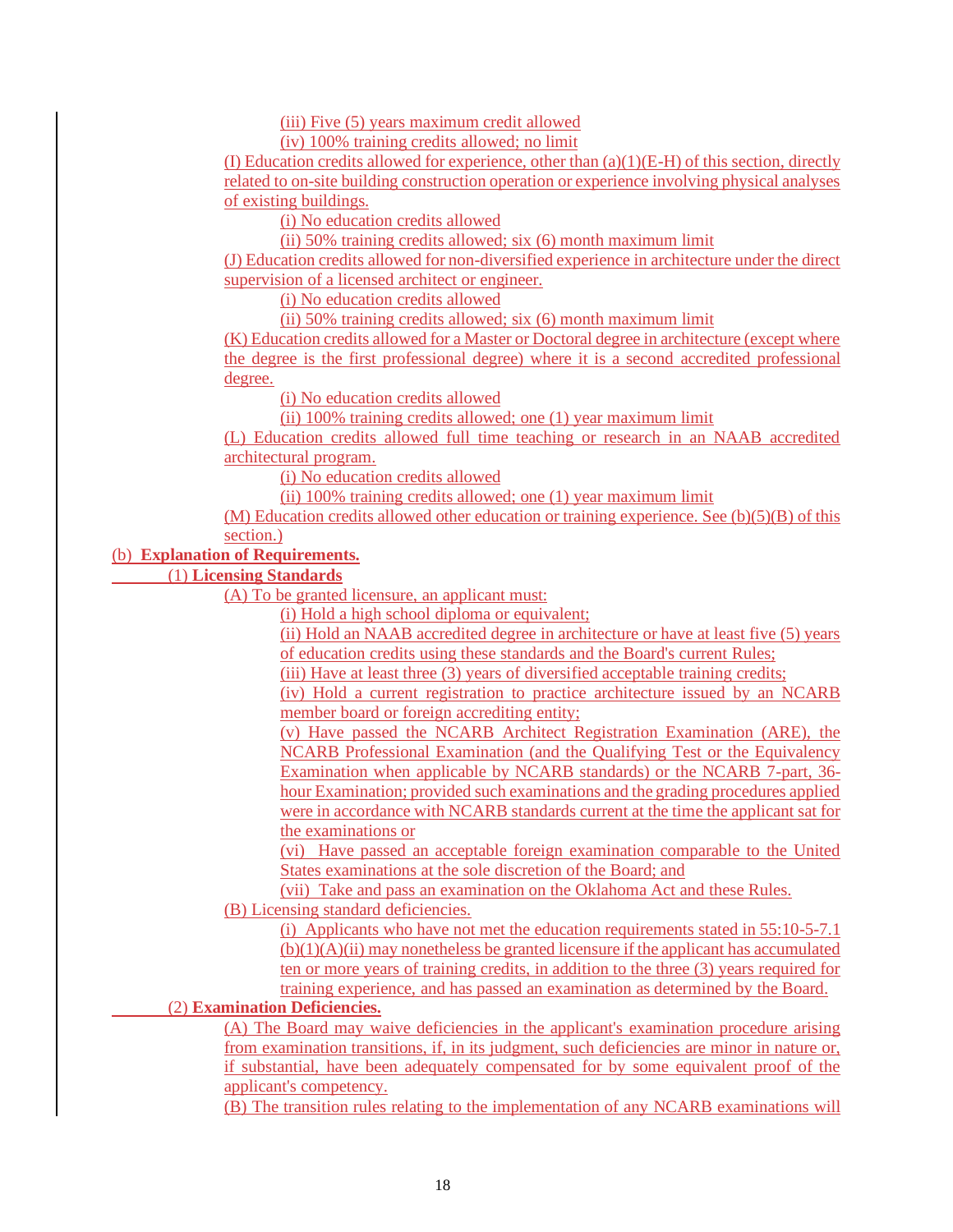be followed by this Board.

(3) **Education credits**. Education credits shall be subject to the following conditions:

(A) No education credits may be earned prior to graduation from high school.

(B) Applicants with the degree specified in  $(a)(1)(A-D)$  of this section will be allowed the credit shown in the Maximum Credit Allowed column, regardless of the length of the degree program. Applicants without the degree specified in  $(a)(1)(A-B)$  of this section may not accumulate more than three (3) years of education credits in the aggregate from all degree programs.

(C) Thirty-two (32) Semester credit hours or forty-eight (48) quarter credit hours are considered to be one (1) year. Fractions of a year of one-half or greater will be considered one-half year, and smaller fractions will not be counted.

(D) Foreign education credits will be granted only under classifications in  $(a)(1)(C-D)$  of this section, unless the Board determines the degree is equivalent to the NAAB educational requirements. Any cost of translation and evaluation will be borne by the applicant.

## (4) **Training Credits.**

(A) Training credits shall be subjected to the following conditions:

**(**i) No training credits may be earned prior to accumulating three (3) education credits

(ii) Every applicant must earn at least one (1) year of training credit under  $(a)(1)(E-$ G) of this section, and must earn it after earning five (5) years of education credits (iii) To earn credit under  $(a)(1)(K)$  or  $(L)$  of this section, an applicant's credit hours must be in subjects evaluated by the Board as directly related to architecture. Twenty (20) semester credit hours or thirty (30) quarter credit hours of teaching or equivalent time in research will equal one (1) year.

(iv) No credit used as an education credit may be used as a training credit

(v) Organizations will be considered to be "offices of licensed architects" if: (a) the architectural practice of the organization in which the applicant works is in the charge of a licensed person practicing as a principal and the applicant works under the personal supervision of a licensed architect; and (b) the organization may engage in construction.

(vi) An organization (or affiliate) is engaging in construction if it customarily engages in either of the following activities: (a) undertakes to provide labor and/or material for all or any significant portion of a construction project, whether on lump sum, cost plus or other basis of compensation, or (b) agrees to guarantee to an owner the maximum construction cost for all or any significant portion of a construction project.

(vii) A person practices as a "principal" by being (a) a licensed architect and (b) the person in charge of the organization's architectural practice, either alone or with other licensed architects, landscape architects and/or engineers.

(viii) In evaluation of training credits prior to licensing, the Board requires the applicant to substantiate training experience by comparing this experience to the training requirements as indicated in these standards and the Board's current Rules.

## (5) **General evaluation criteria.**

(A) To earn full education and/or training credits under  $(a)(1)(E-J)$  of this section, an applicant must work at least thirty-two (32) hours per week for a minimum period of six (6) consecutive weeks. An applicant may earn one-half the credit specified under  $(a)(1)(E)$ of this section for work of a least fifteen (15) hours per week in periods of six (6) or more consecutive weeks; no credit will be given for part-time work in any category other than  $(a)(1)(E-G)$  of this section.

(B) Other education and training may be substituted for the requirements outlined above, only insofar as the Board considers them to be equivalent to the required qualifications.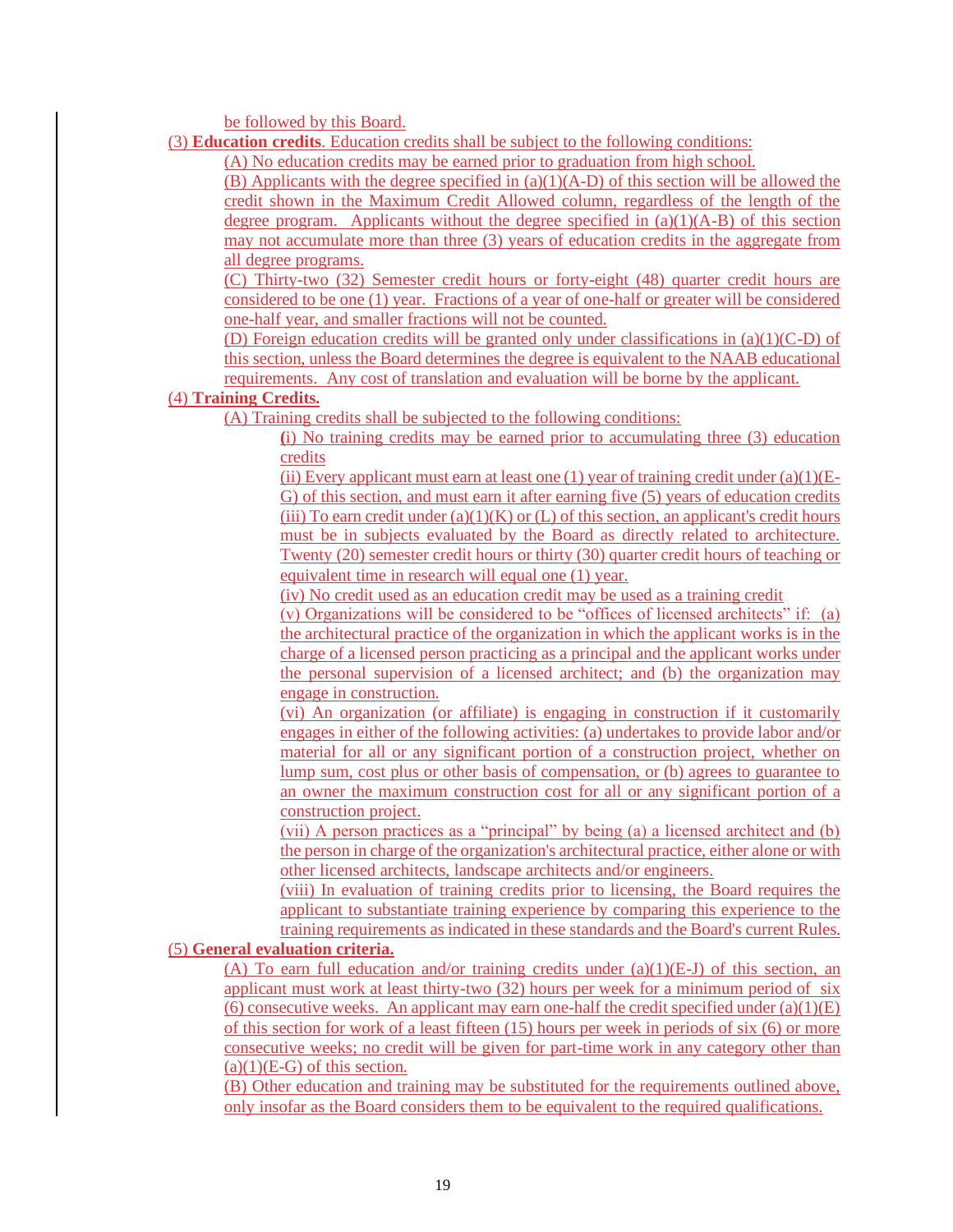(C) In evaluation credits, the Board may, prior to licensure, require substantiation of the quality and character of the applicant's experience, notwithstanding the fact that the applicant has complied with the technical education and training requirements set forth above.

#### **55:10-5-8. Qualifications for a Landscape Architect License**

(a) **General requirements.** An Applicant The standard for an initial License to practice landscape architecture shall be: an individual not less than 21 years of age. Applicants shall have

(1) Completion of a professional degree from  $a$ -an LAAB accredited program in a school of landscape architecture or an equivalent educational program, provide evidence of

(2) Verification of three (3) years of acceptable training credits as provided in Section 55:10-5-4 below or as established by CLARB; and pass all sections of the LARE and

(3) Passage of the CLARB examinations or equivalent examinations.

(b) **Equivalent Education and Training.** The Board may accept a Landscape Architect who is Broadly Experienced meeting meets the Board's equivalent standards of acceptable education and experience, and licensed licensure in good standing in another jurisdiction or country, who has passedand passage of the CLARB examinations or its equivalent, as determined by the Board in its sole discretion. and the Board's Act and Rules examination.

## (b)(c) **Training credits**.

(1) Training credits may not be counted prior to completion of the third year of college or a preprofessional degree. Thirty-two (32) semester credit hours or forty-eight (48) quarter credit hours are considered to be one (1) year. Fractions of one-half or greater will be considered one-half year and smaller fractions will not be counted. To earn full training credits, an Applicant must work at least (32) to (35) hours per week for a minimum of two consecutive months. A Candidate may earn one-half the credit specified for work of at least fifteen (15) hours per week for a minimum of four consecutive months. Training credits may also be earned by any person who works outside the U.S. or Canada if the person is under the Responsible Control of a person credentialed to practice landscape architecture, architecture, engineering or planner and the supervision person is not registered in a U.S. or Canadian jurisdiction.

(2) Training credits are defined as follows:

(A) Diversified landscape architectural experience under the Responsible Control of a licensed Landscape Architect.

(i) 100% credit

(ii) No limit to credit

(iii) Practicing as a principal in good standing as a landscape architecture for six

(6) years full time, shall be deemed to have satisfied the training requirement.

(B) Diversified landscape architectural experience under the Responsible Control of a licensed Architect, engineer or credentialed planner in good standing.

(i) 100% credit

(ii) Two (2) years maximum credit

(C) Landscape architectural experience directly related to on site construction, maintenance, or installation operations.

(i) 50% credit

(ii) 1 year maximum credit

(D) Non-diversified experience in landscape architecture under the Responsible Control of a licensed Landscape Architect, engineer, Architect or credentialed planner in good standing.

(i) 50% credit

(ii) One (1) year maximum credit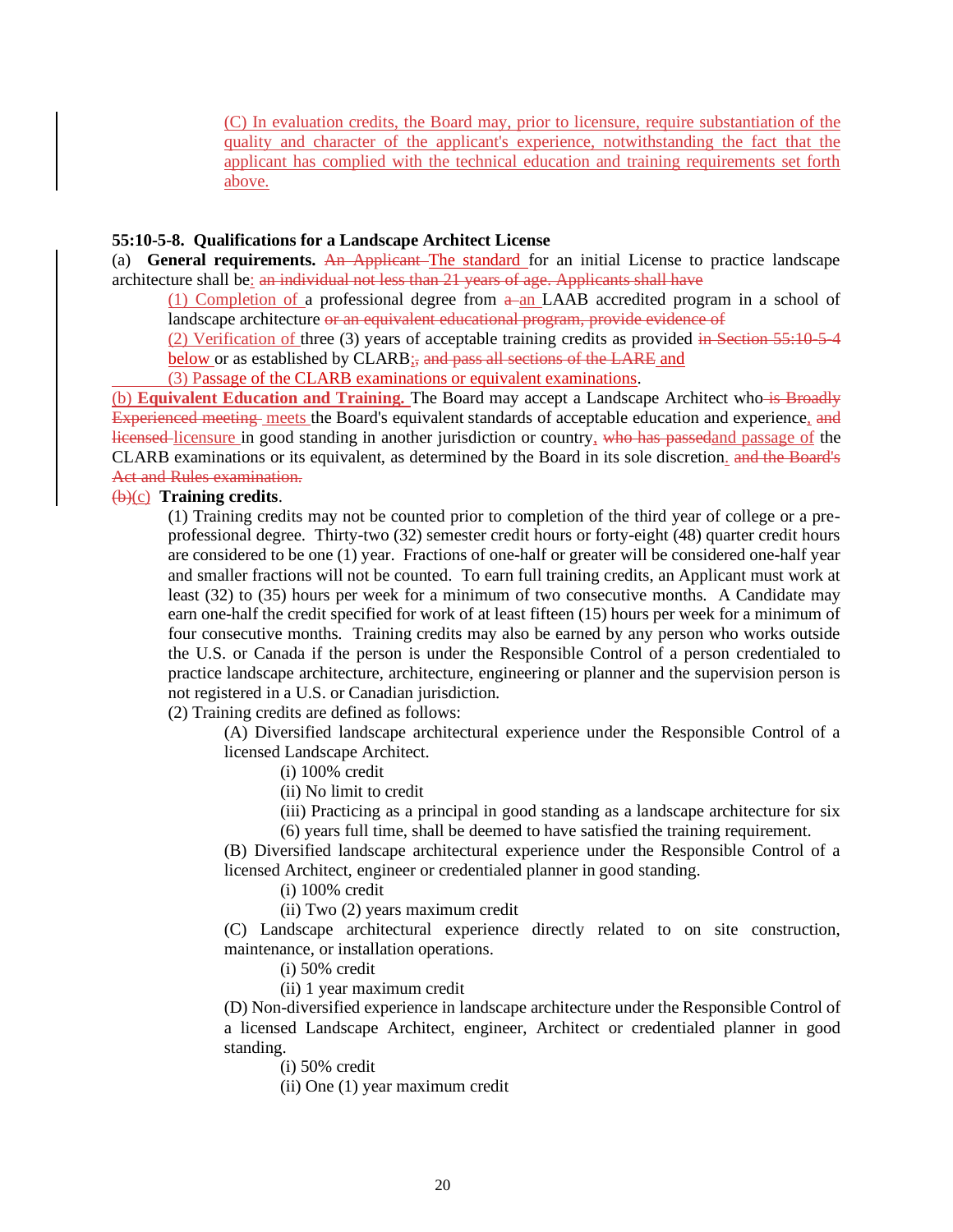(c) **State exams required**. All Applicants shall take and pass an examination on the Act and these Rules and an examination on Oklahoma plant materials.

## **55:10-5-8.1 Equivalent standards for landscape architects**

(a) **Education and training equivalent requirements for licensing.** A person seeking licensure through equivalent standards shall be an individual not less than 21 years of age, is required to have five years of professional education credits as established, verify completion of a 3-year national and/or international diverse training program as stated in section 55:10-5-8 or equivalent practical training acceptable to the Board in its sole discretion and passage of the CLARB examinations or equivalent examinations.

## (1) **Experience Description and Education Credits.**

(A) Education credits allowed toward first professional degree in landscape architecture, or credits toward the first professional degree, where the degree program has been accredited by the Landscape Architectural Accrediting Board (LAAB) not later than two years after termination of enrollment.

(i) 75% credit allowed first two (2) years

(ii) 100% credit allowed succeeding years

(iii) Five (5) years maximum credit allowed

(B) Education credits allowed toward first professional degree in landscape architecture, or credits accredited by LAAB within two (2) years of graduation.

(i) 75% credit allowed first two (2) years

(ii) 75% credit allowed succeeding years

(iii) Four (4) years maximum credit allowed

(C) Education credits allowed toward a foreign bachelor degree in landscape architecture or credits toward that degree accredited by a national or internationally recognized accrediting council or entity acceptable to the Board as equivalent to  $(a)(1)(A)$  of this section, in its sole discretion.

(i)  $75\%$  credit allowed first two  $(2)$  years

(ii) 100% credit allowed succeeding years

(iii) Five (5) years maximum credit allowed

(D) Education credits allowed toward any other pre-professional related bachelor degree or credits toward that degree.

(i) Three (3) years maximum credit allowed

(E) Education credits allowed for diversified experience directly related to landscape architecture as an employee in the offices of a licensed or credentialed landscape architect

(i) 50% credit allowed first two (2) years

(ii) 50% credit allowed succeeding years

(iii) Five (5) years maximum credit allowed

(iv) 100% training credits allowed; no limit

(F) Education credits allowed for diversified experience, practicing as a principal, with a verified record of substantial practice, directly related to landscape architecture work.

(i) 50% credit allowed first two (2) years

(ii) 50% credit allowed succeeding years

(iii) Five (5) years maximum credit allowed

(iv) 100% training credits allowed; no limit

(G) Education credits allowed for diversified experience as an employee of an organization (other than offices of a licensed landscape architect)when the experience is related to landscape architecture work and is under the personal supervision of a licensed landscape architect, architect, civil engineer or credentialed planner in good standing

(i) 50% credit allowed first two (2) years

(ii) 50% credit allowed succeeding years

(iii) Four (4) years maximum credit allowed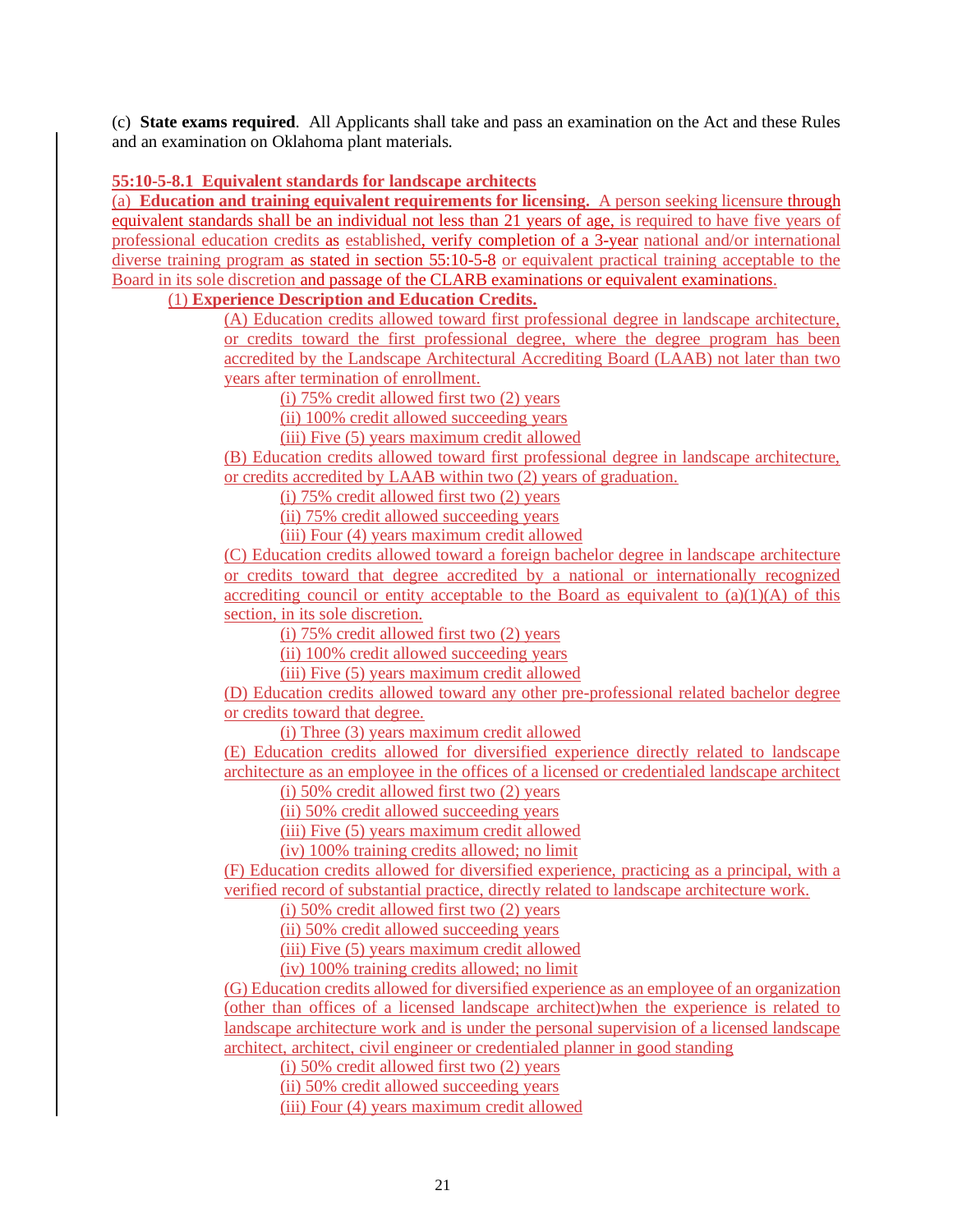(iv) 100% training credits allowed; two (2) year maximum limit

(H) Education credits allowed for experience as an employee of an organization (other than offices of licensed landscape architects) when the experience is in a foreign country or on a military installation and directly related to landscape architectural work but is not under direct supervision of a licensed engineer, architect, landscape architect or credentialed planner in good standing in the United States or Canada, but rather a foreign credential entity or the military and equates to  $(a)(1)(E)$  of this section, by the Board in its sole discretion.

(i) 50% credit allowed first two (2) years

(ii) 50% credit allowed succeeding years

(iii) Five (5) years maximum credit allowed

(iv) 100% training credits allowed; no limit.

(I) Education credits allowed for experience, other than  $(a)(1)(E-H)$  of this section, directly related to on-site building construction, maintenance, or installation operations

(i) No education credits allowed

(ii) 50% training credits allowed; one (1) year maximum limit

(J) Education credits allowed for non-diversified experience in landscape architecture under the personal supervision of a licensed landscape architect, architect, engineer or credentialed planner in good standing.

(i) No education credits allowed

(ii) 50% training credits allowed; one (1) year maximum limit

(K) Education credits allowed for a Master or Doctoral degree in landscape architecture (except where the degree is the first professional degree) where it is a second accredited professional degree.

(i) No education credits allowed

(ii) 100% training credits allowed; one (1) year maximum limit

(L) Education credits allowed for full time teaching or research in an LAAB accredited landscape architect program.

(i) No education credits allowed

(ii) 100% training credits allowed; one (1) year maximum limit

(M) Education credits allowed for other education and experience. See  $(b)(5)(B)$  of this section.

## (b) **Explanation of requirements.**

(1) **Licensing standards.**

(A) To be granted licensure, an applicant must:

(i) Hold a high school diploma or equivalent;

(ii) Hold an LAAB accredited degree in landscape architecture or have at least five (5) years of education credits using these standards and the Board's current Rules; (iii) Have at least three (3) years of diversified acceptable training credits;

(iv) Hold a current registration to practice landscape architecture issued by a CLARB member board or foreign accrediting entity;

(v) Have passed the CLARB Landscape Architect Registration Examination (LARE), the CLARB Uniform National Examination (UNE) or a state administered examination prior to national testing methods; provided such examinations and the grading procedures applied were in accordance with CLARB standards and/or this State's standards current at the time the applicant sat for the examinations or

(vi) Have passed an acceptable foreign examination comparable to the United States examinations at the sole discretion of the Board; and

(vii) Take and pass an examination on the Oklahoma Act and these Rules and an examination on Oklahoma plant materials.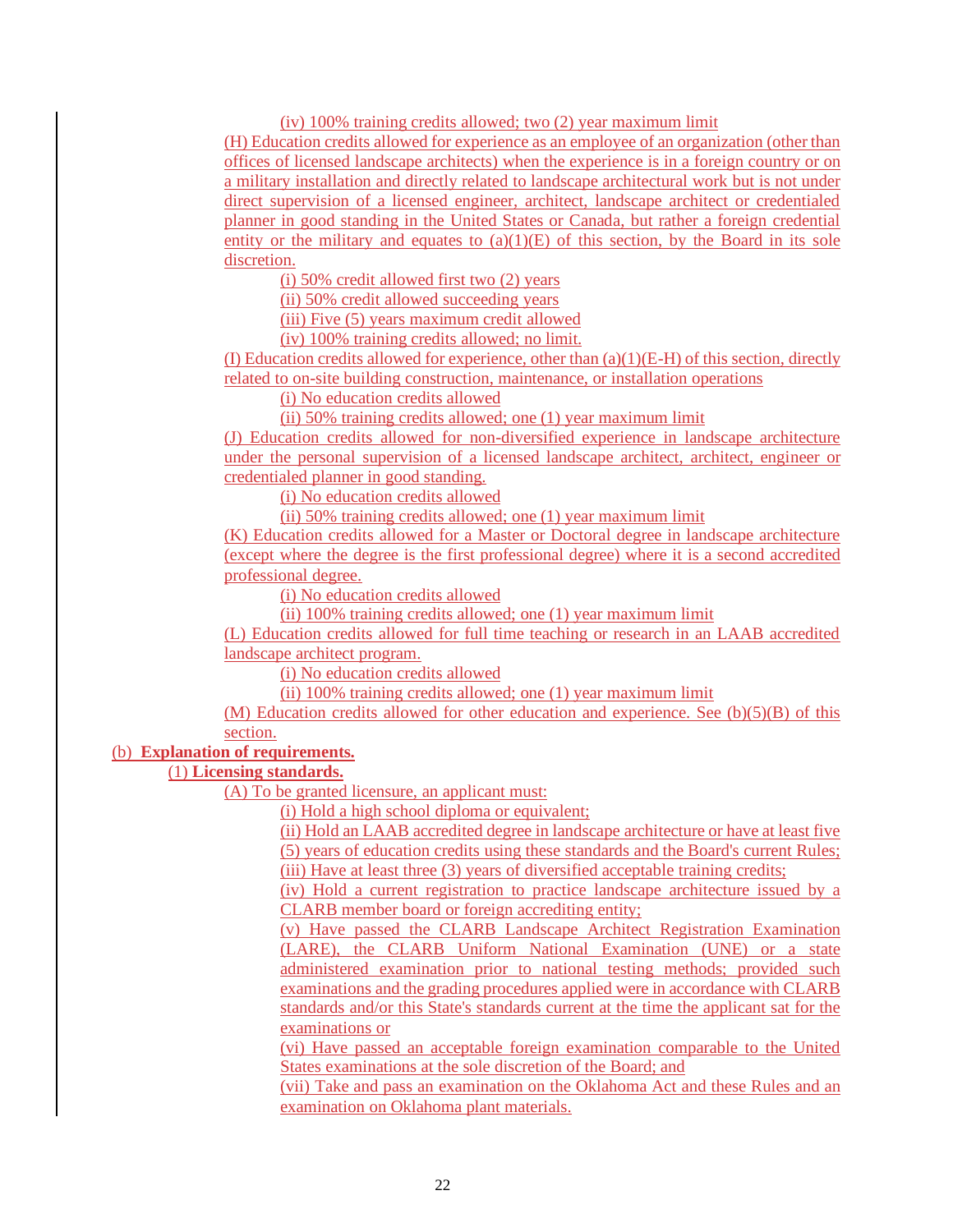### (B) Licensing standard deficiencies.

(i) Applicants who have not met the education requirements stated in 55:10-5-8.1  $(b)(1)(A)(ii)$  may nonetheless be granted licensure if the applicant has accumulated ten or more years of training credits, in addition to the three (3) years required for training experience, and has passed an examination as determined by the Board.

## (2) **Examination deficiencies.**

(A) The Board may waive deficiencies in the applicant's examination procedure arising from examination transitions, if, in its judgment, such deficiencies are minor in nature or, if substantial, have been adequately compensated for by some equivalent proof of the applicant's competency.

(B) The transition rules relating to the implementation of any CLARB examinations will be followed by this Board.

## (3) **Education credits.** Education Credits shall be subject to the following conditions:

(A) No education credits may be earned prior to graduation from high school

(B) Applicants with the degree specified in  $(a)(1)(A-D)$  of this section, will be allowed the credit shown in the Maximum Credit Allowed column, regardless of the length of the degree program. Applicants without the degree specified in  $(a)(1)(A)$  or  $(B)$  of this section, may not accumulate more than three (3) years of education credits in the aggregate from all degree programs.

(C) 32 Semester credit hours or 48 quarter credit hours are considered to be one (1) year. Fractions of a year of one-half or greater will be considered one-half year, and smaller fractions will not be counted.

(D) Foreign education credits will be granted only under classifications in  $(a)(1)(C-D)$  of this section, unless the Board determines the degree is equivalent to the LAAB educational requirements. Any cost of translation and evaluation will be borne by the applicant.

## (4) **Training credits.**

(A) Training credits shall be subjected to the following conditions:

(i) No training credits may be earned prior to accumulating three (3) education credits

(ii) Every applicant must earn at least one year of training credit under  $(a)(1)(E-G)$ of this section, and must earn it after earning five (5) years of education credits

(iii) To earn credit under (a)(1)(K) or (L) of this section an applicant's credit hours must be in subjects evaluated by the Board as directly related to landscape architecture. 20 semester credit hours or 30 quarter credit hours of teaching or equivalent time in research will equal one (1) year.

(iv) No credit used as an education credit may be used as a training credit

(v) Organizations will be considered to be "offices of licensed landscape architects" if:

(I) the landscape architectural practice of the organization in which the applicant works is in the charge of a licensed person practicing as a principal and the applicant works under the personal supervision of a licensed landscape architect, architect or engineer; and

(II) the organization may engage in construction.

(vi) An organization (or affiliate) is engaging in construction if it customarily engages in either of the following activities:

(I) undertakes to provide labor and/or material for all or any significant portion of a construction project, whether on lump sum, cost plus or other basis of compensation, or

(II) agrees to guarantee to an owner the maximum construction cost for all or any significant portion of a construction project.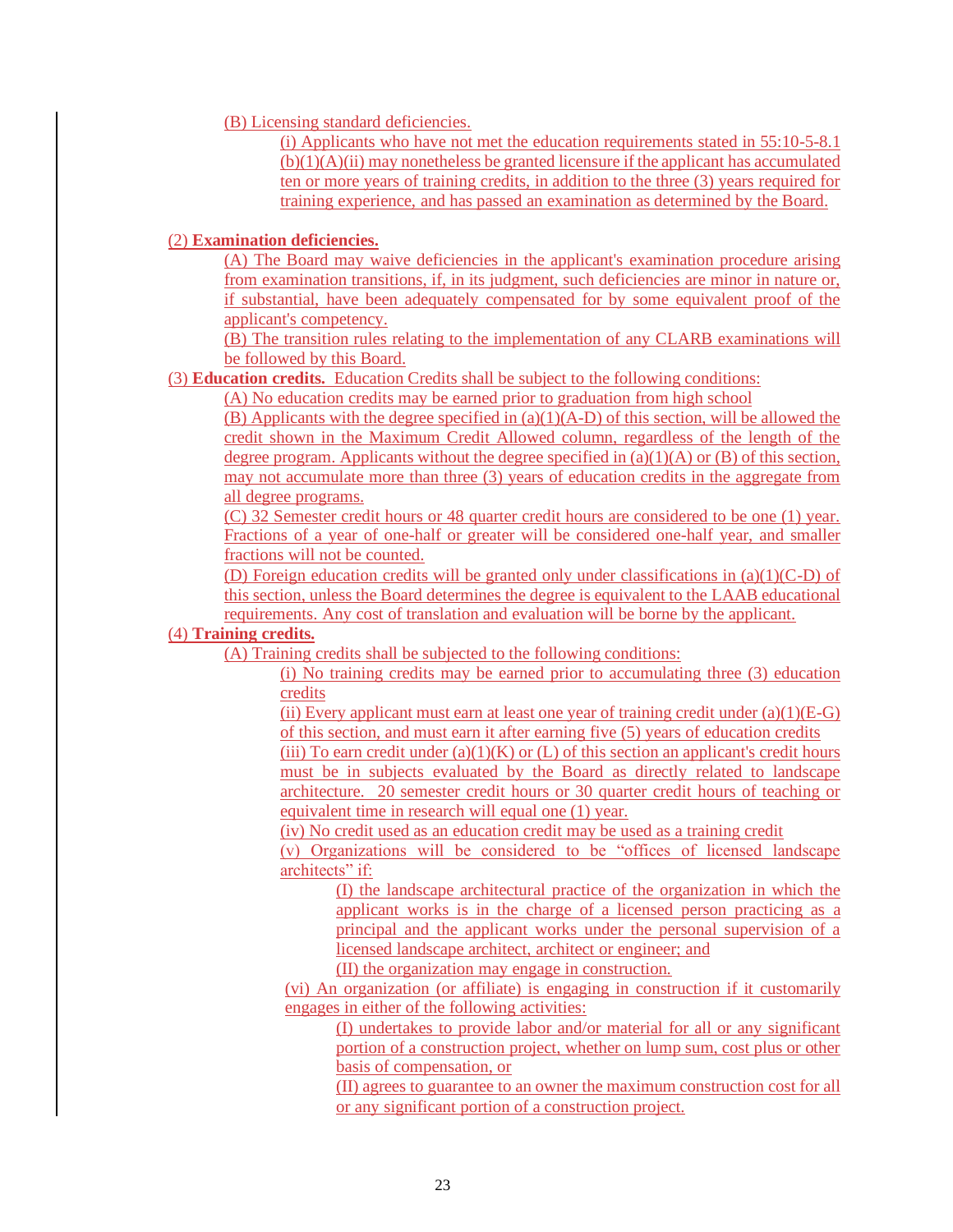## (vii) A person practices as a "principal" by being:

(I) a licensed landscape architect, and

(II) the person in charge of the organization's landscape architectural, architectural or engineering practice, either alone or with other licensed architects, landscape architects and/or engineers.

(viii) In evaluating training credits prior to licensing, the Board requires the applicant to substantiate training experience by comparing this experience to the training requirements as indicated in these standards and the Board's current Rules.

# (5) **General evaluation criteria.**

(A) To earn full education and/or training credits under  $(a)(1)(E-J)$  of this section, an applicant must work at least 32 hours per week for a minimum period of six (6) consecutive weeks. An applicant may earn one-half the credit specified under  $(a)(1)(E)$  of this section, for work of a least 15 hours per week in periods of six (6) or more consecutive weeks; no credit will be given for part-time work in any category other than  $(a)(1)(E-G)$  of this section.

(B) Other education and training may be substituted for the requirements outlined above, only insofar as the Board considers them to be equivalent to the required qualifications.

(C) In evaluation credits, the Board may, prior to licensure, require substantiation of the quality and character of the applicant's experience, notwithstanding the fact that the applicant has complied with the technical education and training requirements set forth above.

## **55:10-5-9. Revoked**

## **55:10-5-10. Qualifications for Registration as a Registered Commercial Interior Designer**

(a) **General requirements**. All individuals applying for Registration as a Registered Commercial Interior Designer shall:

(1) Obtain all required education and training prior to Registration.

(2) Hold an accredited a professional degree in interior design accredited by the Council of Interior Design Accreditation or its successor, obtain two (2) years or 3,520 hours of acceptable training as defined by this Subsection and pass the examinations for Registration as a Registered Commercial Interior Designer administered by CIDQ or its successor; or

(3) Obtain an equivalent education to an accredited professional degree in interior design, as determined by the Board, obtain two (2) years or 3,520 hours of acceptable training and experience hours as defined by this Subsection and pass the examinations for Registration as an Interior Designer administered by CIDQ or its successor; or

(4) Have been issued a valid Registration from another state, jurisdiction or foreign country provided the requirements for Registration are equivalent to the requirements of this State as determined by the Board; or

(5) Have a degree from a program accredited by CIDA or its successor. An applicant, who has completed the program within two (2) years of the program acquiring this accreditation, shall be considered to have obtained an accredited education program in interior design.

(b) **Equivalent education and defining training requirements**.The following education, training and experience may be considered to be equivalent to the requirements of OAC 55:10-5-10(a) as determined by the Board in its sole discretion:

(1) A baccalaureate degree in programs of no less than 120 semester or 180 quarter passing credit hours of which 60 semester or 90 quarter hours, respectively, are interior design-related; and a total of no less than 3,520 hours of interior design acceptable training as defined herein;

(2) Certificate, degree or diploma with a minimum passing credit of 60 semester hours or 90 quarter passing credit hours respectively in interior design related coursework and obtain 5,280 hours of acceptable training; or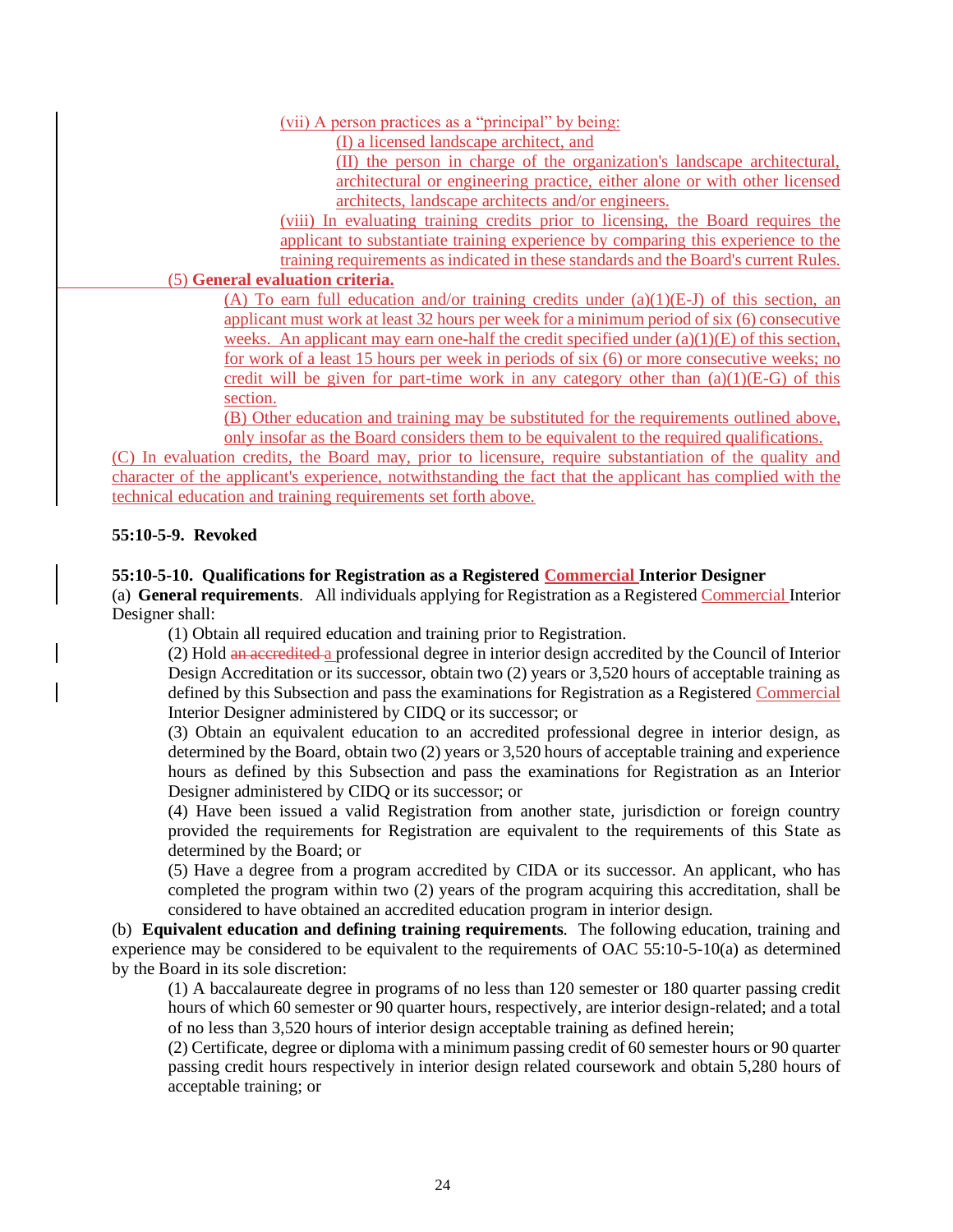(3) Meet the educational standards set forth by the National Association of the Schools of Art and Design and other similar institutions provided the educational program has a minimum of 40 semester passing credit hours or 60 passing quarter credit hours in Interior Design related coursework and 7,040 hours of acceptable training.

(4) Thirty (30) passing semester hours from a Board approved program shall equal one (1) year of education towards the first accredited professional degree in interior design or its equivalent program.

(5) One (1) year of education credit hours from a Board approved program earned in an interior design program or its equivalent degree program shall equal two (2) years of acceptable training and experience.

(6) Four (4) years from a Board approved program shall be an equivalent standard for the first professional degree in interior design or its equivalent when computing the fifteen (15) years experience and training to equate towards the training and experience requirement in O.S. 59, Sections 46.39 through 46.40 of the Act.

(7) A second accredited professional degree in interior design or its equivalent shall count as one year of education for two (2) years of training and experience.

(8) The Board may accept a Registered Commercial Interior Designer who is Broadly Experienced meeting the Board's equivalent standards of acceptable education and experience and Registration who has passed the CIDQ examinations or an equivalent examination as determined by the Board in its sole discretion and the Board's Act and Rules examination.

(c) **Education content requirements**. Educational instruction shall include, but is not limited to, the following:

(1) Building and Interior Systems

(2) Business and Professional Practices, Management and Ethics

(3) Codes and Ordinances

(4) Basic and Creative Arts

(5) Color Theory

(6) Interior Design

(7) Technical Knowledge

(8) History and theory of Art, Architecture and Design

(9) Human Factors

(10) Lighting

(11) Materials and Finishes

(12) Communication Skills

(13) Furnishings

(d) **Training and experience categories**. Training and experience credits shall be awarded for work performed in the following areas:

(1) Programming

(2) Schematic Design

(3) Design Development

(4) Contract Documents

(5) Contract Administration

(6) Professional Practice

(e) **Training and experience requirements**. The Board may accept as evidence of diversified training and experience for registering a Registered Commercial Interior Designer as stated in this Subsection:

(1) Applicants having obtained the first CIDA professional accredited degree in interior design or its equivalent shall have 2 years of acceptable training and experience hours, as determined by the Board in its sole discretion. One year shall equal 1760 hours of training and experience.

(2) Applicants may earn one (1) year of training and experience hours after completing 96 semester passing credit hours toward the first professional degree in interior design.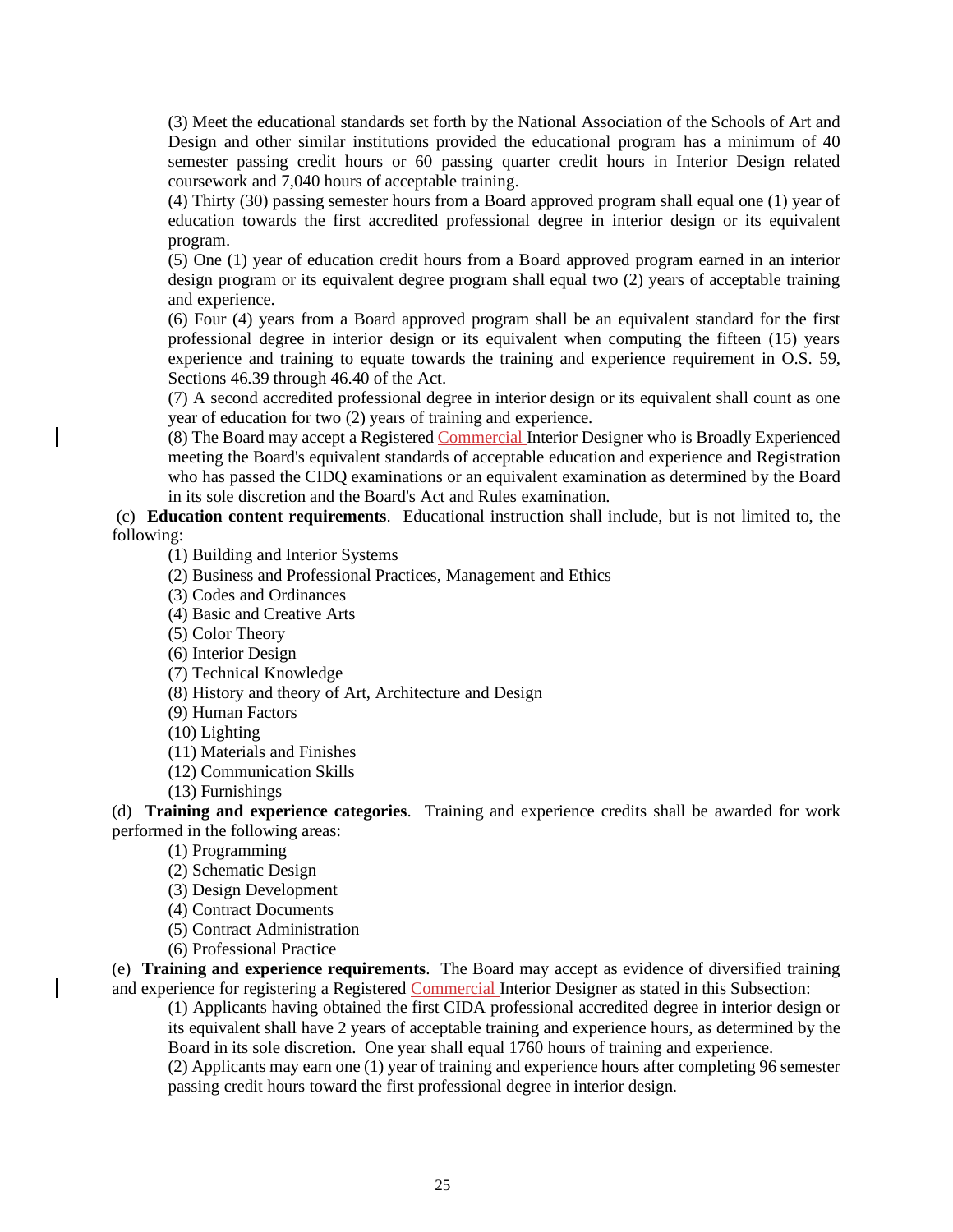(3) On January 1, 2007, all individuals beginning their training and experience shall obtain credits after all educational requirements have been met for those individuals with equivalent education equating to the first accredited professional degree in interior design.

(4) Applicants with acceptable education and experience may take the examination to become a Registered Commercial Interior Designer, regardless of the order in which each was obtained when training and experience requirements are met and if training began prior to January 1, 2007.

(5) Training and experience hours shall be awarded based on working full time for at least two (2) consecutive months with thirty-two (32) hours per week or more in interior design or architecture. Part time training and experience hours shall be calculated at the rate of fifty percent (50%) for less than thirty-two (32) hours per week and more than fifteen (15) hours per week working for a least (4) consecutive months. Working less than fifteen (15) hours per week will not qualify for training and experience hours. Two (2) years of full time acceptable training and experience under a Registered Commercial Interior Designer or Architect as a Registered Commercial Interior Designer shall equal one (1) year of equivalent education in interior design.

(6) Applicants beginning their training and experience after January 1, 2008, shall be under the Responsible Control of a Registered Commercial Interior Designer, an interior designer registered or licensed in another jurisdiction, or an Architect, licensed in any jurisdiction.

(7) The Board, in its sole discretion, shall determine whether all education, training and experience for Applicants are acceptable or not and whether or not it satisfies the requirements for Registration. (8) If the individual is not registered or licensed in a jurisdiction then all work shall be under the Responsible Control of a CIDQ certificate holder.

(9) Training and experience hours shall be submitted on the Board's forms or equivalent. It is the responsibility of the Applicant to obtain all required signatures. All Board forms are to be returned directly to the Board office by the employer, as they are confidential records.

(10) Training outside the U.S. or Canada under the Responsible Control of an individual credentialed by entities similar to CIDQ or NCARB or their successors in a foreign jurisdiction or country.

(f) **Grandfather requirements**. Any Applicant who submits a properly completed and acceptable application for Registration and pays all applicable fees shall be issued a Certificate of Registration provided the requirements below have been met:

(1) An Applicant has submitted evidence of education and training the Board deems equivalent to an accredited professional degree in interior design, satisfied training requirements, if applicable and has passed the examinations administered by CIDQ or its successor; or

(2) Without limitation to application deadlines, an Applicant may apply who has obtained fifteen (15) years of diversified and acceptable training and experience as defined in OAC 55:10-5- 10(c)(d) or equivalents as determined by the Board prior to July 1, 2007, and the Applicant is not registered under this Act and not exempt from the requirements for Registration in order to use the title Registered Commercial Interior Designer. The Applicant shall be exempt from passing the CIDQ examinations and fulfilling any additional education or training requirements as determined by the Board. The Applicant may use any combination of education, training and experience as acceptable and determined by the Board to equate to the fifteen (15) years of experience. Thirty (30) passing education hours equals one (1) education credit year used toward obtaining the first accredited professional degree in interior design or an equivalent degree as determined by the Board or may equal two (2) years of diversified and appropriate experience when calculating the required fifteen (15) years of experience. Additionally, the Applicant obtaining a second accredited professional degree in interior design or an equivalent degree as determined by the Board may use this education in addition to other education or training.

(g) **Exemption from Registration**. An individual holding a current Architect License is exempt from Registration and does not have the right to use the term Registered Interior Designer unless the individual is registered.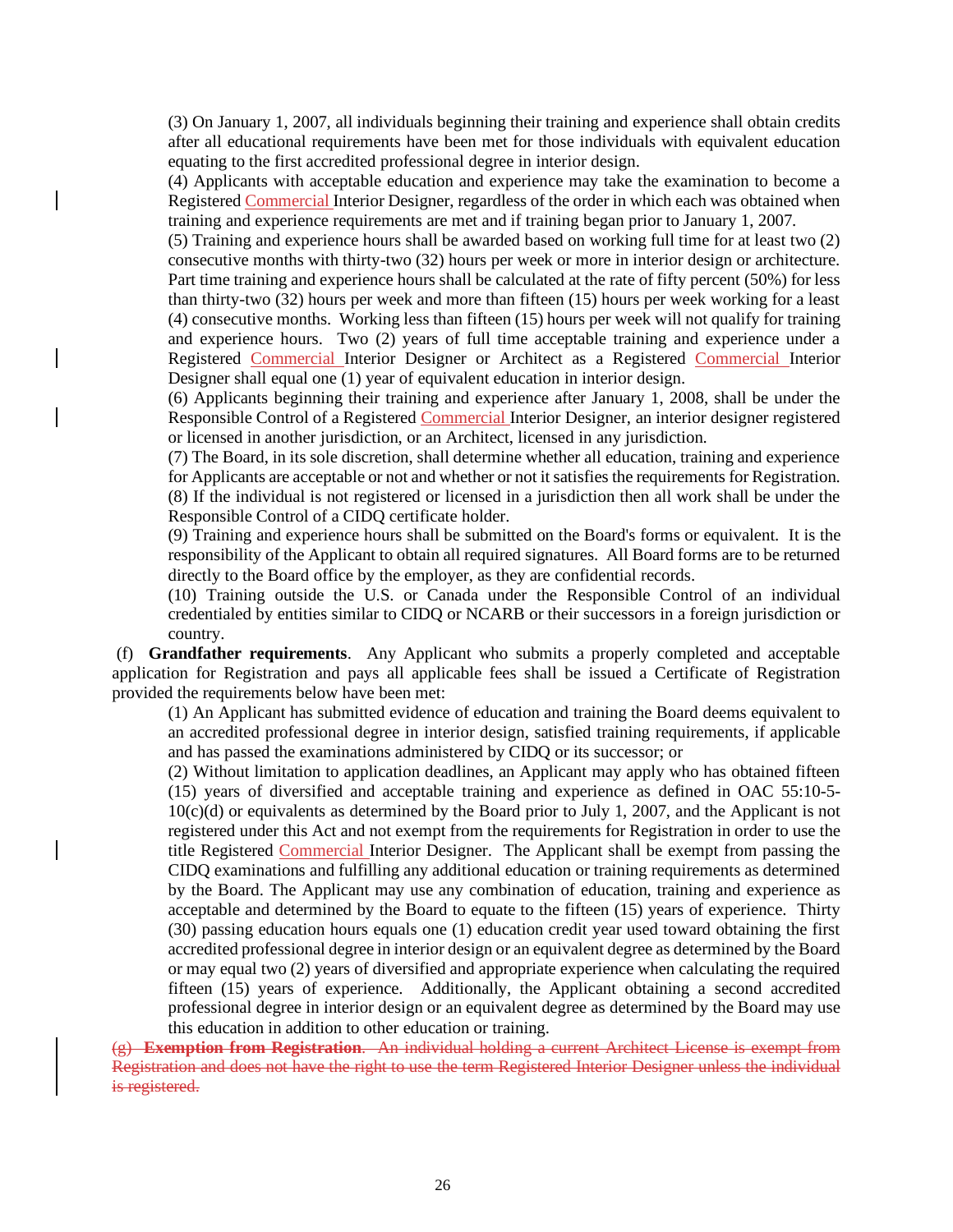$\bigoplus$ (g) **State Exam Required.** All Applicants shall take and pass an examination on the Act and these Rules.

## **55:10-5-11. Changing resident state and applying Qualifications for a Reciprocal License or Registration**

(a) All individuals applying for a reciprocal License or Registration shall satisfy the requirements contained in the Act and these Rules, and submit an acceptable and complete application for the License or Registration requested, and enclose pay the necessary required fees payable by check, cashier's check, money order, credit card, if applicable or certified funds when submitted. Prior to being issued a License or Registration, all Applicants shall take and pass an examination on the Act and these Rules. The Secretary-Treasurer shall have the power at his/her discretion, to approve all reciprocal applications that meet the statutory requirements of the Act and Rules in this Chapter without full Board action. The License or Certificate of Registration will follow at a later date.

(b) A License certificate shall be issued and will authorize the individual to engage in the practice of architecture or landscape architecture and use the title Architect or Landscape Architect in this State until the  $30<sup>th</sup>$  day of June of the biennial License period. A Certificate of Registration certificate shall be issued and will authorize the individual to use the title Registered Commercial Interior Designer until the  $30<sup>th</sup>$  day of June of the biennial Registration period. No License or Certificate of Registration shall be issued for longer than two (2) years.

(c) Any reciprocal License or Registration which is denied, suspended, revoked or refused to be renewed, by any state in which the Licensee or Registrant has obtained a License or Registration, or in which a certification is withdrawn by NCARB, CLARB or CIDQ or their successors shall be cause to suspend, revoke or refuse to renew the License or Registration by this Board.

(d) Applications for an architectural License by reciprocity shall comply with (a) of this Section and be through NCARB or directly through the Board and only to those individuals whose states, jurisdictions, countries or territories have similar requirements and equivalent standards and extend the same privilege to this State's Applicants. Upon approval, a letter confirming the individual's qualifications will be sent and the Board will assign a License number.

(e) Applications for a Landscape Architect License by reciprocity will be through submission of a CLARB record or its successor or directly through the Board, complying with (a) of this Section and showing licensure by the UNE, the LARE or its successor in any other state, jurisdiction, country or territory whose requirements for licensing are at least equivalent to the requirements of this State and extend the same privilege of reciprocity to Landscape Architects licensed in this State. The Applicant shall be required to pass an examination on Oklahoma plant material. Upon approval, a letter confirming the individual's qualifications will be sent and the Board will assign a License number.

(f) Applications for a Registered Commercial Interior Design by reciprocity shall comply with (a) of this section through submission of an CIDQ record or its successor or directly through the Board and only to those individuals whose states, jurisdictions, countries or territories have similar requirements and equivalent standards and extend the same privilege to this State's Registrants. Upon approval, a letter confirming the individual's qualifications will be sent and the Board will assign a Registration number.

(g) Rejections of applications for a License or Registration by reciprocity will be by letter explaining the reasons, and outlining procedures under which reconsideration may be possible.

### **SUBCHAPTER 7. EXAMINATION**

### **Section**

55:10-7-1. Examination required for Candidates 55:10-7-2. Examination notifications [Revoked] 55:10-7-3. Examination [Revoked] 55:10-7-4. Examination Applications and Fees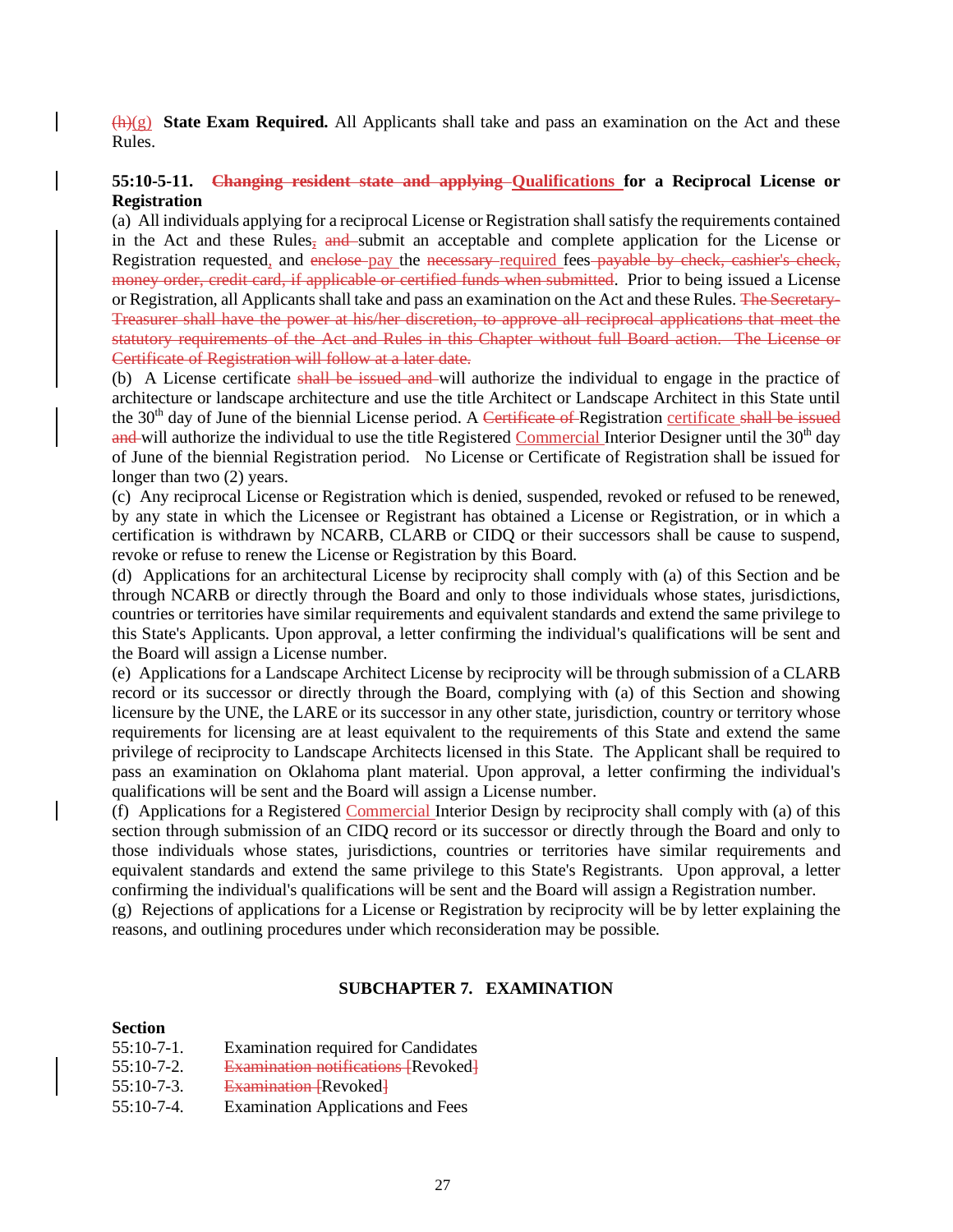| $55:10-7-5$ . | <b>Examination fee refunds [Revoked]</b>                                     |
|---------------|------------------------------------------------------------------------------|
| $55:10-7-6$ . | Grading                                                                      |
| $55:10-7-7$ . | Reexamination                                                                |
| $55:10-7-8$ . | Review of examination grades; retention period for equivalent candidates     |
| $55:10-7-9.$  | Transfers of examination grades prior to licensing for equivalent candidates |

## **55:10-7-1. Examination required for Candidates**

(a) **Architect Candidates.** All Architect Candidates are required to take the ARE exam, as developed by NCARB. Prior to taking the ARE exam, Candidates with an accredited NAAB degree shall apply directly to NCARB to begin testing. Once all sections of the exam have been passed and 3740 AXP hours have been satisfied, Candidates shall submit an initial application for licensure with this Board. Candidates applying with equivalent standards are required to apply with this Board for approval prior to testing and must already be enrolled in AXP by establishing a council record with NCARB. Upon completing the ARE, the candidate shall take an examination on the Act and these Rules. Each candidate shall pass the required examinations and retain or forfeit grades according to the current policies and procedures adopted by NCARB and this Board.

(b) **Landscape Architect Candidates.** All Landscape Architect Candidates are required to take the LARE exam, as developed by CLARB and approved for administration on specific dates. Prior to taking the LARE exam, Candidates with an accredited LAAB degree shall apply directly to CLARB to begin testingare required to apply with this Board for approval and must establish a council record with CLARB. Once all sections of the exam have been passed and the 3-year training requirement as stated in section 55:10-5-8 has been satisfied, Candidates shall submit an initial application for licensure with the Board. Candidates applying with equivalent standards are required to apply with this Board for approval prior to testing and must establish a council record with CLARBUpon completing the LARE candidates shall take and pass an examination on the Act and these Rules and be tested upon their knowledge of Oklahoma plant material. Each candidate shall pass the required examinations and retain or forfeit grades according to the current policies and procedures adopted by CLARB and this Board.

(c) **Registered Commercial Interior Design Candidates.** All Candidates for Registration as an Interior Designer must take the NCIDQ exam, as developed by CIDQ. Prior to begin taking the NCIDQ exam, All Candidates shall apply directly to CIDQ to begin testingare required to apply with this Board for approval. Upon completing the examination and satisfying the training requirements as stated in section 55:10-5-10, the candidate shall submit an initial application for registration with this Board.  $-\text{take and pass an}$ examination on the Act and these Rules. Each candidate shall pass the required examinations and retain or forfeit grades according to the current policies and procedures adopted by CIDQ and this Board, unless exempt by the Act.

(d) **Active Military Duty Candidates approved by equivalent standards.** Any equivalent Candidate on active military duty deployed to a temporary military assignment, shall be exempt from the retention period for the duration of the temporary deployment and is allowed to carry forward all passing scores into the individual's current examination cycle, as if the person had not been deployed. In order to qualify for this exemption, the Candidate shall submit military documentation of the deployment to the Board office and the staff shall place the Candidate on military active status. Upon return from the temporary military deployment, the Candidate shall submit to the Board office within ninety (90) days, military documentation that the individual has returned from deployment. The Candidate shall then be returned to regular active status for examination without losing any credits for sections passed in the current examination cycle.

(e) **Testing extensions for Candidates approved by equivalent standards.** A An equivalent Candidate shall not forfeit any examination time or passing score in the current testing cycle if the Board has granted an extension of time to take the examinations due to a hardship. All current passing scores in the current testing cycle will be carried into the extended time.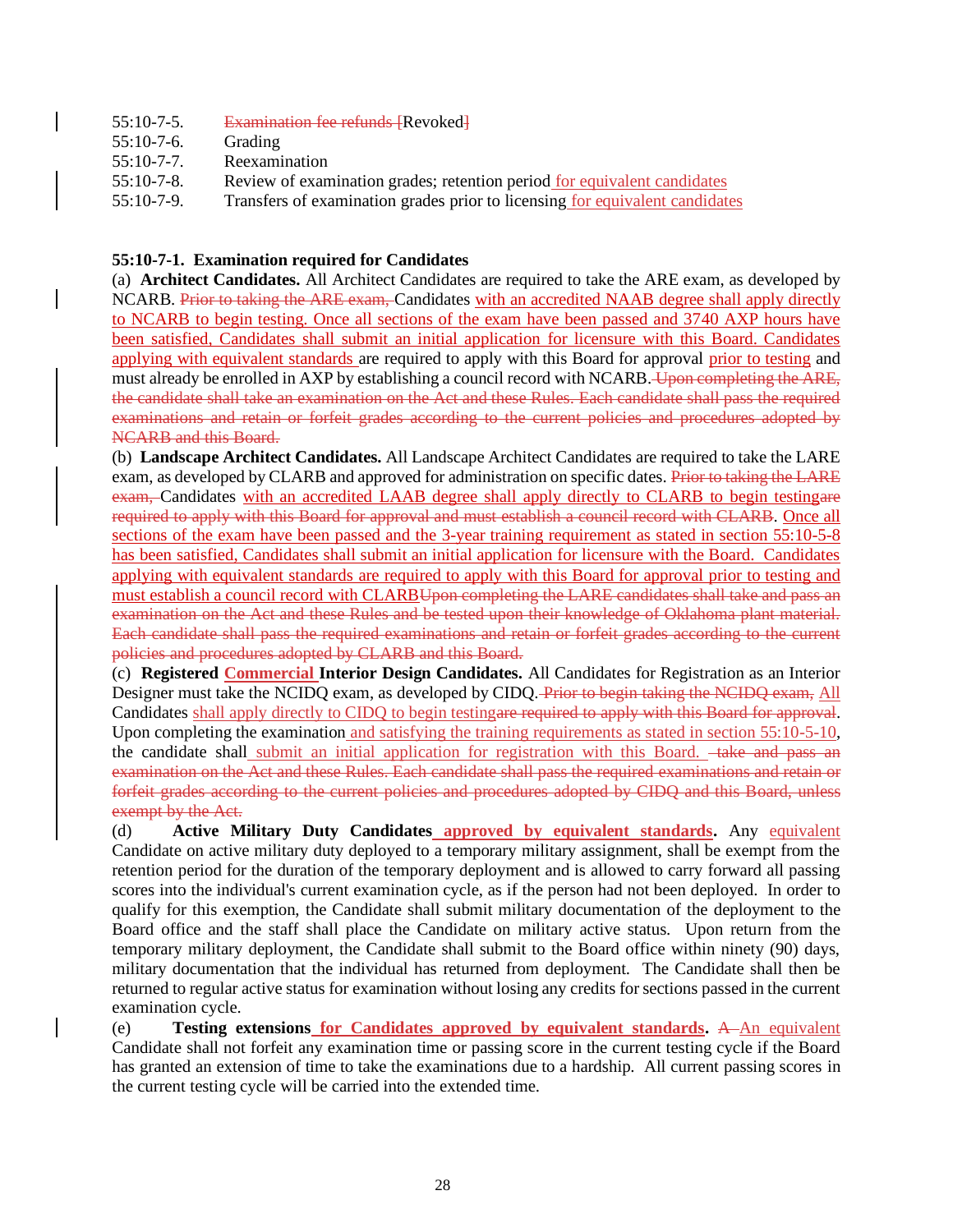(f) **Candidates approved by equivalent standards and Failure failing to appear for testing.** All An equivalent Candidates Candidate failing to appear to examination five years after being approved to start testing are required to reapply for admission to the examinations, except for those Candidates on temporary military deployment, who are exempt under 55:10-7-1 or those persons granted a hardship by the Board.

## **55:10-7-2. Examination notifications [Revoked]**

## **55:10-7-3. Examination [Revoked]**

## **55:10-7-4. Examination applications and fees for equivalent candidates**

(a) Equivalent Architect and Landscape Architect Candidate applications and fees must be submitted prior to testing. Landscape Architect Candidates and Registered Interior Designer Candidates applications must be Board approved by this office at least 10 days prior to the closing of the scheduling exam period as established by CLARB and CIDQ.

(b) All incomplete candidate applications are withdrawn after one (1) year from the date of receipt by the Board and the Applicant will be required to reapply.

(c) Any Candidate experiencing physical disability, illness or other extenuating circumstances may request exemption or extension from the examination retention requirements. The individual shall provide supporting documentation for the Board's review. Such hardship cases will be considered by the Board on an individual basis.

## **55:10-7-5. Examination fee refunds [Revoked]**

## **55:10-7-6. Grading**

Exams will be graded and scored in accordance with NCARB, CLARB or CIDQ procedures. Minimum passing scores are adopted as recommended by NCARB, CLARB or CIDQ. Minimum passing scores on the landscape architectural plant material and the Act and Rules examinations shall be 75%. Examination Candidates will pass or fail in accordance with the current NCARB, CLARB or CIDQ grading procedures.

## **55:10-7-7. Reexamination for equivalent candidates**

Candidates shall reapply to continue testing if their application was placed on inactive status except for those Candidates on temporary military deployment or the Board has granted an extension of their time to take the examinations due to a hardship. Candidates must submit a new updated application and pay the fees which may be processed by the Board's staff without Board approval.

## **55:10-7-8. Review of examination grades; retention period for equivalent candidates**

(a) The Board will not review any sections of the examinations.

(b) The Board will retain the final valid test scores on individual sections of the examinations taken and passed for Architect, Landscape Architect or Interior Design Candidates as determined by 55:10-7-1. Final passing scores will be placed in the Candidate's file and retained permanently.

(c) Candidates called to active military duty in the armed forces of the United States and deployed to a temporary military assignment, shall be exempt from the retention period for the duration of the temporary deployment as in Section 55:10-7-1.

## **55:10-7-9. Transfers of examination grades prior to licensing for equivalent candidates**

(a) Outgoing transfers. The Board staff, upon written request by the Candidate and payment of the file transfer fee, will transfer the Board's jurisdiction file to any other duly constituted Architect, Landscape Architect or Interior Design boards and to NCARB, CLARB or CIDQ for use in evaluating such Applicant's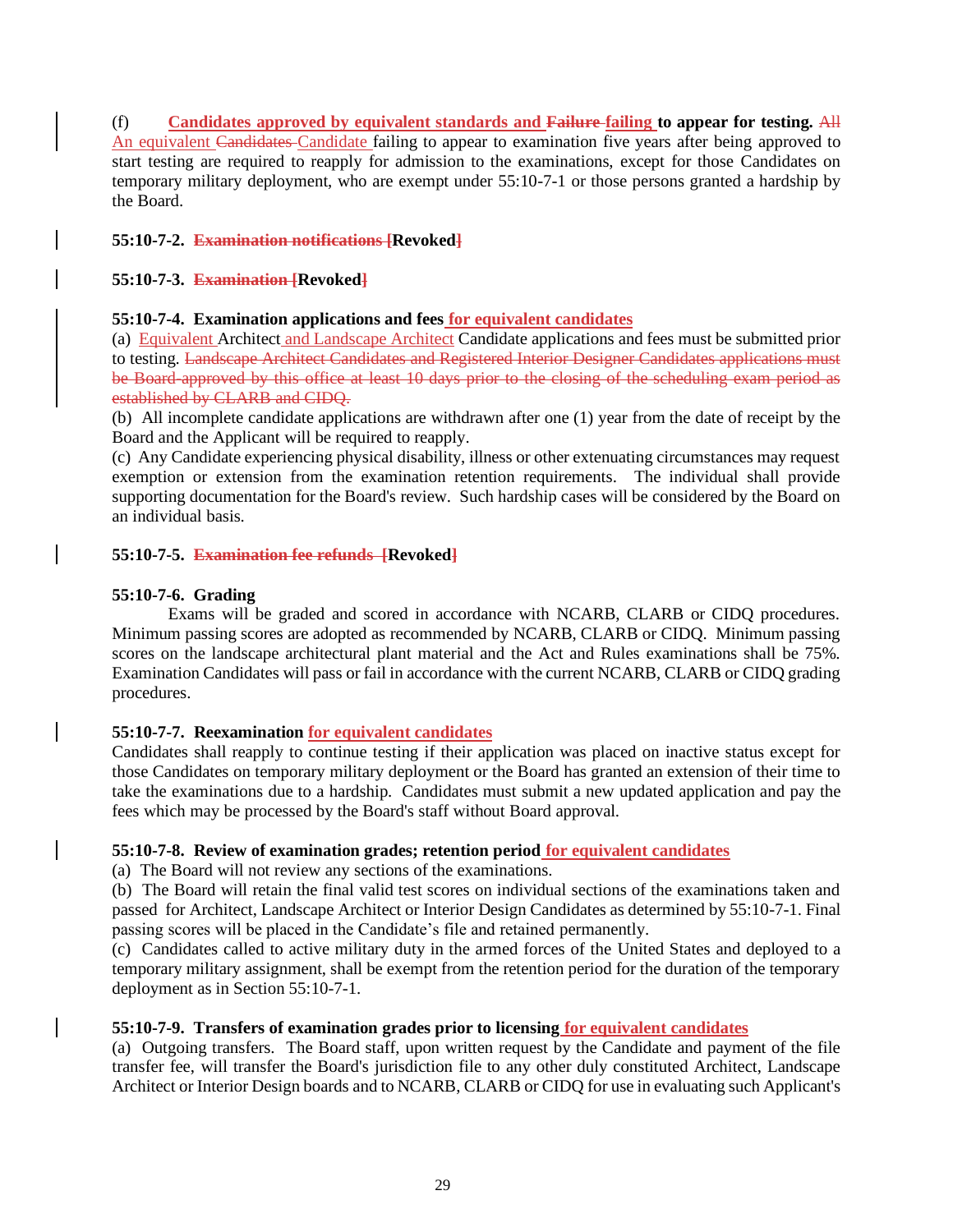eligibility for licensing or Registration, as applicable. A transfer to another board shall immediately terminate the Applicant's application with this Board.

(b) Incoming transfers. The Board, in its sole discretion, may or may not accept, toward obtaining an initial License or Registration, scores on separate test sections taken in other states by Candidates who did not meet Oklahoma requirements for admission to the exams at the time the exams were taken.

### **SUBCHAPTER 9. LICENSING AND REGISTRATION**

## **Section**

| $55:10-9-1.$ | The License or Registration                                                  |
|--------------|------------------------------------------------------------------------------|
| $55:10-9-2.$ | Term of License or Registration [Revoked]                                    |
| $55:10-9-3.$ | Required display of the License [Revoked]                                    |
| $55:10-9-4.$ | Duplicate License or Registration                                            |
| 55:10-9-5.   | Suspension, revocation, or refused renewal of a License or Registration      |
| 55:10-9-6.   | Biennial License or Registration required                                    |
| $55:10-9-7.$ | Emeritus status requirements                                                 |
| $55:10-9-8.$ | Failure to biennially renew                                                  |
| 55:10-9-9.   | Reinstating License and Registration from emeritus status to active practice |
| 55:10-9-10.  | Reinstatement of canceled License or Registration                            |
| 55:10-9-11.  | Reinstatement of a License or Registration based on cause                    |

#### **55:10-9-1. The License or Registration**

A License or Registration shall be issued to individuals meeting all requirements of the Act and the Rules of the Board. Such A License or Registration shall identify the individual by name, state the License or Registration number, designate an effective date, confirm the individual's qualifications, and acknowledge the individual's right, in this State, to practice architecture, landscape architecture or offer interior design-services as a Registered Commercial Interior Designer or and use the titles Architect, Landscape Architect, Registered Commercial Interior Designer or other restricted titles defined by the Act or the Rules., as the case may be, in the State. Every architect unlicensed in the State, shall obtain a License ten (10) working days prior to signing a contract as the Architect by the client/owner.

#### **55:10-9-2. Term of License or Registration [Revoked]**

A License or Registration will be issued by the Board for the life of the individual subject to meeting all requirements of renewal, meeting continuing education requirements where required, and subject to the Board's powers of reinstatement, fining, probation, suspension, revocation, penalties, orders or refusal to renew for cause, vested in the Board by the Act.

#### **55:10-9-3. Required display of the License [Revoked]**

Each individual holding a License shall display it at his/her place of practice and is prepared to substantiate biennial renewals.

#### **55:10-9-4. Duplicate License or Registration**

A duplicate License or Registration may be issued to an individual provided:

- (1) the current License or Registration renewal is effective is in good standing;
- (2) a written request for a replacement or duplicate License or Registration is received; and
- (3) the fee is paid as prescribed in 55:10-3-13.

### **55:10-9-5. Suspension, revocation, or refused renewal of a License or Registration**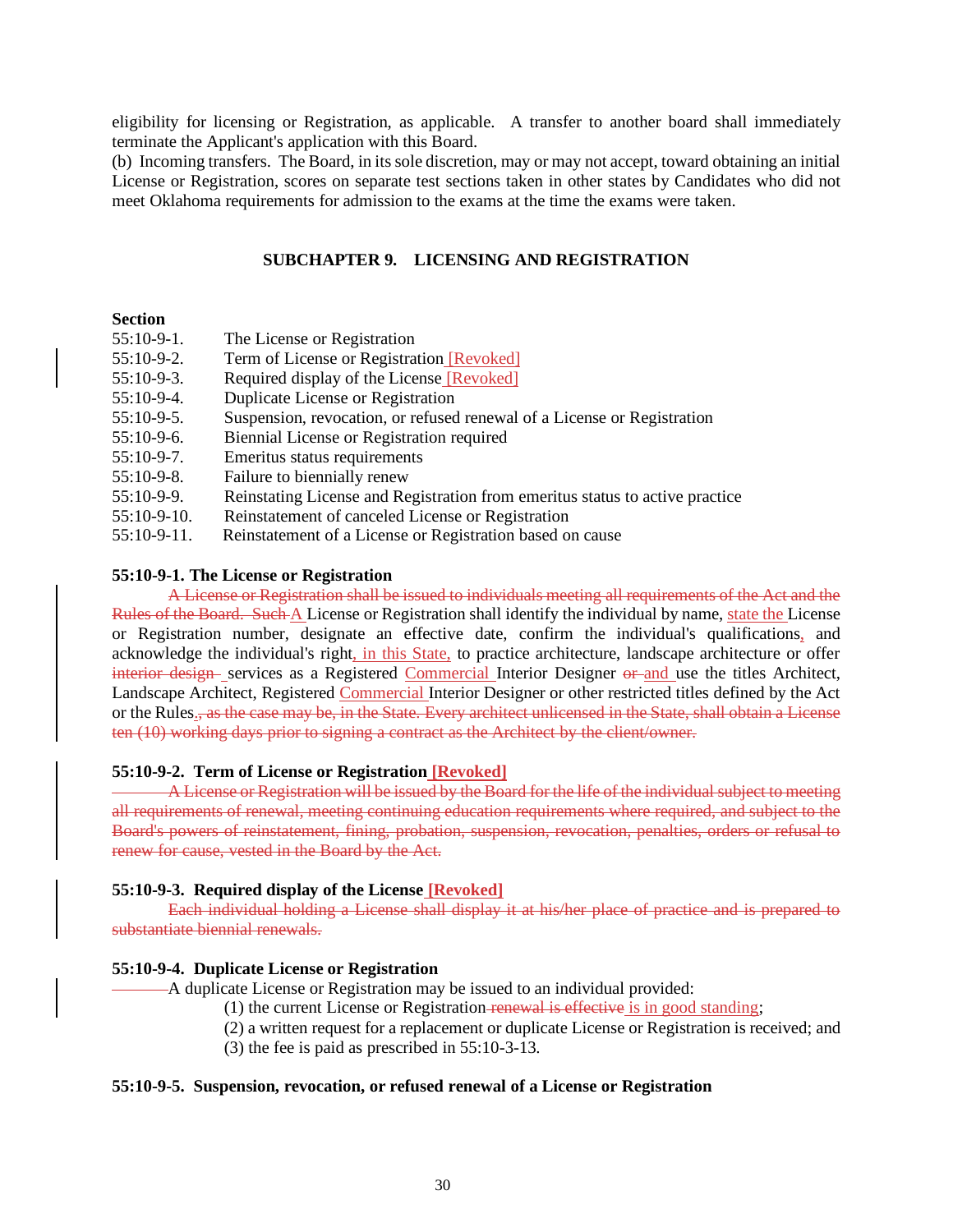(a) **Surrender of License or Registration.** Upon notice of the Board, Licenses or Registrations shall be suspended, revoked or refused by the Board to be renewed for cause, as listed in 55:10-15-2., as defined in (b) of this Section, shall be surrendered immediately in the manner prescribed by that notice.

(b) **Cause defined.** Cause shall be defined as any violation of the Act and the Board's current Rules in this Chapter. Cause shall also be defined as another state refusing to renew the Architect's, Landscape Architect's License or interior designer's Registration, not meeting continuing education requirements, if applicable, suspension or revocation of a License or Registration or NCARB, CLARB or CIDQ withdrawing the certification of the individual Licensee or Registrant.

### **55:10-9-6. Biennial License or Registration required**

(a) All Licenses and Registrations must be renewed biennially, in order to practice or use the professional titles in Oklahoma. Notices may be sent to all Licensees and Registrants at the last known address of record; however, it is the responsibility of each individual Licensee or Registrant to ensure insure the renewal fees and completed applications are received at the Board office by mail or hand delivery by 4:30 p.m. or online by 11:59p.m. CST on June 30<sup>th</sup> of the renewal year to avoid penalties. Postmarks will not be accepted. Upon receipt of the renewal forms, continuing education forms, if applicable, and fees, the License or Registration shall be renewed. No License or Registration will be issued for longer than a two (2) year period. (b) Licensees or Registrants called to active military duty in the armed forces of the United States and deployed to a temporary military deployment shall comply with OAC 55:10-3-13.

## **55:10-9-7. Emeritus status requirements**

Licensees and Registrants who are residents of Oklahoma and who have been licensed or registered in this State for ten (10) consecutive years, are sixty-five (65) years of age or older, and are retired from active practice, providing services as interior design, or other related professional activities may request emeritus status by filing the application showing compliance with this Section. If the Rules of this Chapter have been met, all fees and penalties for biennial License or Registration shall be waived by the Board. Emeritus status Licensees and Registrants are also exempt from continuing education requirements unless they reinstate their License or Registration to active status in accordance with OAC 55:10-9-9. At that time, they shall complete the continuing education requirements for the current licensing period.

### **55:10-9-8. Failure to biennially renew**

(a) Failure to biennially renew the License or Registration and satisfy all continuing education requirements, if applicable, remit renewal fees, submit properly completed and acceptable forms with pertinent information and pay penalties where applicable in 55:10-3-13, as prescribed by the Act and the Board's current Rules in this Chapter, will result in automatic suspension and revocation of the License, Registration, Certificate of Authority and/or Certificate of Title on July 1<sup>st</sup> of the renewal year.

(b) Notices of automatic suspension and/or revocation will be sent to the last known address of the Licensee, Registrant or Entity. If a License, Registration, Certificate of Authority or Certificate of Title is not renewed for any reason, the Licensee or Registrant must immediately cease the practice of architecture, landscape architecture or offering services as a Registered Commercial Interior Designerregistered interior design. An Architect, Landscape Architect or Registered Commercial Interior Designer shall cease using these professional titles or other titles restricted by the Act or the Rules. Individuals who continue to practice architecture, landscape architecture or offering services as a Registered Commercial Interior Designer registered interior design during the time of suspension and/or revocation are subject to the fines, penalties and civil remedies contained in the Act and these Rules.

## **55:10-9-9. Reinstating License and Registration from emeritus status to active practice**

 An individual desiring to reinstate a License or Registration to an active status may do so by reapplying and paying a readmission application reinstatement fee. The Board has full discretion as to how to reinstate the License or Registration or to determine not to reinstate the License or Registration. If the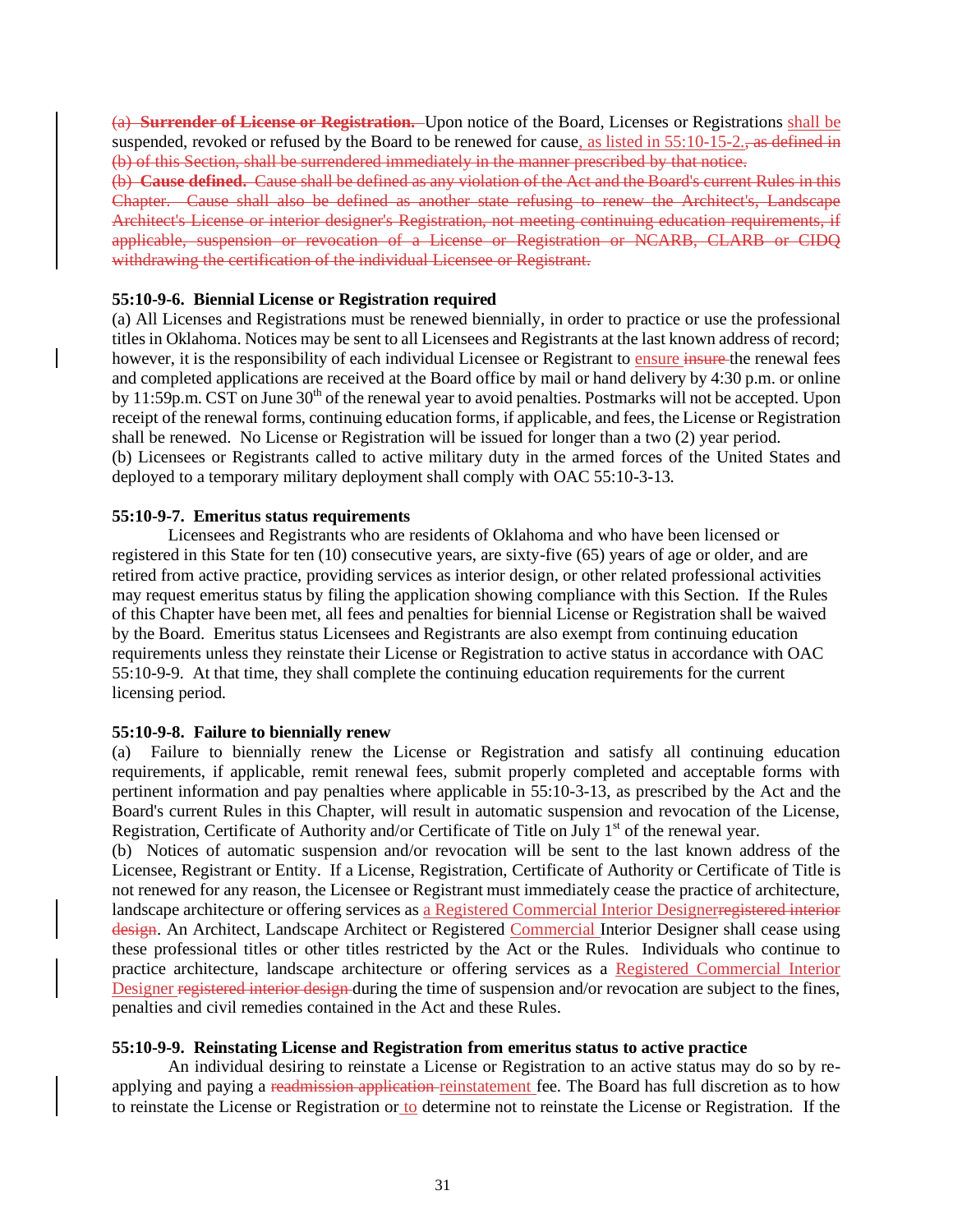Board, in its sole discretion reinstates the License or Registration, the individual shall pay the current License or Registration fee in 55:10-3-13. Upon reinstating to active status, The the individual is required to comply with all continuing education requirements to renew. shall also complete the continuing education requirements, if applicable, for the current License or Registration period and comply with all other Board requirements.

### **55:10-9-10. Reinstatement of canceled License or Registration**

(a) **Reinstatement of any License or Registration within three (3) years.** Licenses or Registrations canceled for nonpayment of fees and/or failure to comply with continuing education requirements, if applicable, may be reinstated at any time within three (3) years, from the date of the cancellation, after paying all fees and penalties as prescribed in 55:10-3-13, and meeting all continuing education requirements. Reinstatements may be approved by the Board's staff upon compliance with the Act and Rules without Board action.

(b) **Reinstatement of initial License or Registration after three (3) years.** For those Architects, Landscape Architects or Registered Commercial Interior Designers licensed or registered initially in Oklahoma that allow their License or Registration to remain cancelled for a period exceeding three (3) consecutive years, such former Licensee or Registrant may have the License or Registration may be reinstated in a manner as determined by the Board consistent with the Act and these Rules, after reapplying and paying a readmission an application fee. Additionally, the Licensee or Registrant shall meet all continuing education requirements where applicable, that would have been otherwise required, and pay all back fees and penalties.

(1) Registered Commercial Interior Designers whose registration was canceled prior to July 1, 2015 is exempt from reporting continuing education and paying the continuing education penalty fee(s) to reinstate. Upon reinstating to active status, the individual is required to comply with all continuing education requirements to renew.

(c) **Reinstatement of Reciprocal Licenses or Registrations after three (3) years.** Any Architect or Landscape Architect licensed to practice in Oklahoma by reciprocity, after his/hertheir reciprocal License has been canceled for more than three (3) years, must re-apply through the means of which the initial License was granted or demonstrate a current License in another jurisdiction. Registered Commercial Interior Designers must re-apply and prove a current Registration in another jurisdiction or through CIDQ. (d) **Returning from temporary military deployment.** Licensees or Registrants returning from temporary military deployment shall notify the Board office consistent with OAC 55:10-3-13(b).

## **55:10-9-11. Reinstatement of a License or Registration based on cause**

A License or Registration suspended, refused to be renewed, penalties levied, orders issued or revoked for cause, may be reinstated only by Board action and only then in the manner determined by the Board. Requests for reinstatement of a license or registration revoked for cause shall be addressed to the Board, showing why such reinstatement is justified.

## **SUBCHAPTER 11. RULES OF PROFESSIONAL CONDUCT**

### **Section**

| $55:10-11-1.$  | General requirements           |
|----------------|--------------------------------|
| $55:10-11-2.$  | Good moral character [Revoked] |
| $55:10-11-3.$  | Competence                     |
| $55:10-11-4.$  | Conflict of interest           |
| $55:10-11-5$ . | Full disclosure                |
| $55:10-11-6$ . | Compliance with laws           |
| $55:10-11-7$ . | Professional conduct           |
|                |                                |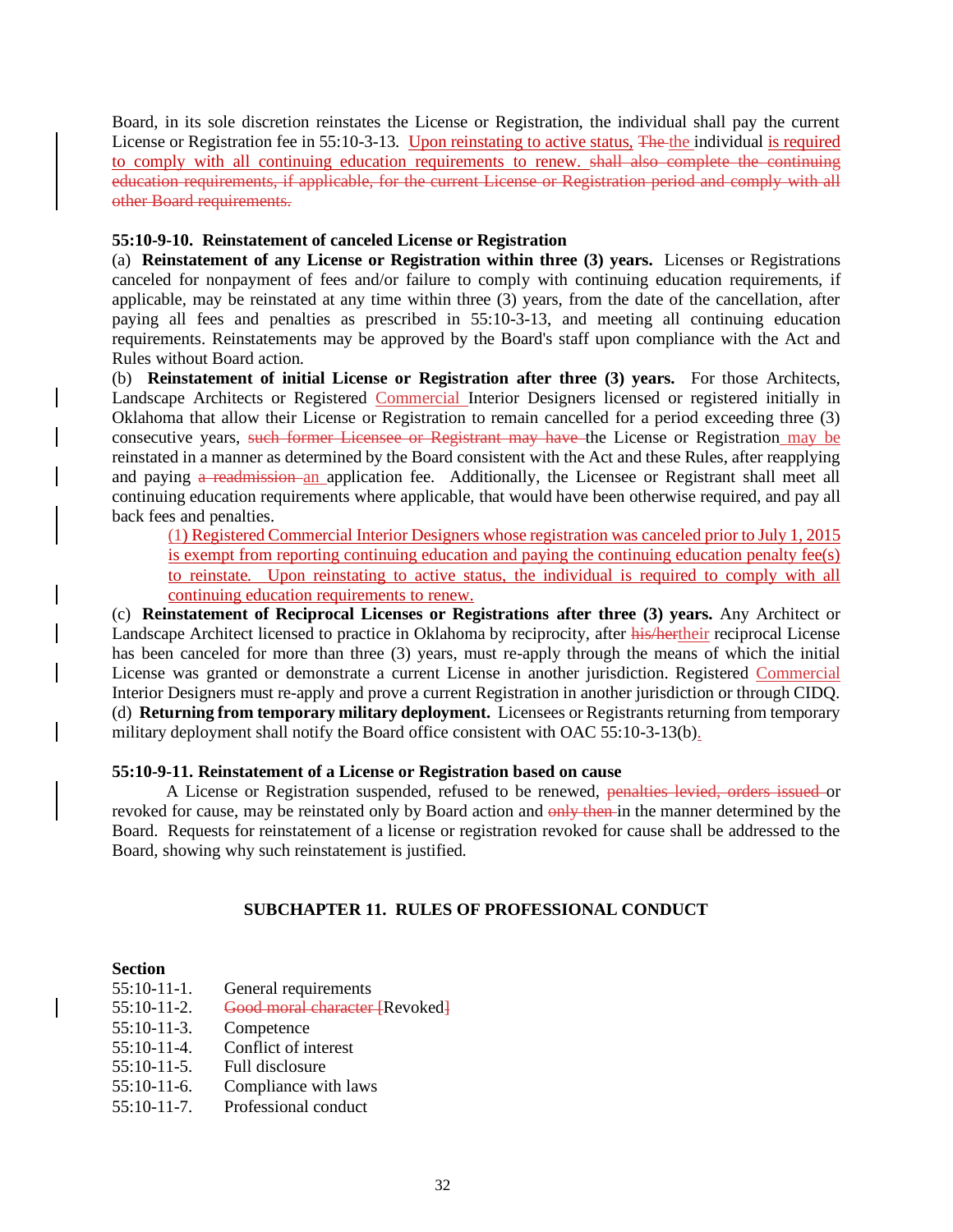- 55:10-11-8. Licensee's sealArchitect and landscape architect seal.
- 55:10-11-9. Authorized use of seal [Revoked]
- 55:10-11-10. Required use of seal, signature and date on documents and retention period [Revoked]
- 55:10-11-11. Prohibition on submitting documents without seal, date and signature [Revoked]
- 55:10-11-12. Prohibited use of seal [Revoked]

55:10-11-13. Registered commercial interior designer seal. [NEW]

## **55:10-11-1. General requirements**

A Licensee or Entity shall above all, serve and promote the public interest in the effort to improve the human environment and shall act in a manner to bring honor and dignity to the professions of architecture, and landscape architecture, and commercial interior design.

## **55:10-11-2. Good moral character [Revoked]**

## **55:10-11-3. Competence**

(a) In engaging in the practice of architecture,  $\theta$ -landscape architecture, or commercial interior design, a Licensee or Entity shall act with care and competence, and shall apply the technical and tactical knowledge and skill which is ordinarily applied by licensed Architects, and Landscape Architects, and Registered Commercial Interior Designers of good standing. The Licensee or Entity shall not directly or indirectly indulge in exaggerated, misleading, deceptive or false statements or claims about professional qualifications.

(b) In designing a project, a licensed Architect, or Landscape Architect, or Registered Commercial Interior Designer shall follow all applicable State and municipal building laws, codes and regulations. While a Licensee or Registrant of these professions may rely on the advice of other professions as to the intent and meaning of such laws, codes and regulations, once having obtained such advice, the Licensee shall not intentionally or negligently design a project in violation of such laws, codes and regulations. When two or more codes are in conflict, the standard of practice is to use the most restrictive.

(c) A licensed Architect, or Landscape Architect, or Registered Commercial Interior Designer shall undertake to perform professional services only when he or shethey, together with those engaged as consultants, is are qualified by licensing, education, training and experience in the specific technical and tactical areas required. The Licensee or Registrant shall establish by agreement, the nature and extent of services to be provided and the compensation to be paid.

(d) No individual shall be permitted to engage in the practice of architecture, or landscape architecture, or registered commercial interior design if, after a hearing, in the Board's judgment, determined during a formal hearing, such individual's professional competence is found to be substantially impaired by mental disabilities. An individual may apply for reinstatement through the procedures established by the Rules in this Chapter.

## **55:10-11-4. Conflict of interest**

(a) A Licensee, Registrant, or Entity shall not accept or receive compensation directly or indirectly for services from any individual or Entity other than the client in connection with the reparation, alteration or construction of a project in relation to which the Licensee, Registrant, or Entity shall have accepted employment in any manner.

(b) If a Licensee, Registrant, or Entity has any business association or direct or indirect financial interest in a project undertaken to perform professional services, the Licensee, Registrant, or Entity shall fully disclose in writing to the client or employer the nature of the business association or financial interest, and, if the client or employer objects to such association or financial interest, the Licensee, Registrant, or Entity shall either terminate such association or interest or offer to give up the commission or employment.

(c) A Licensee, Registrant, or Entity shall not solicit or accept compensation from material or equipment suppliers in return for specifying or endorsing their products.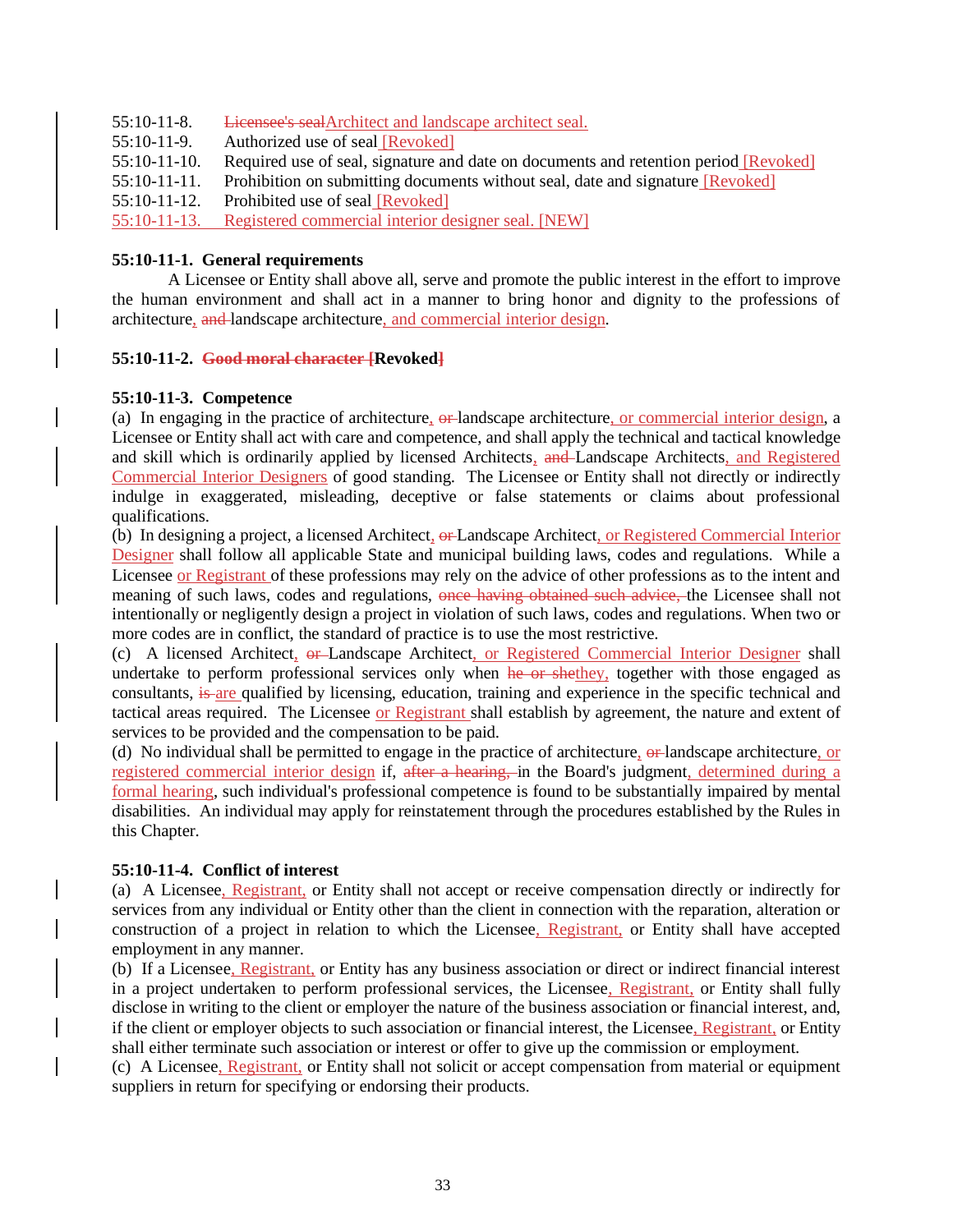(d) A Licensee, Registrant, or Entity shall not publicly endorse a product, system, or service, or permit the use of his/her or its their name or photograph to imply such endorsement. However, he/she or itthey may be identified with any product, system, or service designed or developed by him/her or it.them.

(e) When acting as the interpreter of building contract documents and the judge of contract performance, a Licensee, Registrant, or Entity shall render decisions impartially, favoring neither party to the contract.

## **55:10-11-5. Full disclosure**

(a) A Licensee, Registrant, or Entity making public statements on architectural, or landscape architectural, or commercial interior design questions, shall disclose when he/shehe or or it is they are being compensated for making such statements.

(b) A Licensee, Registrant, or Entity shall accurately represent to a prospective or existing client or employer his/her/itstheir qualifications and the scope of responsibility in connection with work for which he/she/it isthey are claiming credit. An individual leaving employment shall obtain written permission from the employer to take or copy plans and specifications when they leave the Entity.

(c) If, in the course of his/her/itstheir work on a project, the Licensee, Registrant, or Entity becomes aware of a decision taken by their his/her/its employer or client, against such Licensee's, Registrant's or Entity's advice, which violates applicable State or municipal building laws, codes or regulations, and which will, in the Licensee's, Registrant's or Entity's judgment, materially and adversely affect the health, welfare and safety to the public of the finished project, the Licensee, Registrant, or Entity shall:

(1) report the decision to the local building inspector or other public official charged with the enforcement of the applicable State or municipal building laws, codes or regulations;

(2) refuse to consent to the decision;

(3) in circumstances where the Licensee, Registrant, or Entity reasonably believes that other such decisions will be taken, notwithstanding their her/his/its objection, terminate services with respect to the project. In the case of a termination in accordance with (c) of this Section, the Architect, Landscape Architect, Registered Commercial Interior Designer, or Entity shall have no liability to his/her/itstheir client or employer on account of such termination.

(d) A Licensee, Registrant, or Entity shall not deliberately make a materially false statement or fail deliberately to disclose a material fact requested in connection with an application for a License, Registration, renewal or contract with a client/owner.

(e) A Licensee, Registrant, or Entity shall not assist the application for an individual or Entity known by the Registrant or Entitywho they believe to be unqualified in respect to education, training, experience or character.

(f) A Licensee, Registrant, or Entity, shall report such knowledge to the Board.

## **55:10-11-6. Compliance with laws**

(a) A Licensee, Registrant, or Entity shall not, while engaging in the practice of his/her/itstheir profession, knowingly violate any State or federal criminal law.

(b) A Licensee, Registrant, or Entity shall neither offer nor cause to be offered any payment or gift to a government official, elected or appointed, with the intent of influencing the official's judgment in connection with a prospective or existing project in which the Licensee, Registrant, or Entity is interested. (c) A Licensee, Registrant, or Entity shall comply with the licensing laws, rules and/or regulations governing his/her/itstheir professional practice in any jurisdiction.

## **55:10-11-7. Professional conduct**

(a) An Architect, Landscape Architect, Registered Commercial Interior Designer, or Entity shall preserve the confidences of the client or employer. A Licensee or Entity may make contributions of service or anything of value to those endeavors which he/she/it deems worthy. A Licensee or Entity has the right to participate in the political process and to contribute time and money to political campaigns. In making political contributions, the Licensee or Entity shall do so publicly.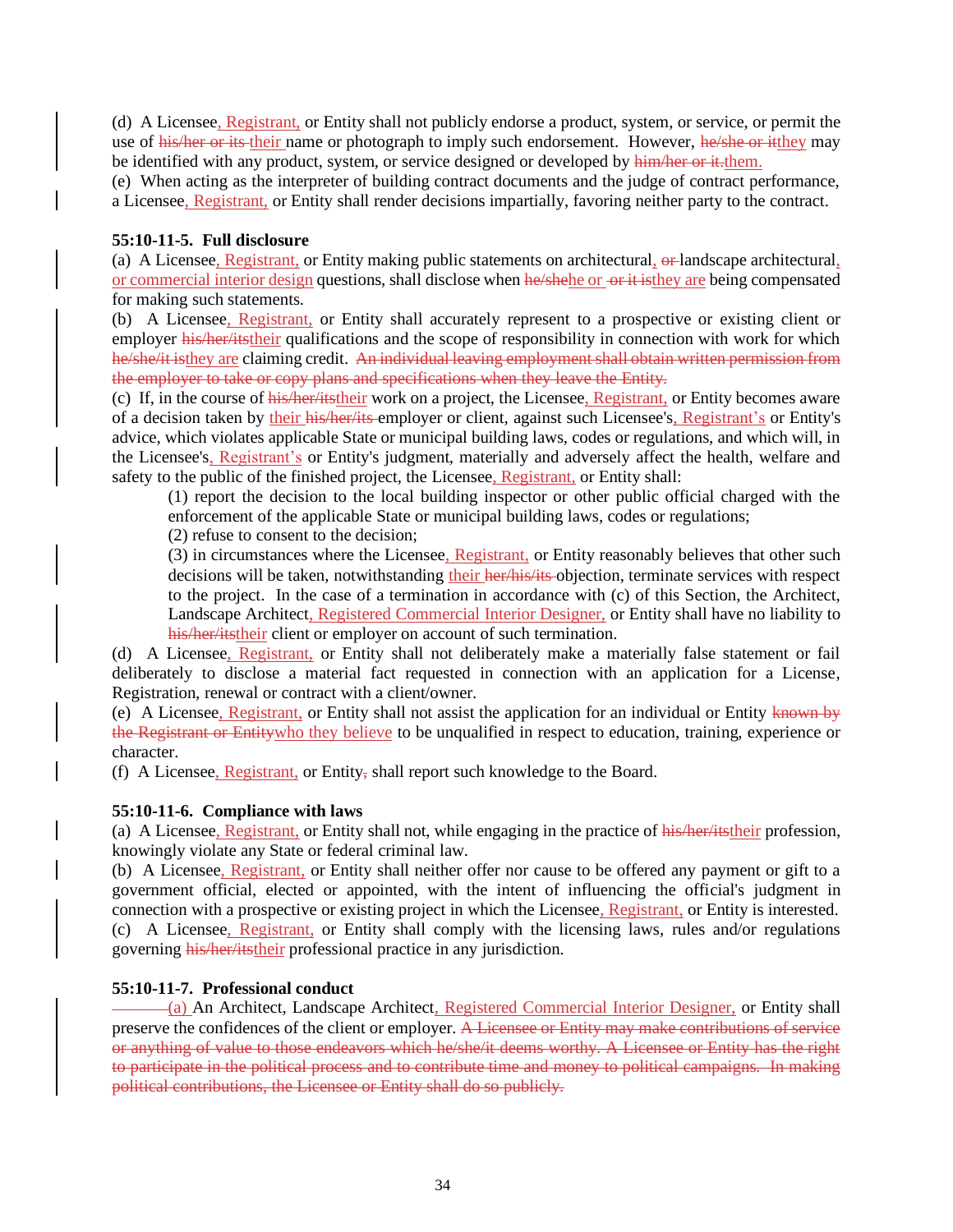(1) (b) Each office maintained for the preparation of drawings, specification, reports or other professional work shall have a Licensee or Registrant in that office having Responsible Control of the work.

 $(2)$  (c) A Licensee or Registrant shall not sign or seal drawings, specifications, reports or other professional work for which he/she does they do not have Responsible Control. Prototypical plans are an exception to the rule as noted in OAC  $55:10-11-9(e)$  (f).  $55:10-11-8(e)$  (f).

(3) (d) A Licensee, Registrant, or Entity shall neither offer nor make any gifts, other than gifts of nominal value including, for example, reasonable entertainment and hospitality, with the intent of influencing the judgment of an existing or prospective client in connection with a project in which the Licensee, Registrant, or Entity is interested. Intent of influence means influence, direct or indirect, which induces or tends to induce consideration or action with respect to any prospective work on any basis other than the merits of the matter.

(4) (e) A Licensee, Registrant, or Entity shall not engage directly or indirectly with or as an agent or representative to solicit work on his/her/itstheir behalf whose compensation is contingent, in whole or in part, upon obtaining professional work for the Entity, Architect, or Landscape Architect, or Registered Commercial Interior Designer.

(5) (f) A Licensee, Registrant, or Entity shall not make false statements about the professional work, or maliciously injure or attempt to injure the prospects, practice or employment position of others.  $(6)$  (g) A Licensee, Registrant, or Entity shall not furnish limited services in such a manner as to enable owners, draftsmen, or others to evade public health and safety requirements.

 $(7)$  (h) A Licensee, Registrant, or Entity provides a service to the client, as well as a product and/or drawings and as such is only responsible for the design of the facility represented by the products and/or drawings he or she they completed, signed, sealed and dated for a specific client and location. Should the client or any other individual modify or change locations of the facility or make changes to the design without the authorization of the Licensee or Registrant, the Licensee or Registrant is only responsible and liable for the project as he/she-they signed, sealed and dated it and the site at the original location. A Licensee or Registrant is allowed to review and adapt documents already sealed by the original Licensee or Registrant when modifying the plan and/or bringing the plan up to the current code requirements at the same location as the original site. In this case, the Licensee or Registrant is required to sign, seal and date only the modifications to the original documents and shall only be responsible for his/hertheir new modifications.

 $(8)$  (i) Nothing contained in  $55:10-11-7(7)$  shall apply to prototype plans, where the Licensee is allowed to review and adapt a prototypical technical submission, making changes to adapt in whole or in part to a different location and/or bring the plan up to the current code requirements. In this case, the Licensee is required to sign, seal and date the adapted, integrated documents and the licensee assumes full responsibility for the documents, in their entirety, as if fully prepared by or under the licensed architect's responsible control.

#### **55:10-11-8. Licensee's sealArchitect and landscape architect seal.**

(a) **Seal required.** Every individual authorized to practice architecture or landscape architecture by a License shall procure a seal with which to identify all technical submissions, addenda, field orders and other documents of service issued by the Licensee for use in this State. This seal may be purchased from any company of the Licensee's choice or computer generated.

(b)(1) **Type of seal.** The seal required shall be of a type that makes an image on the surface of original documents and duplications of original documents. Both The the use of a rubber stamp or electronic image producing an accurate and legible image of the seal is permissible.

(c)(2) **Design of seal.** The seal of a licensed Architect shall be a circle and shall contain his/hertheir name, Oklahoma License number and the words, "Licensed Architect, State of Oklahoma." The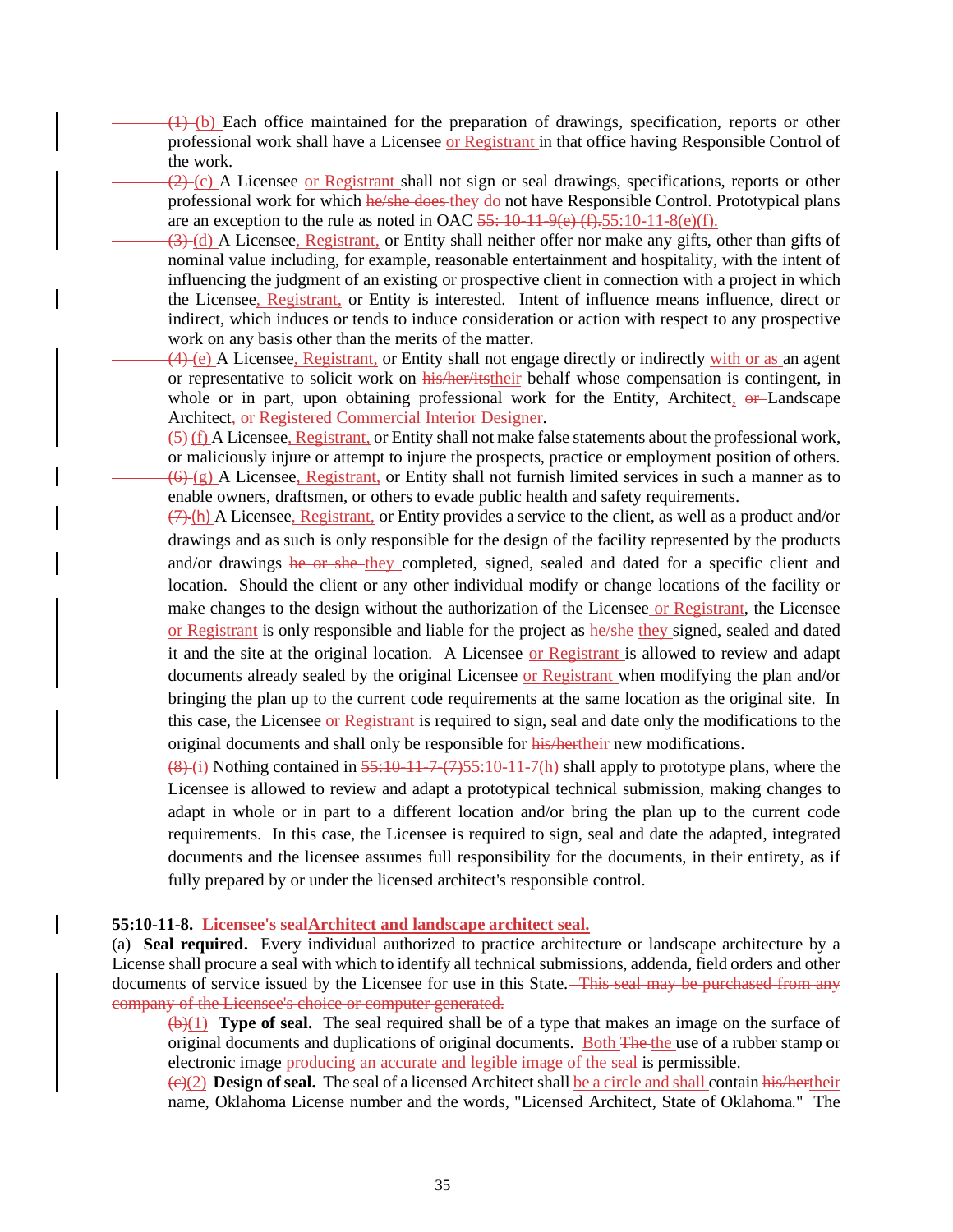seal of a licensed Landscape Architect shall be a circle and shall contain his/hertheir name, Oklahoma License number and the words, "Licensed Landscape Architect, State of Oklahoma." Examples of acceptable forms for the design of seals are available from the Board.

(b) **Seal declares authorship.** The seal appearing on any technical submission shall be a prima facie evidence, as described in 55:10-15-1, that said technical submission was prepared by or under the individual named on said seal. The Licensee is responsible for its security when not in use.

(c) **Location of seal, signature and date.** The handwritten or electronically generated date shall be affixed across their seal.

(1) All Licensees shall affix their seal, signature and date, to all original drawings, whether or not complete, and to the original cover sheet and the page identifying all specification pages covered, including all addenda and field changes. If incomplete, the Licensee shall clearly identify that the plans are incomplete and not for construction.

(2) In the absence of sheets or covers identifying all sheets, all original contract documents of service must have the seal, date and signature of the Licensee responsible.

(d) **Use or attempted use of seal by unauthorized individuals.** No individual, other than the Licensee represented, shall use or attempt to use the prescribed seal, and no unregistered individual or Entity shall be authorized to use the prescribed seal. Restricted actions include:

(1) using a set of construction documents to construct a structure on another site without the permission of the original Licensee

(2) making unauthorized copies, modifications or incorporating any portion of the specifications into another work without the use of a Licensee's seal, signature and date authorizing such modifications.

(e) **Use of seal on prototype building plans.** Prototype building plans are not required to carry the seal, signature, and date of the original Licensee, but must prior to their issue in Oklahoma be marked and qualified by a written statement to the effect of: "Prototypical design submissions not for regulatory approval or construction." These submissions do not comprise a final, comprehensive set of design and construction documents and are not intended for use on any specific project without the appropriate review, modifications and integration into the work of a licensed architect engaged to provide professional architectural services for the specific project.

(f) **Technical submissions.** Architects and Landscape Architects are permitted to review and adapt portions of technical submissions if:

- (1) the seal of the original Architect or Landscape Architect appears on the submissions to authenticate authorship.
- (2) the succeeding Architect or Landscape Architect clearly identifies all modifications to the submissions.

 (3) the succeeding Architect or Landscape Architect assumes responsibility and liability for the adequacy of the design on the modifications.

(4) the documents are prototypical technical submissions. An architect may sign and seal technical submissions prepared by another person if the signing and sealing architect has reviewed the work and has integrated the work into their own technical submissions and the other technical submissions are prototypical building documents. Any licensed architect signing or sealing technical submissions integrating the work of another into the licensed architect's own work as permitted above shall maintain that such review and integration met the required professional standard of care. In applying his or her seal, the Oklahoma licensed architect assumes full responsibility in its entirety for the documents as if fully prepared by or under the Oklahoma licensed architect's responsible control.

(g) **Retention period.** An Architect, Landscape Architect or Entity shall retain a copy of all technical submissions produced for a minimum of ten (10) years following the date of preparation.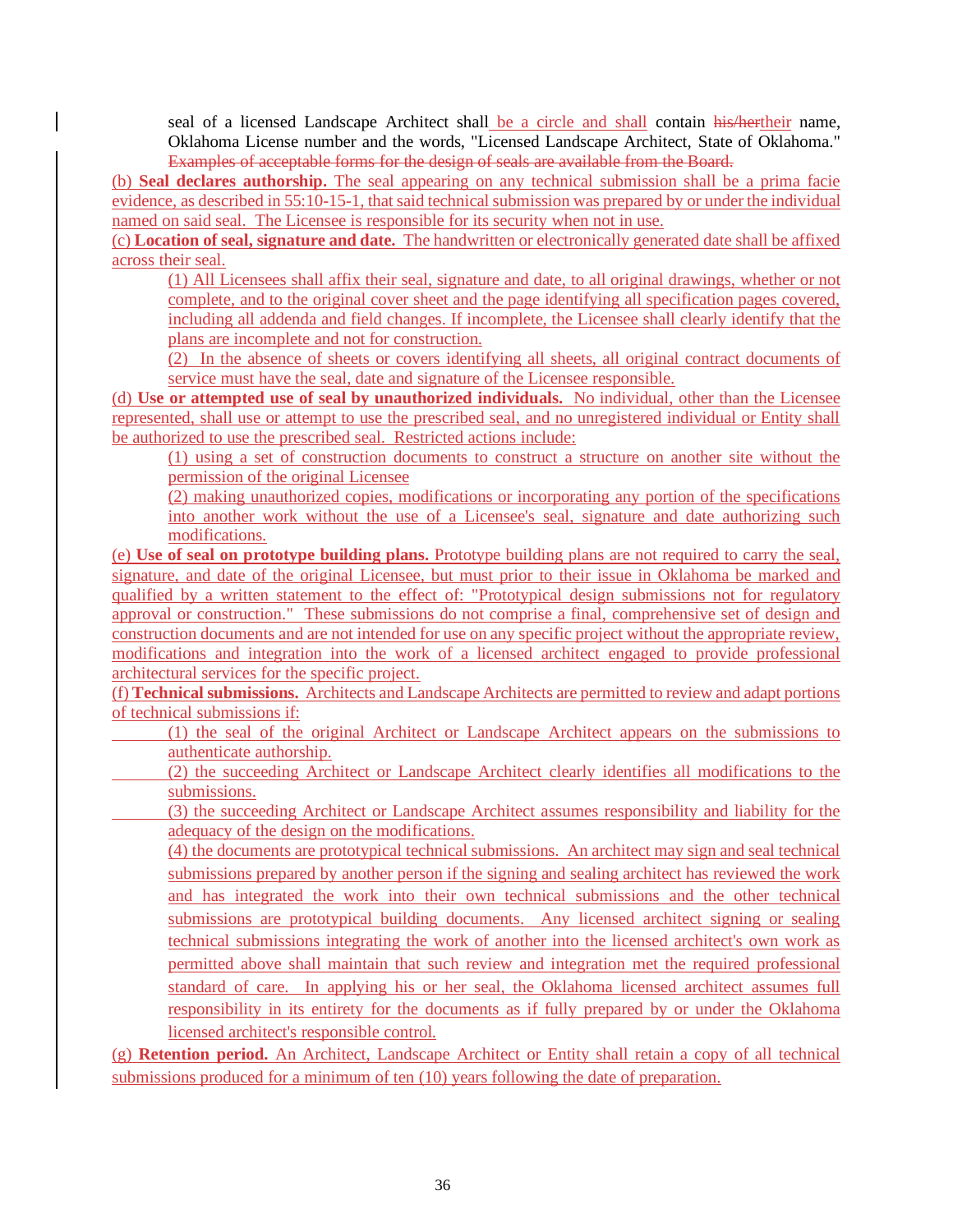(h) **Prohibition on sealing documents.** No Licensee shall affix or attempt to affix the seal, signature or dates to sketches, drawings, specifications or other documents developed by unlicensed persons that are not employees in their offices or professional consultants except as stated in OAC 55:10-11-8(f).

(i) **Prohibited acts using seal.** No Licensee shall affix the seal, signature or date to documents unless:

(1) such documents were developed and prepared under a Licensee's Responsible Control;

(2) the Licensee had full authority to determine their development; and

(3) the Licensee has reviewed and adopted, in whole or in part, architectural or landscape architectural portions and has either coordinated their preparation or integrated them into the work.

### **55:10-11-9. Authorized use of seal [Revoked]**

(a) **Seal declares authorship.** The seal appearing on any technical submission shall be a prima facie evidence in 55:10-15-1 that said technical submission was prepared by or under the individual named on said seal. Changes made to a signed, sealed and dated end of point product or service that are not designed by the original Licensee and that are not authorized or indicated by the seal of another Licensee on the changes, exempts the original Licensee from any authorship or liability concerning any changes made, including making site changes without the knowledge of the Licensee.

(b) **Location of seal, signature and date.** The seal impression or image shall be across the signature that may be generated electronically by the Licensee responsible to this Board for authorship of the documents thus identified. The handwritten or electronically generated date the signature is affixed shall accompany the signature.

(c) **Use of seal is individual act.** Authorized use of the prescribed seal is an individual act. The Licensee is responsible for its security when not in use.

(d) **Use or attempted use of seal by unauthorized individuals.** No individual, other than the Licensee represented, shall use or attempt to use the prescribed seal, and no unregistered individual or Entity shall be authorized to use the prescribed seal, except as described in (c) above. Use, reproduction distribution or attempted use of the seal shall Restricted actions include using a set of construction documents to construct a structure on another site without the permission of the original Licensee or making unauthorized copies, modifications or incorporating any portion of the specifications into another work without the use of a Licensee's seal, signature and date authorizing such modifications. Prototype building plans are not required to carry the seal, signature and date of the original Licensee, but must prior to their issue in Oklahoma be marked and qualified by a written statement to the effect of: "Prototypical design submissions not for regulatory approval or construction." These submissions do not comprise a final, comprehensive set of design and construction documents and are not intended for use on any specific project without the appropriate review, modifications and integration into the work of a licensed architect engaged to provide professional architectural services for the specific project.

(e) **Entire Contract.** Any licensed Architect or Landscape Architect preparing documents that would be considered to fulfill an entire contract with a client being the end point of service, whether or not the plans are complete, shall sign, seal and date those documents. The Licensee may add any words on the documents that he/she/it chooses to indicate an incomplete document and not for construction notice.

(f) **Technical submissions.** Architects and Landscape Architects are permitted to review and adapt portions of technical submissions if:

- (1) the seal of the original Architect or Landscape Architect appears on the submissions to authenticate authorship.
	- (2) the succeeding Architect or Landscape Architect clearly identifies all modifications to the submissions.
- (3) the succeeding Architect or Landscape Architect assumes responsibility and liability for the adequacy of the design on the modifications.
	- (4) the documents are prototypical technical submissions. An architect may sign and seal technical submissions prepared by another person if the signing and sealing architect has reviewed the work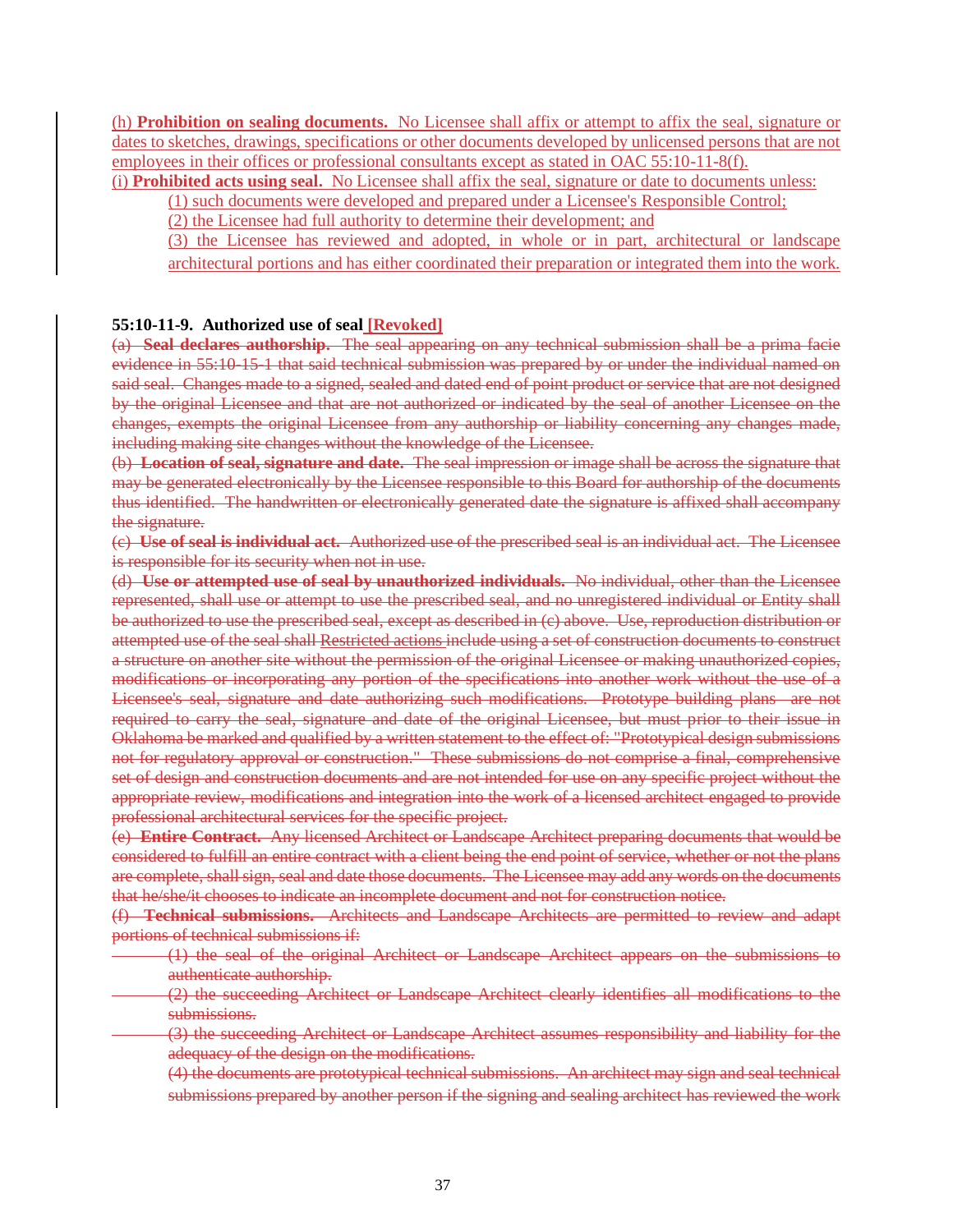and has integrated the work into his/her own technical submissions and the other technical submissions are prototypical building documents. Any licensed architect signing or sealing technical submissions integrating the work of another into the licensed architect's own work as permitted above shall maintain that such review and integration met the required professional standard of care. In applying his or her seal, the Oklahoma licensed architect assumes full responsibility in its entirety for the documents as if fully prepared by or under the Oklahoma licensed architect's responsible control.

### **55:10-11-10. Required use of seal, signature and date on documents and retention period [Revoked]**

(a) All Licensees shall affix their seal, signature and date, to all original drawings, and to the original cover sheet and the page identifying all specification pages covered, including all addenda and field changes.

(b) In the absence of sheets or covers identifying all sheets or pages bound, all original contract documents of service must have the seal, date and signature of the Licensee responsible.

(c) An Architect, Landscape Architect or Entity shall retain a copy of all technical submissions produced for a minimum of ten (10) years following the date of preparation. Should the submissions be retained by electronic means, all submissions shall be updated into current versions so they are accessible at all times and can be printed out in a legible format.

## **55:10-11-11. Prohibition on submitting documents without seal, date and signature [Revoked]**

No Architect or Landscape Architect shall submit technical submissions for a building permit or other submission without affixing his/her seal, date and signature to the work. All technical submissions shall clearly state the name of the firm, and the Licensee responsible for the project and the date prepared.

## **55:10-11-12. Prohibited use of seal [Revoked]**

(a) **Prohibition on sealing documents.** No Licensee shall affix or attempt to affix the seal, signature or dates to sketches, drawings, specifications or other documents developed by unlicensed persons that are not employees in their offices or professional consultants except as stated in OAC 55:10-11-9(e) (f).

(b) **Prohibited acts using seal.** No Licensee shall affix the seal, signature or date to documents unless:

(1) such documents were developed and prepared under a Licensee's Responsible Control;

(2) the Licensee had full authority to determine their development; and

(3) the Licensee has reviewed and adopted, in whole or in part, architectural or landscape architectural portions and has either coordinated their preparation or integrated them into the work.

### **55:10-11-13. Registered commercial interior designer's seal.**

(a) **Seal required.** Every individual authorized to use the title "Registered Commercial Interior Designer" shall procure a seal with which to identify all interior technical submissions issued by the Registrant for use in this State.

(1) **Type of seal.** The seal required shall be of a type that makes an image on the surface of original documents and duplications of original documents. Both the use of a rubber stamp or electronic image is permissible.

(2) **Design of seal.** The seal of a Registered Commercial Interior Designer shall be triangular, as approved by the Board, and shall contain their name, Oklahoma registration number, and the words, "Registered Commercial Interior Designer, State of Oklahoma."

(b) **Seal declares authorship.** The seal appearing on any interior technical submission shall be a prima facie evidence, as described in 55:10-15-1, that said interior technical submission was prepared by or under the individual named on said seal. The Registrant is responsible for its security when not in use.

(c) **Location of seal, signature and date.** The handwritten or electronically generated date shall be affixed across their seal.

(1) All Registrants shall affix their seal, signature and date, to all original drawings, and to the original cover sheet and the page identifying all specification pages covered, including all addenda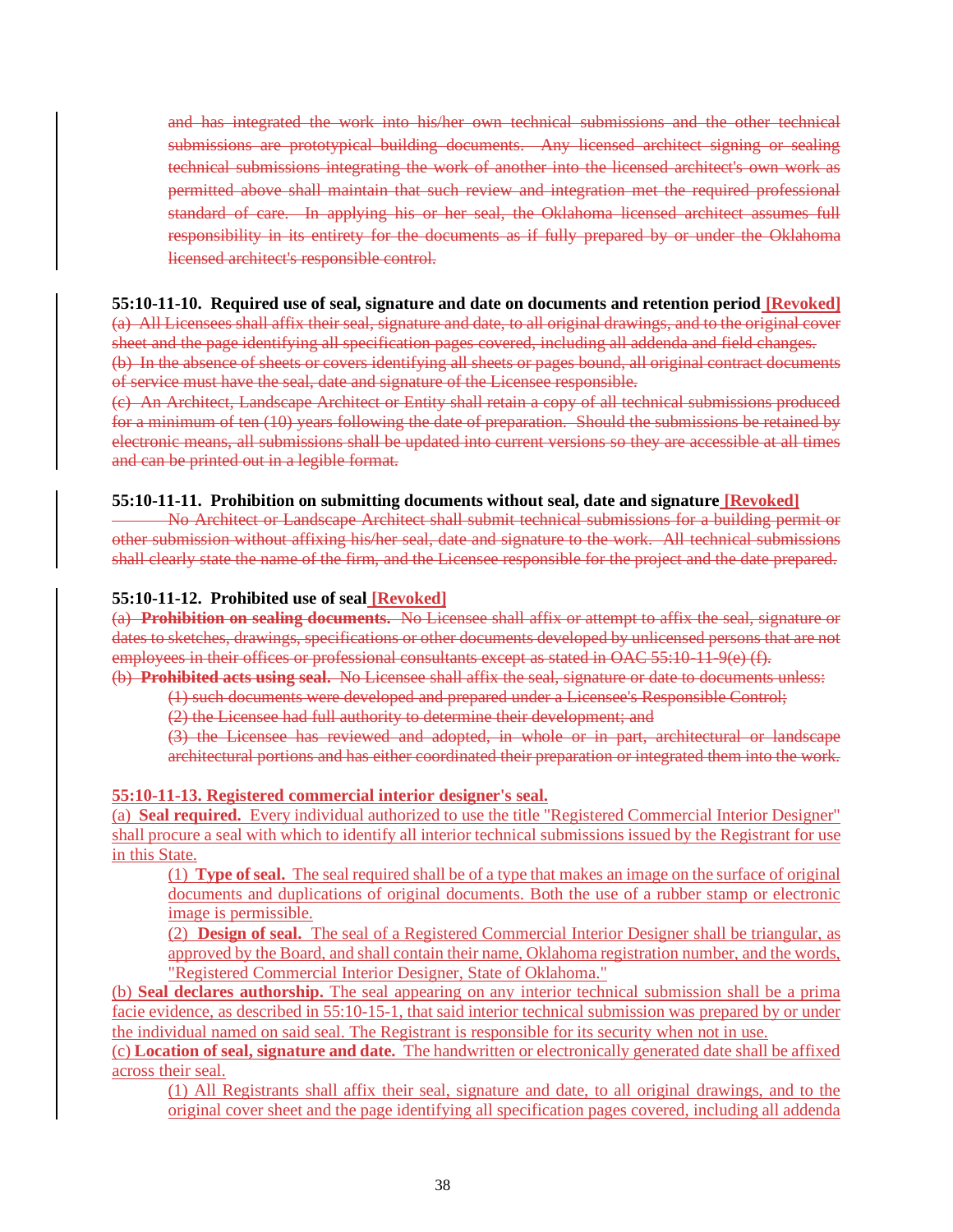and field changes. If incomplete, the Registrant shall clearly identify that the plans are incomplete and not for construction.

(2) In the absence of sheets or covers identifying all sheets, all original contract documents of service must have the seal, date and signature of the Registrant responsible.

(d) **Use or attempted use of seal by unauthorized individuals.** No individual, other than the Registrant represented, shall use or attempt to use the prescribed seal, and no unregistered individual or Entity shall be authorized to use the prescribed seal. Restricted actions include making unauthorized copies, modifications or incorporating any portion of the specifications into another work without the use of a Registrant's seal, signature and date authorizing such modifications.

(e) **Interior technical submissions.** Registered Commercial Interior Designers are permitted to review and adapt portions of interior technical submissions if:

(1) the seal of the original Registered Commercial Interior Designer appears on the submissions to authenticate authorship.

(2) the succeeding Registered Commercial Interior Designer clearly identifies all modifications to the submissions.

 (3) the succeeding Registered Commercial Interior Designer assumes responsibility and liability for the adequacy of the design on the modifications.

(f) **Retention period.** A Registered Commercial Interior Designershall retain a copy of all interior technical submissions produced for a minimum of ten (10) years following the date of preparation.

(g) **Prohibition on sealing documents.** No Registrant shall affix or attempt to affix the seal, signature or dates to sketches, drawings, specifications or other documents developed by unregistered persons that are not employees in their offices or professional consultants.

(h) **Prohibited acts using seal.** No Registrant shall affix the seal, signature or date to documents unless: (1) such documents were developed and prepared under a Registrant's Responsible Control; and (2) the Registrant had full authority to determine their development.

## **SUBCHAPTER 13. ORGANIZATIONAL PRACTICE**

### **Section**

- 55:10-13-1. Individual and group practice [Revoked]
- 55:10-13-2. <del>Licensee required in each office [</del>Revoked]
- 55:10-13-3. Licensees accountable [Revoked]
- 55:10-13-4. Certificate of Authority or Certificate of Title required [Revoked]
- 55:10-13-5. Certificate of Authority or Certificate of Title required
- 55:10-13-6. Biennial renewals required for Certificate of Authority or Certificate of Title
- 55:10-13-7. Failure to biennially renew a Certificate of Authority or Certificate of Title
- 55:10-13-8. Reinstatement of canceled Certificate of Authority or Certificate of Title
- 55:10-13-9. Compliance with laws, Rules, regulations and orders
- 55:10-13-10. Investigations, hearings and penalties
- 55:10-13-11. Surrender of Certificate of Authority or Certificate of Title [Revoked]
- 55:10-13-12. Notification of changes in firm practice required
- 55:10-13-13. Authority to use professional titles
- 55:10-13-14. Certificate of Authority or Certificate of Title index maintained; restriction on similar names [Revoked]
- 55:10-13-15. Limited partnerships and corporations required to file with Secretary of State
- 55:10-13-16. Use of deceased or retired names in titles of firm nameFirm Names
- 55:10-13-17. Use of multiple surnames in titles of firm name [Revoked]
- 55:10-13-18. Use of full name in title of firm name [Revoked]
- 55:10-13-19. Use of departed surname in title of firm name [Revoked]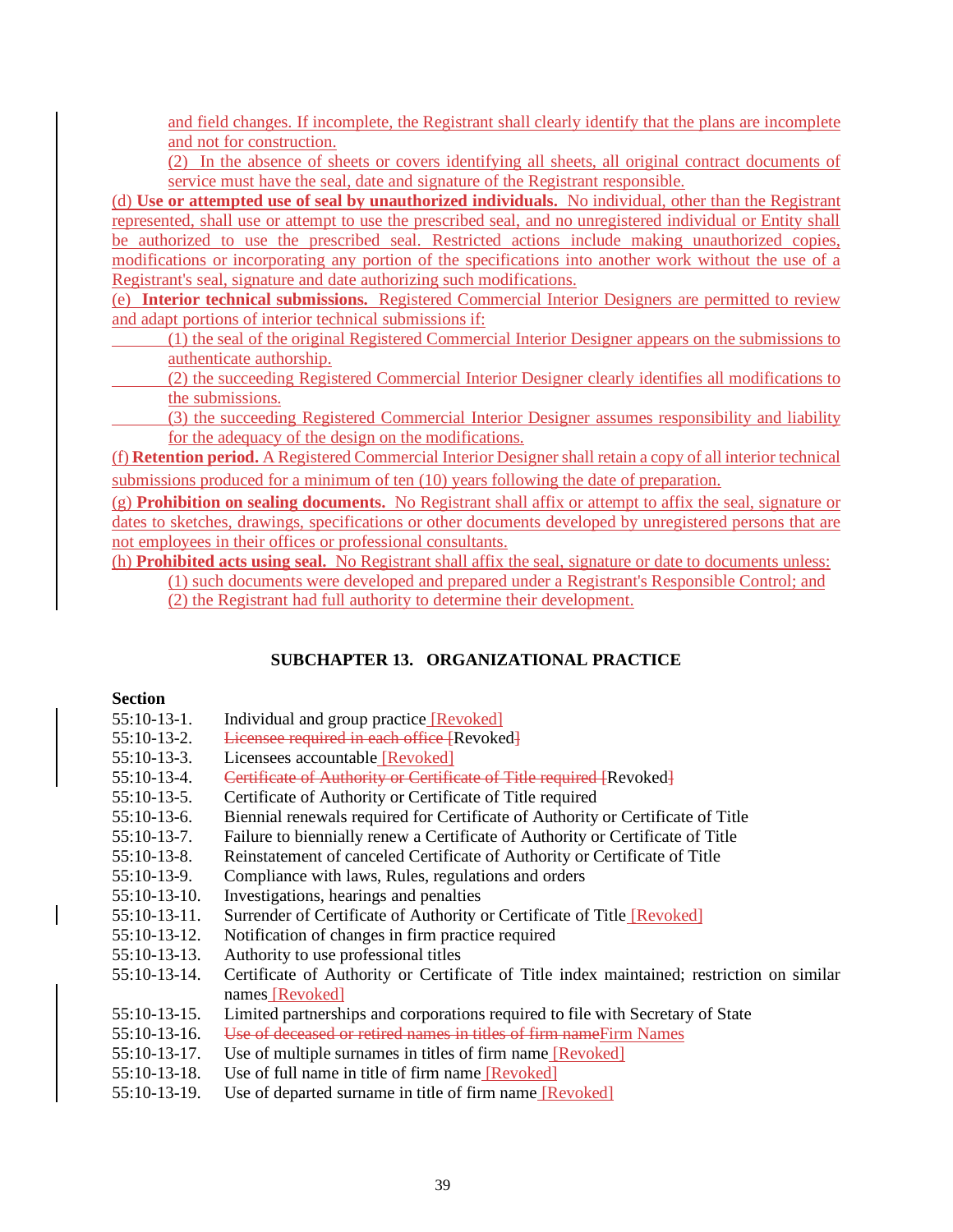55:10-13-20. Use of fictitious name in title of firm name [Revoked]

55:10-13-21. Use of single surname in title of firm name [Revoked]

### **55:10-13-1. Individual and group practice [Revoked]**

Individual Licensees or Registrants holding current Licenses or Registration may organize or engage in individual or group practice of architecture, landscape architecture or organize in an Entity for the purposes of representing themselves as a Registered Interior Designer or offering services as registered interior design allowed by statutes of this State and which are in compliance with the Act and the Board's current Rules in this Chapter. The Secretary-Treasurer of the Board may approve these applications without full Board action.

## **55:10-13-2. Licensee required in each office [Revoked]**

### **55:10-13-3. Licensees accountable [Revoked]**

The responsibility of the Board to safeguard the life, health, property, and the public welfare against the irresponsible practice of the professions of architecture and landscape architecture is vested in the qualification and responsibility of Licensees who are individually accountable.

## **55:10-13-4. Certificate of Authority or Certificate of Title required [Revoked]**

## **55:10-13-5. Certificate of Authority or Certificate of Title required**

The Board may grant a Certificate of Authority to practice architecture or landscape architecture through individual Licensees or a Certificate of Title to offer services under a Registered Commercial Interior Designer to represent the person as a Registered Interior Designer to those Entities firms meeting the following criteria:

(1) An application for any entity, including branch offices, is filed and approved by the Secretary-Treasurer or the Board.

(2) At least one general partner, or director, officer, shareholder, manager, member or principal is a licensed Architect or Landscape Architect and designated as being responsible for the practice of the profession in the State of Oklahoma or is registered as a Registered Commercial Interior Designer and responsible for the Entity. If a firm is offering multiple professions, the firm shall have at least one general partner, director, officer, shareholder, principal or for a limited liability company, a manager or member who is licensed or registered in each profession and is designated as being responsible for the activities of each profession, as the Architect, Landscape Architect, or Registered Commercial Interior Designer of Record.

(3) All technical submissions, original drawings, original cover sheet and the page identifying all specification pages covered, all addenda and field changes shall be signed, sealed and dated by an Architect of Record defined in 55:10-1-3. Prototypical technical submissions refer to  $55:10-11 7(i)$ ,  $55:10-11-7(8)$  and  $55:10-11-8(e)$ , and  $55:10-11-8(f)(4)$ ,  $55:10-11-9(d)(f)(4)$ .

(4) Compliance with the Board's Rules in this Chapter and the Act shall not alleviate other members, officers, shareholders, managers, principals, directors, partners or employees from direct responsibility and liability by reason of employment or relationship with the Entity to the Board.

(5) The Certificate of Authority or Certificate of Title issued by the Board is subject to powers of renewal, suspension, revocation, denial, refusal to renew, levying criminal or civil penalties, vested in the Board by the Act and does not preclude the Board from using any other legal procedures necessary to carry out its powers and duties.

## **55:10-13-6. Biennial renewals required for Certificate of Authority or Certificate of Title**

(a) **Biennial renewal requirements.** An Entity desiring to practice Architecture, Landscape Architecture or use the title Architect or Landscape Architect through a Certificate of Authority or an Entity desiring to represent themselves as a Registered Interior Designer or offer services of registered commercial interior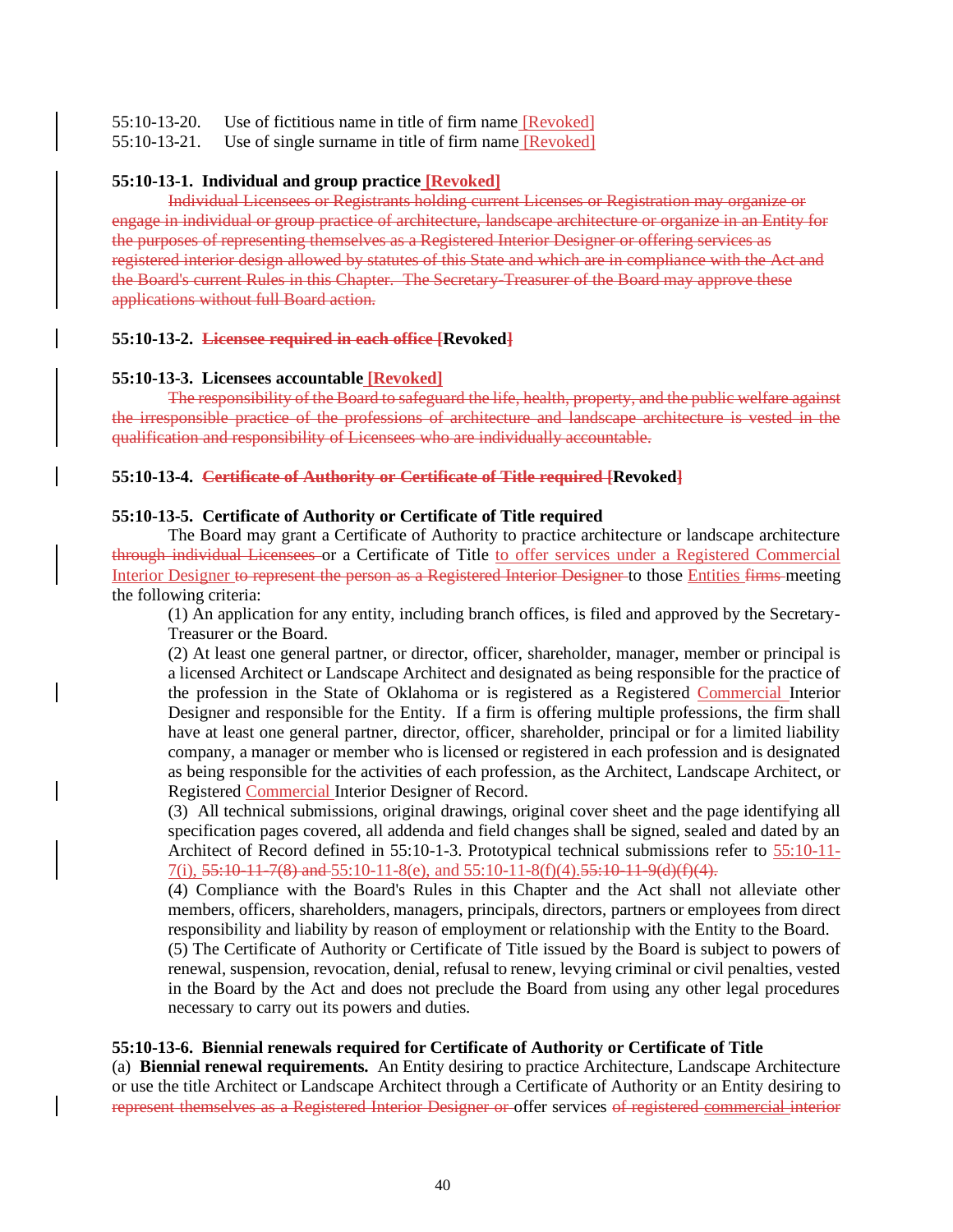design under a Registered Commercial Interior Designer through a Certificate of Title, must submit the proper fees and applicable penalties in 55:10-3-13 and forms for application and renewal biennially. No Certificate of Authority or Certificate of Title shall be issued for longer than a two (2) year period. The renewal forms, required information and fees shall be due with the Licensee's or Registrant's individual renewal which are due by mail or hand delivery to the Board office by 4:30 p.m. or online by 11:59p.m. CST on or before June 30 of the renewal year to avoid penalties. Postmarks will not be accepted.

(b) **Late payment and reinstatement penalties.** Failure to biennially renew and remit payment of the renewal fee for the Certificate of Authority or Certificate of Title on June 30 of the renewal year will result in a late payment and reinstatement penalties in 55:10-3-13 and cancellation of the certificate.

(c)(b) **Renewal exemption based on temporary military deployment.** The exemption from fees and penalties shall apply to the Certificate of Authority or the Certificate of Title if a Licensee is the only Architect of Record or a Registrant is the only Registered Commercial Interior Designer of Record associated with the Entity. Licensees or Registrants who are called to active military duty in the armed forces of the United States and deployed to a temporary military assignment are exempt from paying all renewal fees and penalties in OAC 55:10-3-13.

## **55:10-13-7. Failure to biennially renew a Certificate of Authority or Certificate of Title**

(a) Failure to biennially renew the Entity and remit payment of the renewal fee and applicable penalties, submit an acceptable and complete application and other required documents or information for the Certificate of Authority or Certificate of Title on June 30 of the renewal year will result in automatic cancellation and revocation of the certificate.

(b) Automatic cancellation and revocation of the Certificate of Authority or Certificate of Title will result in the Entity paying a late payment and reinstatement penalties in order to reinstate the Certificate. in addition to all other fee requirements in OAC 55:10-3-13.

(c) Notices of suspension or revocation will be sent to the last known address of the Entity failing to biennially license or register and remit renewal fees and penalties.

## **55:10-13-8. Reinstatement of canceled Certificate of Authority or Certificate of Title**

(a) **Reinstatement within three (3) years.** A Certificate of Authority or Certificate of Title canceled for nonpayment of fees may be reinstated at any time within three (3) years, after paying all fees and penalties accrued at time of reinstatement. Reinstatements may be approved by Board staff upon compliance with the Act and Rules without Board action.

(b) **Reapplication after three (3) years.** Entities whose Certificate of Authority or Certificate of Title has been cancelled for three years or more shall submit a new Certificate of Authority or Certificate of Title application, along with all required documents and fees.

(c) **Reinstatement for cause.** A Certificate of Authority or Certificate of Title suspended, denied, refused to be renewed, penalties levied, orders issued or revoked for cause may be reinstated only by Board action and only then in the manner determined by such Board action. Requests for reinstatement of the Certificate of Authority or Certificate of Title revoked for cause shall be addressed to the Board and shall show cause why such reinstatement is justified.

(d) **Reinstatement based on temporary military deployment.** Entities given an exemption from paying fees and penalties because the only Architect of Record or Registered Commercial Interior Designer of Record was deployed on a temporary military deployment in the armed forces of the United States, shall notify the Board office consistent with OAC 55:10-3-13.

## **55:10-13-9. Compliance with laws, Rules, regulations and orders**

All entities shall comply with all laws, Rules, regulations and orders issued, which apply to an individual Architect, Landscape Architect or Registered Commercial Interior Designer.

## **55:10-13-10. Investigations, hearings and penalties**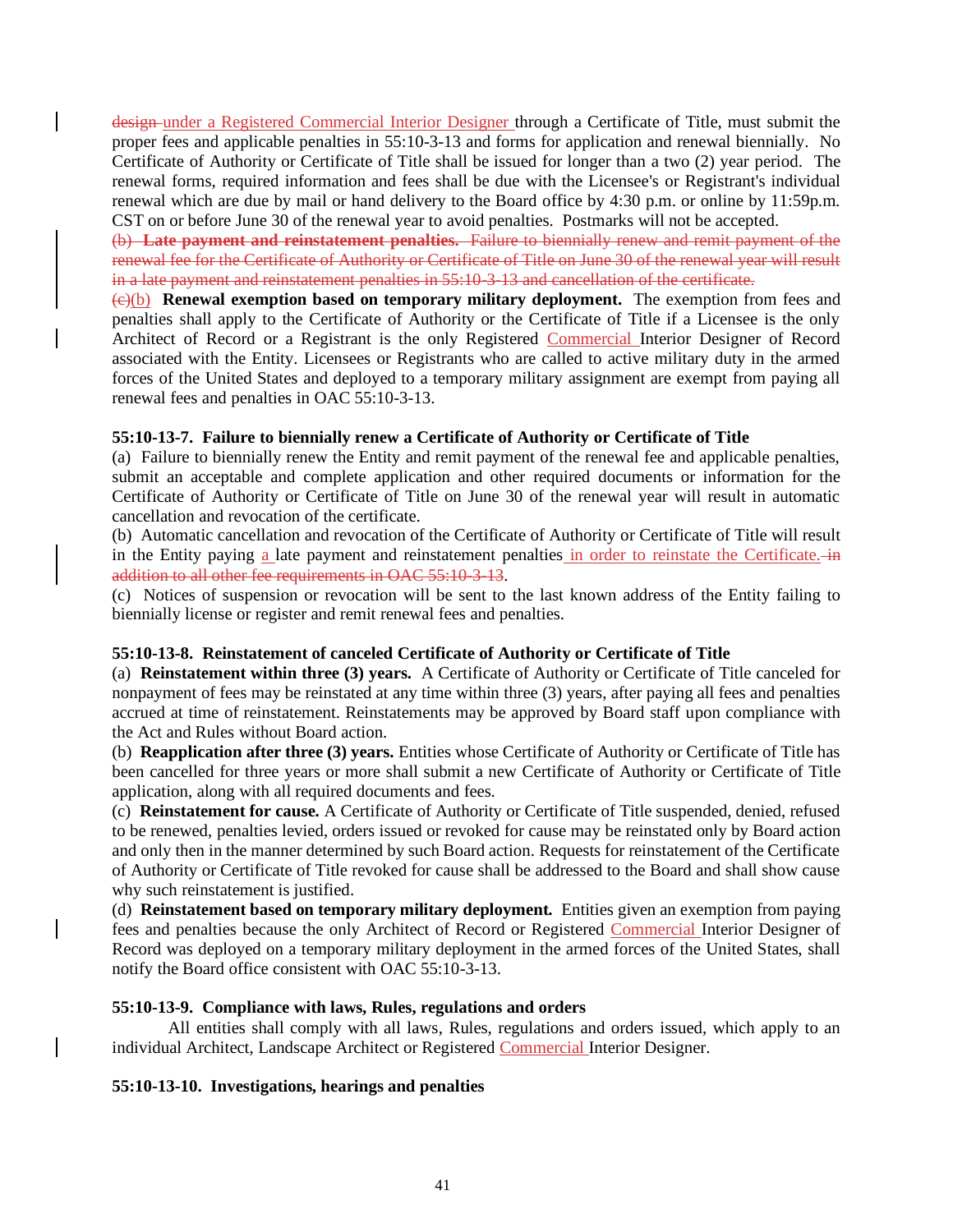The Board shall investigate complaints, hold hearings, issue orders and determine penalties against entities in the same manner, procedure and with the same rights and offenses as an individual Architect, Landscape Architect or Registered Commercial Interior Designer as designated in the Rules of this Chapter.

## **55:10-13-11. Surrender of Certificate of Authority or Certificate of Title[Revoked]**

Upon notice of the Board, Certificates of Authority or Certificates of Title suspended, refused to renew or revoked for cause by Board action shall be surrendered immediately in the manner prescribed by that notice.

### **55:10-13-12. Notification of changes in firm practice required**

Entities shall notify the Board office within thirty (30) days of any or all changes that affect the Certificate of Authority or Certificate of Title. Notification shall be on the Board's form, signed by an Architect, or Landscape Architect of Record, or Registered Commercial Interior Designer of Record, or another partner, director, officer, shareholder, principal or for a limited liability company, a manager or member of the Entity, notarized and accompanied by the fees in 55:10-3-13. Failure to properly and promptly notify the Board of these changes shall may be cause for penalties, orders issued, revocation, refuse refusal to renew or suspend suspension of the Certificate of Authority or Certificate of Title, as designated in the Rules of this Chapter.

## **55:10-13-13. Authority to use professional titles**

(a) Only individuals holding current Licenses or Registrations in Oklahoma and entities holding a current Certificate of Authority or Certificate of Title issued by the Board are authorized to employ the titles ArchitectArchitecture, Landscape Architecture, Architect or Registered Commercial Interior Designer or use any various construction of these words, in describing or identifying services, contracting or executing work.

(b) No unlicensed individuals or entities have authority to contract or execute architectural or landscape architectural services or offer services of registered interior design in this State unless they comply the Act and these Rules.

## **55:10-13-14. Certificate of Authority or Certificate of Title index maintained; restriction on similar names [Revoked]**

(a) The Board office shall maintain a suitable index of each current Certificate of Authority or Certificate of Title issued, setting forth the pertinent facts.

(b) The name of the Entity shall not be the same or deceptively similar to the name of any other Entity then existing or which has existed within the preceding three (3) years, without the written consent of the previously existing Entity.

### **55:10-13-15. Limited partnerships and corporations required to file with Secretary of State**

(a) Limited partnerships, limited liability companies, limited liability partnerships, foreign and domestic corporations are required by law to file for a certificate of incorporation or domestication and maintain same with the Secretary of State.

(b) Failure of an Entity to properly file or register with the Oklahoma Secretary of State and maintain said Entity in good standing with the Oklahoma Secretary of State may result in revocation of the Certificate of Authority or Certificate of Title and disciplinary action pursuant to the Act and Rules in this Chapter.

### **55:10-13-16. Use of deceased or retired names in titles of firm nameFirm Names**

(a) Use of the names of deceased or retired licensed or registered partners or directors in a firm name is permissible.

(b) **Multiple surnames.** Use of multiple surnames in titles of firms is permissible so long as one surname is a licensed Architect, Landscape Architect or Registered Commercial Interior Designer. Other surnames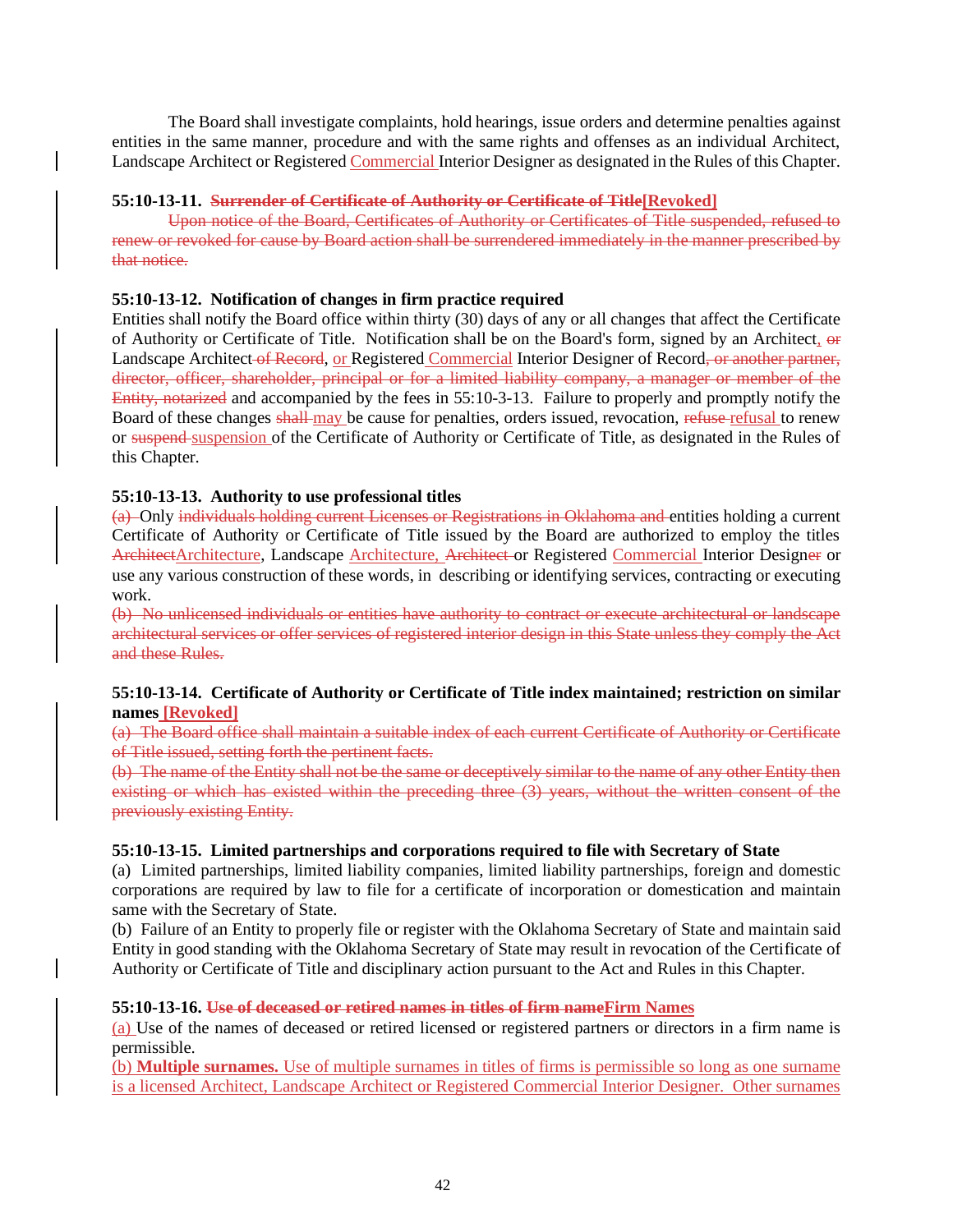shall be names of related licensed or registered professions (e.g., engineer - structural, mechanical, electrical, civil, or land surveyor).

(c) **Full names.** Use of a full name in the title of a firm is permissible so long as the full name is the name of a licensed Architect, Landscape Architect or a Registered Commercial Interior Designer or a deceased licensed Architect or Landscape Architect or Registered Commercial Interior Designer.

(d) **Fictitious names.** Fictitious names of firms are permissible so long as at least one Architect of Record or Registered Commercial Interior Designer of Record as defined in 55:10-1-3, has Responsible Control for the activities of the firm.

(e) **Single Surname.** Use of a single surname is permissible so long as that surname is a licensed Architect, Landscape Architect, Registered Commercial Interior Designer, or related professional (e.g., engineer, structural, mechanical, electrical, or civil, or land surveyor).

(f) **Same or similar names.** The name of the Entity shall not be the same or deceptively similar to the name of any other Entity then existing or which has existed within the preceding three (3) years, without the written consent of the previously existing Entity.

#### **55:10-13-17. Use of multiple surnames in titles of firm name [Revoked]**

Use of multiple surnames in titles of firms is permissible so long as one surname is a licensed Architect, Landscape Architect or Registered Commercial Interior Designer. Other surnames shall be names of related licensed or registered professions (e.g., engineer - structural, mechanical, electrical, civil, or land surveyor).

#### **55:10-13-18. Use of full name in title of firm name [Revoked.]**

Use of a full name in the title of a firm is permissible so long as the full name is the name of a licensed Architect, Landscape Architect or a Registered Commercial Interior Designer or a deceased licensed Architect or Landscape Architect or Registered Commercial Interior Designer.

#### **55:10-13-19. Use of departed surname in title of firm name [Revoked]**

Use of a surname of an individual who has left a firm is permissible by written agreement for a period of two (2) years.

#### **55:10-13-20. Use of fictitious name in title of firm name [Revoked]**

Fictitious names of firms are permissible so long as at least one Architect of Record or Registered Commercial Interior Designer of Record as defined in 55:10-1-3, has Responsible Control for the activities of the firm.

#### **55:10-13-21. Use of single surname in title of firm name [Revoked]**

Use of a single surname is permissible so long as that surname is a licensed Architect, Landscape Architect, Registered Commercial Interior Designer, or related professional (e.g., engineer, structural, mechanical, electrical, or civil, or land surveyor).

### S**UBCHAPTER 15. VIOLATIONS**

#### **Section**

- 55:10-15-1. Prima facie evidence
- 55:10-15-2. Grounds for violations and penalties
- 55:10-15-3. Additional penalties for violations
- 55:10-15-4. Fraud or misrepresentation
- 55:10-15-5. Gross incompetence
- 55:10-15-6. Recklessness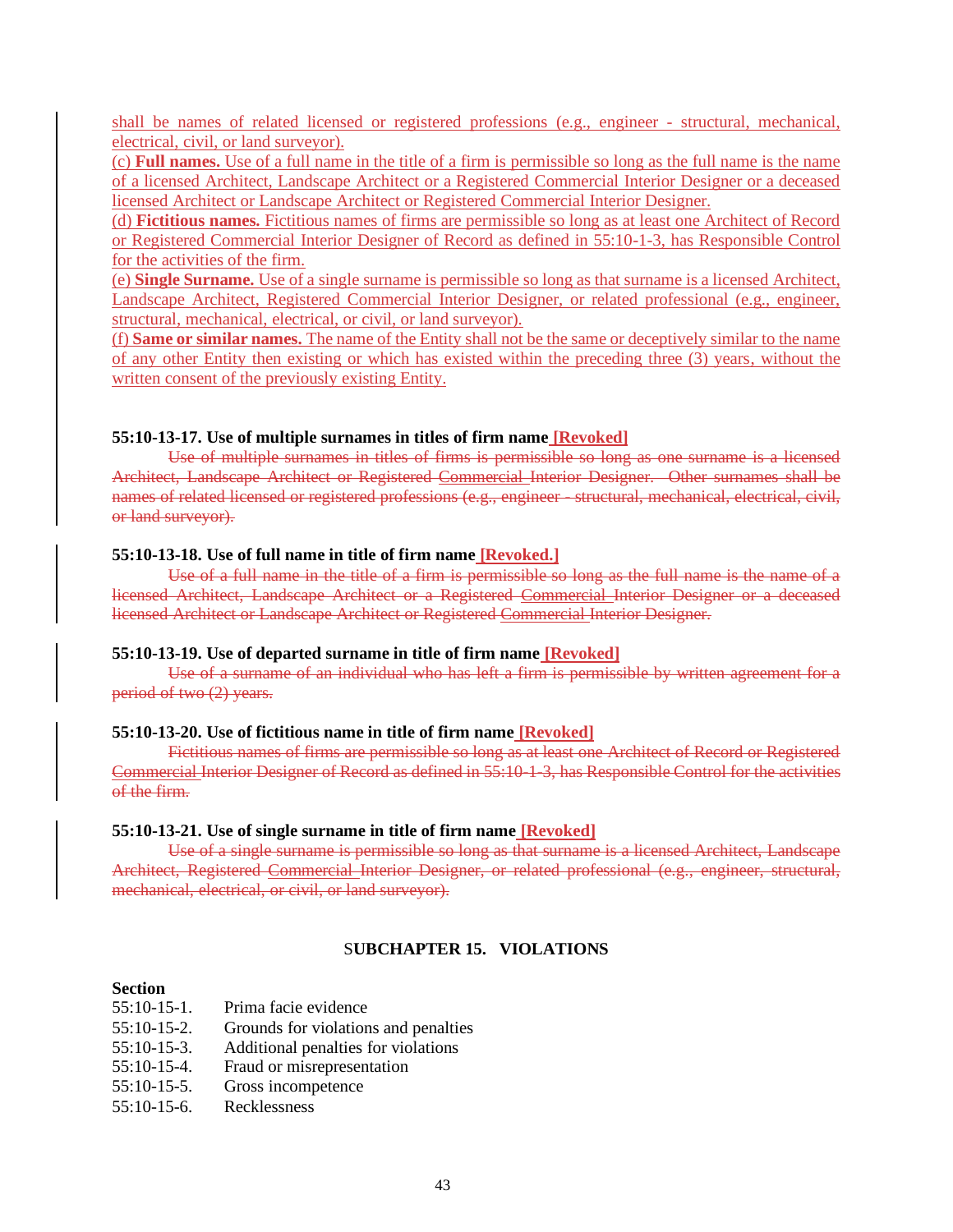55:10-15-7. Dishonest practice 55:10-15-8. Duty to refer alleged violations to Secretary-Treasurer 55:10-15-9. Filing a complaint; forms and evidence 55:10-15-10. Informal resolution 55:10-15-11. Investigation committee 55:10-15-12. Investigation report and recommendations 55:10-15-13. Investigator 55:10-15-14. Civil and formal proceedings 55:10-15-15. Hearings 55:10-15-16. Hearing disqualification procedures 55:10-15-17. Powers of hearing authority 55:10-15-18. Findings of the Board and penalties 55:10-15-19. Proposed hearing ordersNotice of formal complaint and hearing 55:10-15-20. Issuing of orders 55:10-15-21. Final orders 55:10-15-22. Procedures to file exceptions to proposed orders 55:10-15-23. Rehearing, reopening or reconsideration 55:10-15-24. Other hearingsEffect of illegal activity or violations on licensure or certification 55:10-15-25. Emergency hearings and orders

## **55:10-15-1. Prima facie evidence**

(a) Prima facie evidence shall be construed or attempting to construe to practice, perform or offer architecture, landscape architecture or services as interior design a Registered Commercial Interior Designer within the meaning and intent of the Act by display or verbal claim, sign, advertisement, contract, card or other printed, engraved, or written instrument or device, or by electronic means bearing an individual's or entities name or in any other way represent to be licensed or registered under the Act. Prima facie evidence is also defined as an individual or Entity representing as able to contract, offer, perform services or use the restricted titles defined under the Act as requiring a License, Registration, Certificate of Authority or a Certificate of Title. Any such action noted by this Section shall be sufficient to justify an injunction or any other order or a conviction without evidence of a general course of conduct. The Board shall determine if other legal procedures and penalties are necessary and shall have the power to proceed with any and all legal procedures in addition to the injunction or other such orders issued.

(b) The following actions shall not be violations under 59 O.S. 46.1 et seq. and the Rules of the Board: Advertising in national publications or electronic media, provided there is no offering of professional services in jurisdictions where not licensed.

## **55:10-15-2. Grounds for violations and penalties**

Grounds for probation, denial, revocation, suspension, refusal to renew, orders, injunctions, civil and/or criminal penalties are as follows:

(1) Fraud, deception or misrepresentation in applying for a License, Registration, Certificate of Authority, Certificate of Title or in taking the examinations (see 55:10-15-4);

(2) Noncompliance with statutory requirements or Rules in this Chapter for qualifying for a License or Registration;

 $(3)(2)$  Violating the Act, or any Rule in this Chapter, regulation or order issued by the Board, including the unlicensed practice of architecture or landscape architecture;

 $(4)(3)$  Conviction of a felony;

 $(5)(4)$  Violating any jurisdiction's registration or licensing laws, requirements or rules and regulations;

(6)(5) Mental impairment;

 $\left(\frac{7}{6}\right)$  Gross incompetence (see 55:10-15-5);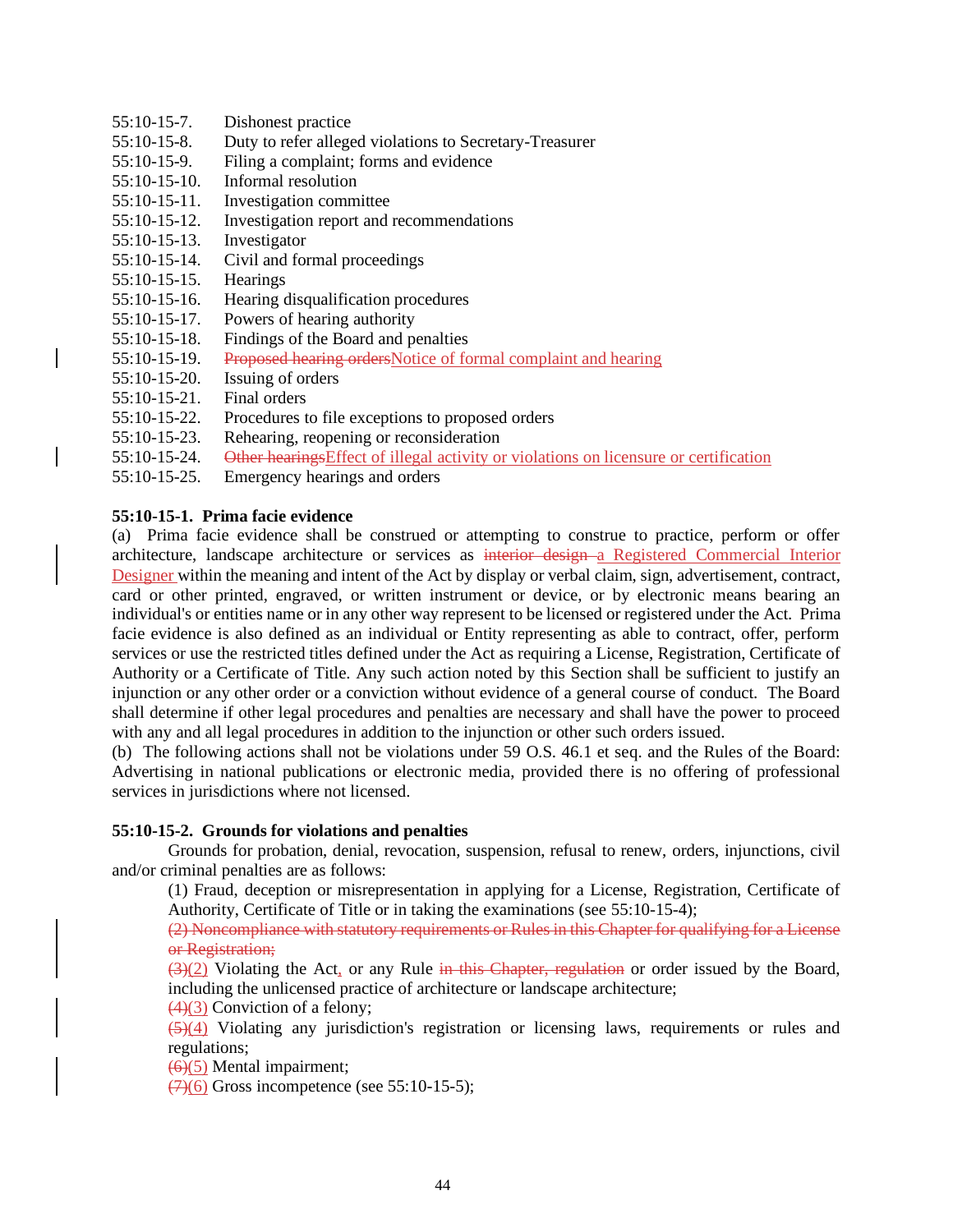$(8)(7)$  Recklessness on the part of the Licensee or Registrant in designing, planning or observing the construction or alteration of a project or building (see 55:10-15-6);

 $(9)(8)$  Dishonest practice (see 55:10-15-7);

 $(10)(9)$  Failure to maintain a License or Registration in good standing in one additional jurisdiction for reciprocal Licensees or Registrants;

(11)(10) Loss of NCARB, CLARB or CIDQ certification for reciprocal Licensees or Registrants based on cause;

 $\left(\frac{12}{11}\right)$  Nonpayment of fees, penalties, failure to complete continuing education requirements, when applicable, or failure to file acceptable and properly completed required documents with the Board will result in automatic revocation;

 $(13)(12)$  Unauthorized or misuse of seal which shall include sealing, dating and signing any or all documents not prepared under a Licensee or Registrant. Prototype plans are an exception to this rule as noted in OAC 55:10-11-9 (e) (f).

 $(14)(13)$  Aiding and/or abetting unlicensed practice of architecture or landscape architecture.

 $(15)(14)$  Sealing, signing and/or dating plans and/or specifications not prepared in accordance with the Act and/or these Rules.

(16)(15) Giving Submitting false or forged evidence or documents submitted to the Board or generated in the practice of architecture or landscape architecture.

 $(17)(16)$  Presenting the License or Registration of another as the individual's or Entity's own.

 $\frac{(18)(17)}{20}$  Concealing information relative to any violation of the Act or the Board's Rules.

(19)(18) Inappropriate behavior on the part of an Applicant during the examination period.

## **55:10-15-3. Additional penalties for violations**

Civil penalties and legal Investigation costs incurred by the Board, including reasonable attorney fees to prosecute the case, may be levied by the Board separately or in addition to civil or any other penalties determined by the Board. The Board may seek criminal and injunctive relief through the courts for any violation of the Act, Rules in this Chapter, regulation, or to enforce any order issued by the Board.

#### **55:10-15-4. Fraud or misrepresentation**

Any Architect, Landscape Architect, Registered Commercial Interior Designer, Entity or any other party who shall make oral or written fraudulent, false or misleading statements on any document, report, statement, examination, investigation, plans or specifications shall, upon conviction, be deemed guilty of fraud or misrepresentation. Fraud shall include copying any documents from an employer without specific written authorization.

#### **55:10-15-5. Gross incompetence**

Architects and Landscape Architects have been licensed under the authority of the Act that establishes minimum competence. Licensees are expected to continue their professional development after licensing, improving and increasing their proficiency and skills as required through fulfillment of continuing education requirements. The Board expects each Licensee, Registrant, or Entity to undertake only those professional assignments they are he/she or it is qualified, competent, to perform and lawfully authorized to perform.—undertake. The following practices, among others, may be deemed gross incompetence:

(1) Failure to use due diligence and proper restraint in planning and observation procedures, thus endangering the safety and welfare of the public.

(2) Failure to engage other licensed design professionals, competent and authorized through this or other Oklahoma statutes to practice in related planning disciplines, when the Architect, or Landscape Architect, or Registered Commercial Interior Designer is otherwise responsible for obvious technical or tactical error jeopardizing the success or safety of the project, the public, the client and/or contractor.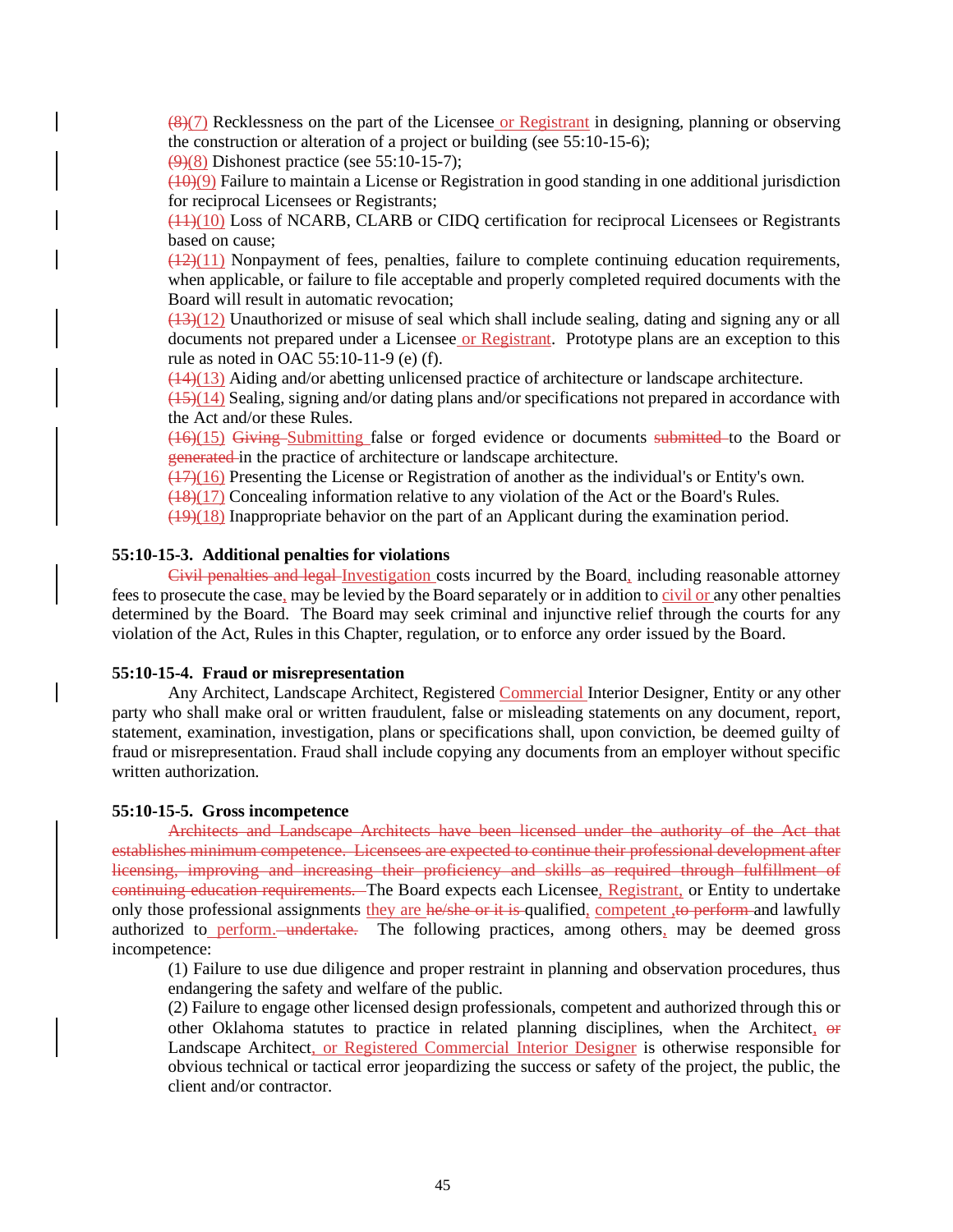(3) Failure to clearly, accurately and completely develop plans, drawings, specifications and other instruments of service in practice that properly qualify the requirements intended and insure against misunderstandings jeopardizing the client and/or contractor.

(4) Failure to use diligence and available counsel in preparing documents for the protection of a client in construction agreements involving the Licensee's or Registrant's responsibility.

(5) Practicing architecture or landscape architecture while mentally impaired.

### **55:10-15-6. Recklessness**

(a) The Architect,  $\theta$ -Landscape Architect, or Registered Commercial Interior Designer is responsible for many technical and tactical judgments relating to construction materials, techniques and systems processes. His/herTheir education, training and experience should enable him/herthem to make such determinations with confidence in a successful result.

(b) The Board expects of its Licensees, Registrants, Entities or individuals representing same, prudent and deliberate consideration in such decisions, made only after responsible and thorough investigation, research and when necessary, expert advice and assistance.

(c) When the result anticipated in such decisions is not reasonably predictable, each Licensee, Registrant, Entity or individual representing same, is expected to so advise the client, fully disclosing the implications involved.

(d) When such decisions promote procedures, techniques, materials, systems, etc., unfamiliar to the planning and/or building team involved, the Licensee, Registrant, Entity or individual representing same, is expected to exercise extraordinary care and attention to the process, insuring ensuring as best he/shethey can the result sought.

(e) If, in the judgment of the Board, a Licensee, Registrant, Entity or individual representing same, does not demonstrate concern, attention and involvement stated in this Section, and failure to do so brings jeopardy to the project, public or client, the Board may deem such neglect to be recklessness.

(f) A Licensee or Entity shall not aid or abet any unlicensed party in practicing architecture or landscape architecture. Aiding and abetting shall include furnishing limited services in such a manner as to enable owners or unlicensed parties to evade the requirements of the Act or Rules in this Chapter. Incomplete plans shall be clearly marked as incomplete and not for construction if services are terminated during the contract.

## **55:10-15-7. Dishonest practice**

Dishonest practice means the The following practices, among others, may be deemed dishonest practice:

(1) Acts which evidence violation, or attempts to violate, any laws or Rules of this or any other state relating to licensing or the practice architecture or landscape architecture.

(2) Acts which evidence disregard or neglect in complying with regulations, codes,

ordinances and recognized standards regulating construction at the place of building.

(3) Acts which evidence attempts through commission or omission, to mislead or defraud any party.

(4) Acts which evidence attempts or success in efforts violating Rules in this Chapter regarding the use of an Architect's, or Landscape Architect's, or Registered Commercial Interior Designer's seal, signature and date.

(5) Acts which evidence attempts or success in efforts to bribe any party, who may influence the selection of any Architect, Landscape Architect, Registered Commercial Interior Designer, or Entity. Kickbacks, donations, or forgiveness offered or paid to gain improper advantage in selection will be considered bribes.

(6) Acts which evidence attempts or success to conceal a Licensee's, Registrant's or Entity's interests in conflict with responsibilities of service to a client.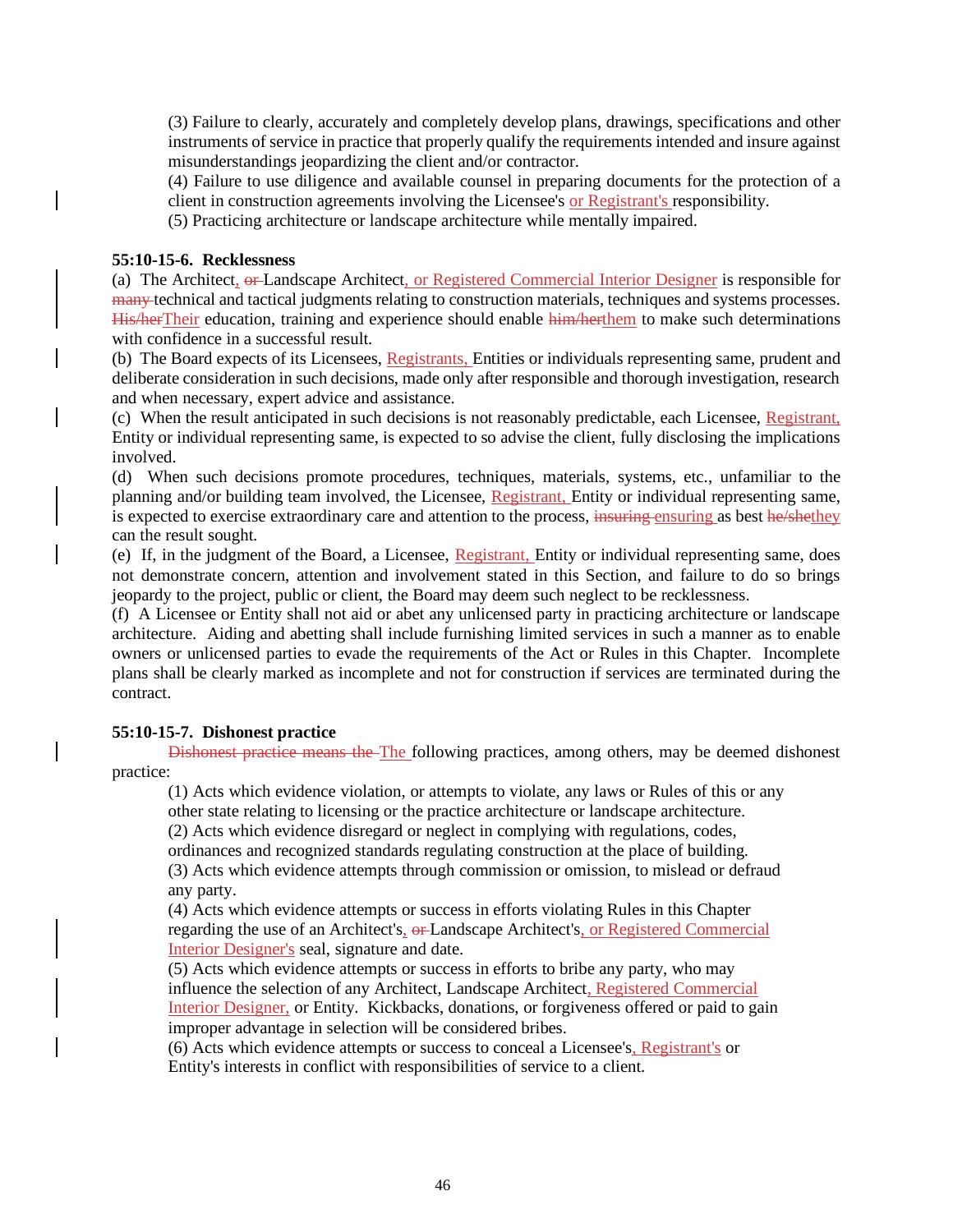(7) Acts which evidence improper partiality as arbiter or interpreter in matters relating to client/contractor agreements resulting in or from unauthorized waivers, deviations, or disregard of provisions in such agreements.

(8) Acts evidenced by exaggerated, misleading, deceptive or false statements or claims about professional qualifications.

(9) Falsifying any documents submitted to the Board or required to be kept by the Licensee, Registrant, Entity or generated in the practice of architecture or landscape architecture.

 $(10)$  It shall be illegal to copy Copying any documents or programs from the employer's files in

violation of federal or state law. without expressed written consent by the employer.

(11) Submitting forged documents or evidence to the Board.

#### **55:10-15-8. Duty to refer alleged violations to Secretary-Treasurer**

When information comes to the Board or its employees concerning alleged violations of the Act or these Rules, whether through formal or informal channels or by reason of other information, it shall be the duty of such body or individual to refer such information to the Secretary-Treasurer.

### **55:10-15-9. Filing a complaint; forms and evidence**

(a) When filing a formal complaint, the party shall contact the Board office for the forms required to be completed. The complainant shall document the allegations with evidence available and shall submit it to the Board office. The Secretary-Treasurer of the Board Investigator shall make appropriate inquiry to verify such information, including retaining the services of expert witnesses, if necessary, and shall present the findings to the Investigation Committee, including, but not limited to, the Secretary-Treasurer and the Executive Director of the Board., base upon such information and inquiry, proceed to one of the following courses:

(1) Terminate the investigation when it appears no violation has occurred or there is insufficient evidence to support any violation; or

(2) Refer the matter to the investigative committee; or

(3) Appoint an individual investigator; or

(4) Attempt informal resolution of the matter; or

(5) Refer directly to Board.

(b) A Board member shall not discuss with any individual, any facts or circumstances concerning any investigation or formal complaint prior to holding a formal hearing, except in a Board meeting or with the Board's attorney.

#### **55:10-15-10. Informal resolution**

Those matters in which informal resolution is sought may be referred to the investigative committee or terminated as provided in OAC 55:10-15-9. Any final disposition of a violation by the Secretary-Treasurer must be reported to and approved by the Board or approved by Counsel to the Board.

#### **55:10-15-11. Investigation committee**

(a) **Appointment; officers.** The investigation committee, appointed by the Chair, shall investigate such cases referred to it. The committee shall be appointed for terms as designated by the Chair. At least a majority of the members of the committee shall be licensed or registered and in good standing with the Board. The Board shall designate one member Chair whose duty it shall be to conduct meetings of the committee, administer its activities and perform such other duties as are assigned by the Board.

## (b) **Duties.**

(1) It shall be the duty of the investigation committee, upon request from the Secretary-Treasurer of the Board, to investigate to determine whether there exists probable cause to believe a violation has occurred as to justify the institution of formal or civil proceedings. The investigation shall be conducted with reasonable dispatch. The investigative committee shall report to the Executive Director of the Board the result of any investigation promptly upon its conclusion. Such report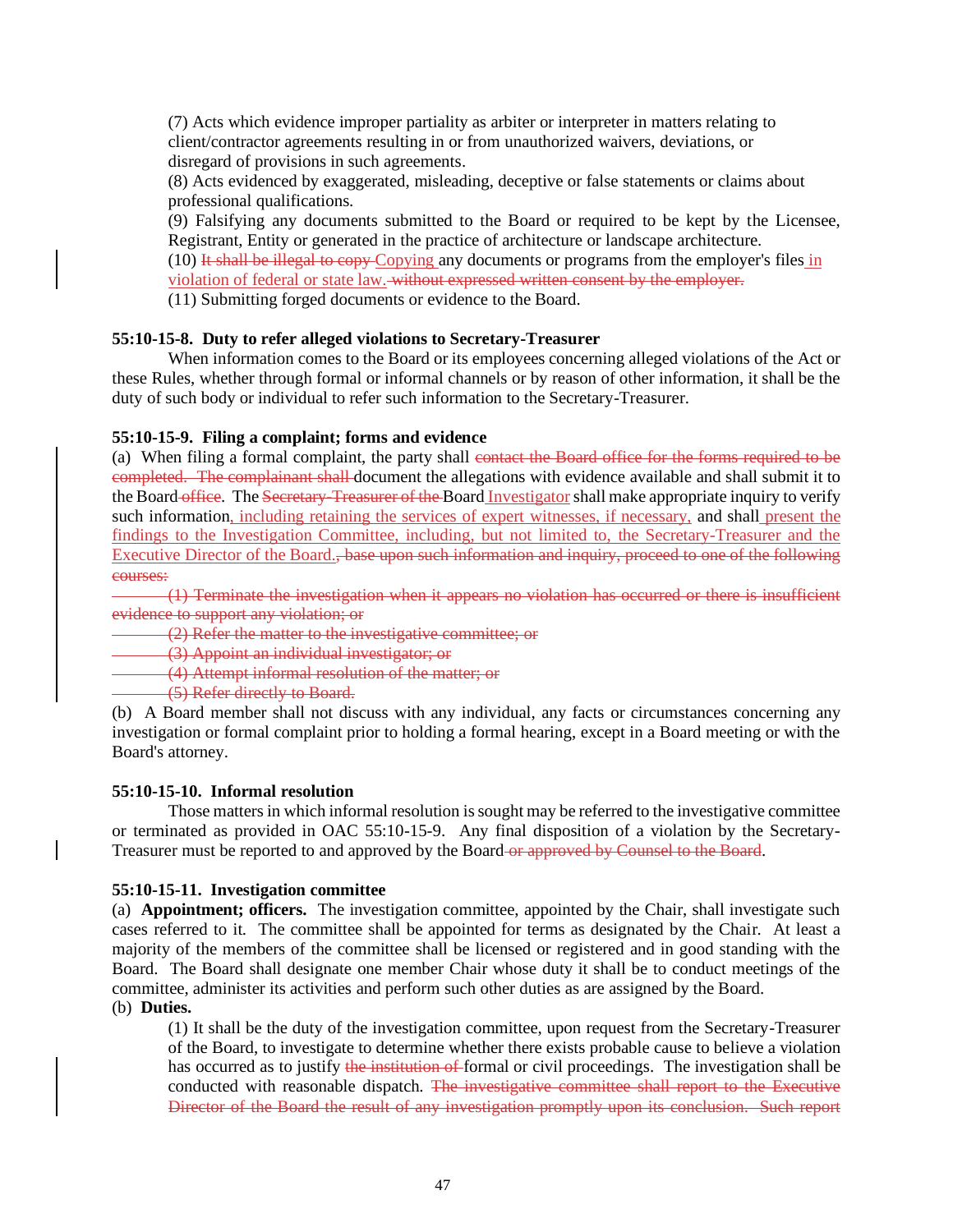shall include a summary of evidence considered by the committee including any materials provided to the committee, their conclusions of fact and law, and recommendation with respect to institution of civil or formal proceedings. The committee may or may not, in its sole discretion, afford the accused party involved an opportunity to be heard in the course of preliminary investigation.

(2) Before a report adverse to the accused party is made, the investigative investigation committee may or may not, in its sole discretion, notify him/her or it in writing of the complaint and allow not less than ten (10) days to reply in writing. At this level of the proceedings the accused party shall not be entitled to a hearing before the investigative committee as a matter of right, but may submit, in writing, a response for consideration by the investigative committee which shall be included in the final report to the Executive Director.

(c) **Actions.** Based upon the information and inquiries made during the course of the investigation, the Investigation Committee shall proceed to one of the following courses:

(1) Terminate the investigation when it appears no violation has occurred or there is insufficient

evidence to support any violation; or

(2) Attempt informal resolution of the matter; or

- (3) Attempt formal resolution; or
- (4) Refer directly to Board.

#### **55:10-15-12. Investigation report and recommendations**

The Executive Director shall forward the *investigation investigative* committee's report to legal counsel for the Board who shall proceed with the recommendations contained therein, provided such recommended action conforms to law or established policy of the Board and is supportable based upon evidence considered by the investigative committee and its conclusions. Civil or formal proceedings will not be instituted unless the investigation committee is and counsel to the Board are agreed upon such action or unless ordered by the Board based upon review of the recommendations of the investigative investigation committee and counsel of the Board. If formal charges are proposed without using the investigation committee, those charges shall be approved by the Secretary-Treasurer and the Executive Director before sent out by Counsel.

### **55:10-15-13. Investigator**

Investigations may, at the discretion of the Secretary-Treasurer, be assigned to individual investigators who are employed or retained on a full or part-time basis by the Board for such purpose. Such investigators may make use of the investigative committee but shall be in full charge of any investigation so assigned subject to direction by the Secretary-Treasurer, the Board, Executive Director and/or counsel to the Board.

### **55:10-15-14. Civil and formal proceedings**

Civil or formal proceedings in matters involving violations shall be brought by Counsel or the Secretary-Treasurer of the Board based upon recommendation of the investigative committee, investigator, or when ordered by the Board. The formal complaint shall be signed by Counsel to the Board and/or Executive Director and shall include a concise statement of the allegations and particular sections of statutes and Rules in this Chapter involved.

### **55:10-15-15. Hearings**

### (a) **General provisions.**

(1) The Board shall set a time and place for the hearing of charge, provided that such hearing shall not be set less than twenty (20) days from mailing of notice of the proceeding to the last known address of the accused party according to Board records or information.

(2) Such notice shall include a copy of the charge, a statement of the time, place and nature of the hearing, a statement of the legal authority and jurisdiction under which the hearing is held; of the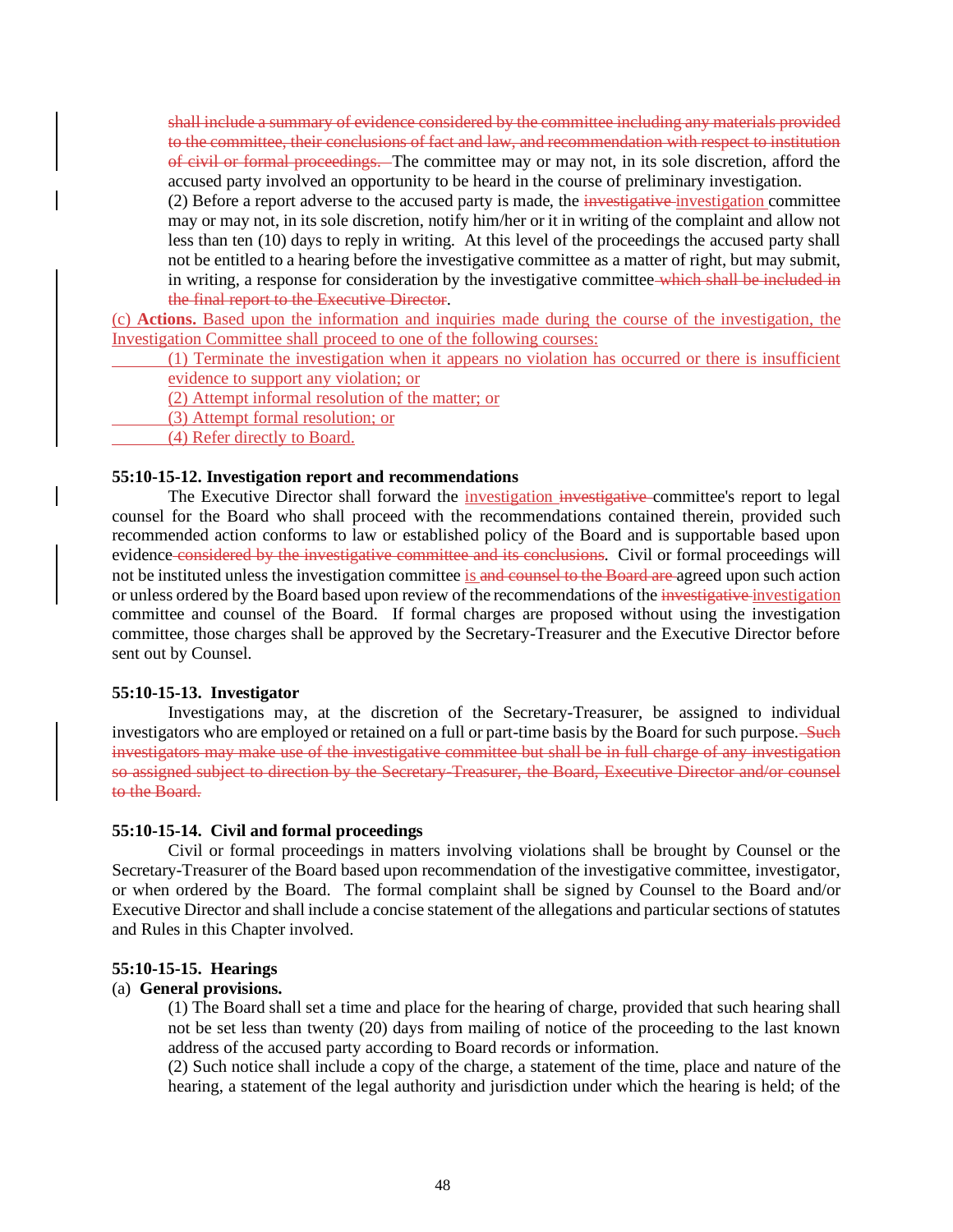matters asserted or issues involved. At any hearing, interested parties shall be afforded the opportunity to respond, present evidence, and argue on all issues involved.

(3) Unless precluded by law, informal disposition may be made of any proceeding by stipulation, agreed settlement, consent order, or default.

(4) At any hearing, the party charged with misconduct or violation of the Act or Rules shall enjoy the following rights:

(A) against self-incrimination in testimony before the Board. However, any previous testimony before a court or inquiry of public record, may be used in evidence; and

(B) of confidential communication with his a spouse, attorney, clergyman, priest and/or physician; and

(C) of withholding such other records and files of any official or agency of any state or of the United States which, by any statute of such state or of the United States, are made confidential or privileged; and

(D) of cross examination; and

(E) of counsel.

#### (b) **Hearing record.**

(1) The hearing record shall include:

(A) All pleadings, motions and intermediate rulings;

(B) Evidence received or considered, including the testimony of expert witnesses, if necessary;

(C) Questions and offers of proof, objections, and rulings thereon;

(D) Proposed findings and exceptions;

(E) Any decision, opinion, or report by the officer presiding at the hearing;

(F) All staff memoranda or data submitted presented as evidence to the hearing officer or members of the agency in connection with their consideration of the case. This does not include staff memoranda or data submitted or communicated to Counsel for the Board, unless used in the hearing.;

(2) Oral proceedings or any part of the oral proceedings shall be transcribed on request of any party. (3) Findings of fact shall be based exclusively on the evidence and on matters officially noticed.

(c) **Methods of hearings.** Hearings shall be conducted by one of the following methods, as determined by the Board:

(1) By the Board;

(2) By any member of the Board or its designee acting as hearing examiner;

(3) By any attorney licensed to practice before the Supreme Court of the State of Oklahoma acting as hearing examiner.

#### **55:10-15-16. Hearing disqualification procedures**

A hearing examiner or any Board member shall withdraw from any proceeding in which he/shethey cannot afford a fair and impartial hearing or consideration. Any party may request such disqualification by filing an affidavit, promptly upon discovery of the alleged disqualification, stating the particular grounds for objection. The issue shall be referred to the Board to be determined promptly by the Board or the remaining members thereof and upon disqualification the Board shall assign another hearing examiner and if necessary, as provided by 75 O.S., Section 316, seek appointment of an additional member or members pro-tem.

### **55:10-15-17. Powers of hearing authority**

A hearing authority shall require the furnishings of information; the attendance of witnesses; and the production of books, records, papers or other objects as may be necessary and proper for the purposes of the hearing. Any party to a proceeding may take depositions of witnesses in the same manner as provided by law in any civil actions before courts of record and such depositions may be admitted into evidence subject to the right of objection at the time of hearing in accordance with the law.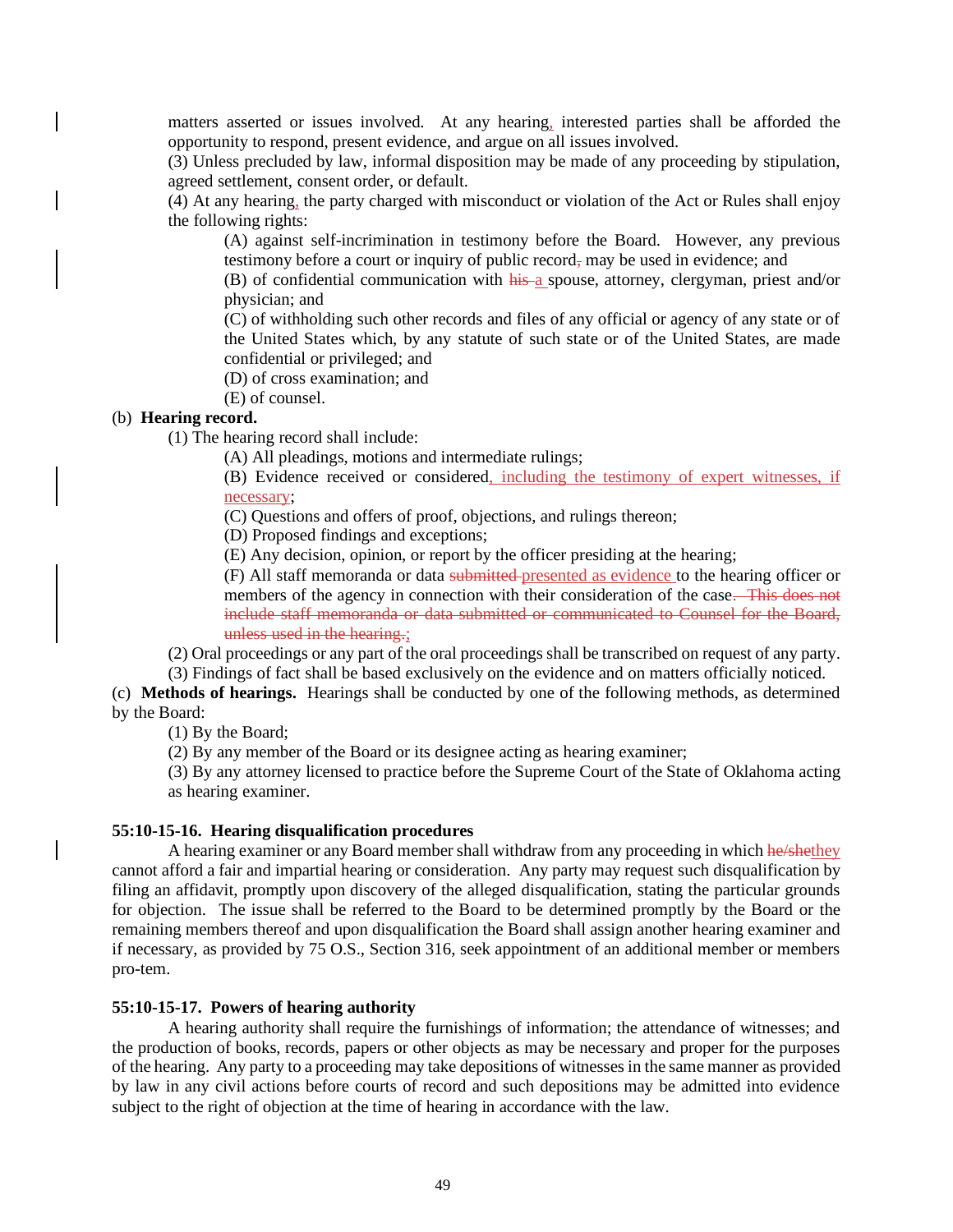#### **55:10-15-18. Findings of the Board and penalties**

(a) The Board may find:

(1) The charges are dismissed for insufficient evidence;

(2) The charges are dismissed without prejudice;

(3) The charges are dismissed with prejudice;

(4) The defendant is found not guilty;

(5) The defendant is found guilty;

(b) If the finding is guilty, the Board shall then determine the penalty to be imposed. The penalty resulting from a finding of guilty shall be one or more of the following:

(1) Reprimand: The formal notice of the Board,  $\frac{1}{2}$  and subject to public notice, that the accused party has been found guilty of violations which can and must be corrected as instructed; failure for which may result in suspension, revocation, probation or a civil penalty.

(2) Censure: The formal notice of the Board, subject to public notice, that the accused party has been found guilty of violations which cannot be corrected, and which if repeated may result in suspension, revocation, probation, denial, refusal to renew, or civil penalty.

(3) Suspension: The formal notice of the Board, subject to public notice, that the finding of guilty had resulted in suspension, denial, probation or refusal to renew the accused individual's License, Registration, Certificate of Authority or Certificate of Title for a stated period. In addition, a civil penalty may also be imposed.

(4) Revocation: The formal notice of the Board, subject to public notice, that the finding of guilty has resulted in revocation of the accused individual's License, Registration, Certificate of Authority or Certificate of Title. In addition, a civil penalty may also be imposed.

(5) Civil Penalty: The formal notice, at the discretion of the Board, may be subject to public notice that the finding of guilty of the accused party has resulted in a civil penalty, as provided by the Act. (6) Probation: The formal notice of the Board, subject to public notice, that the accused party has been found guilty of violations which cannot be corrected, and which if repeated may result in suspension, revocation, denial or refusal to renew and/or civil penalty.

(c) All disciplinary actions where the party has been convicted, pled guilty or nolo contendere to a violation of the Act or Rules, shall be publicized to the public and profession with their name, License or Registration number and/or the Certificate of Authority or Certificate of Title number and the city and state on the Board's records, if applicable.

### **55:10-15-19. Proposed Notice of formal complaint and hearing orders**

At any hearing not heard by a majority of the members of the Board or when the case hearing record has not been read by a majority of the members of the Board, the decision, if adverse to a party to the proceeding, shall not be made until a A formal proposed notice of complaint and hearing order is will be served upon the parties-Respondent and an opportunity is will be afforded to each party adversely affected to file exceptions and present briefs and oral argument to the Board. The formal proposed notice order shall be accompanied by statements of the reasons therefore and of each issue of fact or law necessary to the proposed order, prepared by the Board's counsel individual who conducted the hearing or by one who has read the record. The parties may, by written stipulation waive compliance with this Section.

#### **55:10-15-20. Issuing of orders**

All orders, whether proposed or final, shall be issued within one hundred twenty (120) days of a hearing. Final orders shall be effective upon signing by the Chair or presiding officer of the Board. state their effective date but in no event shall such order be effective less than ten (10) days from the entry thereof.

### **55:10-15-21. Final orders**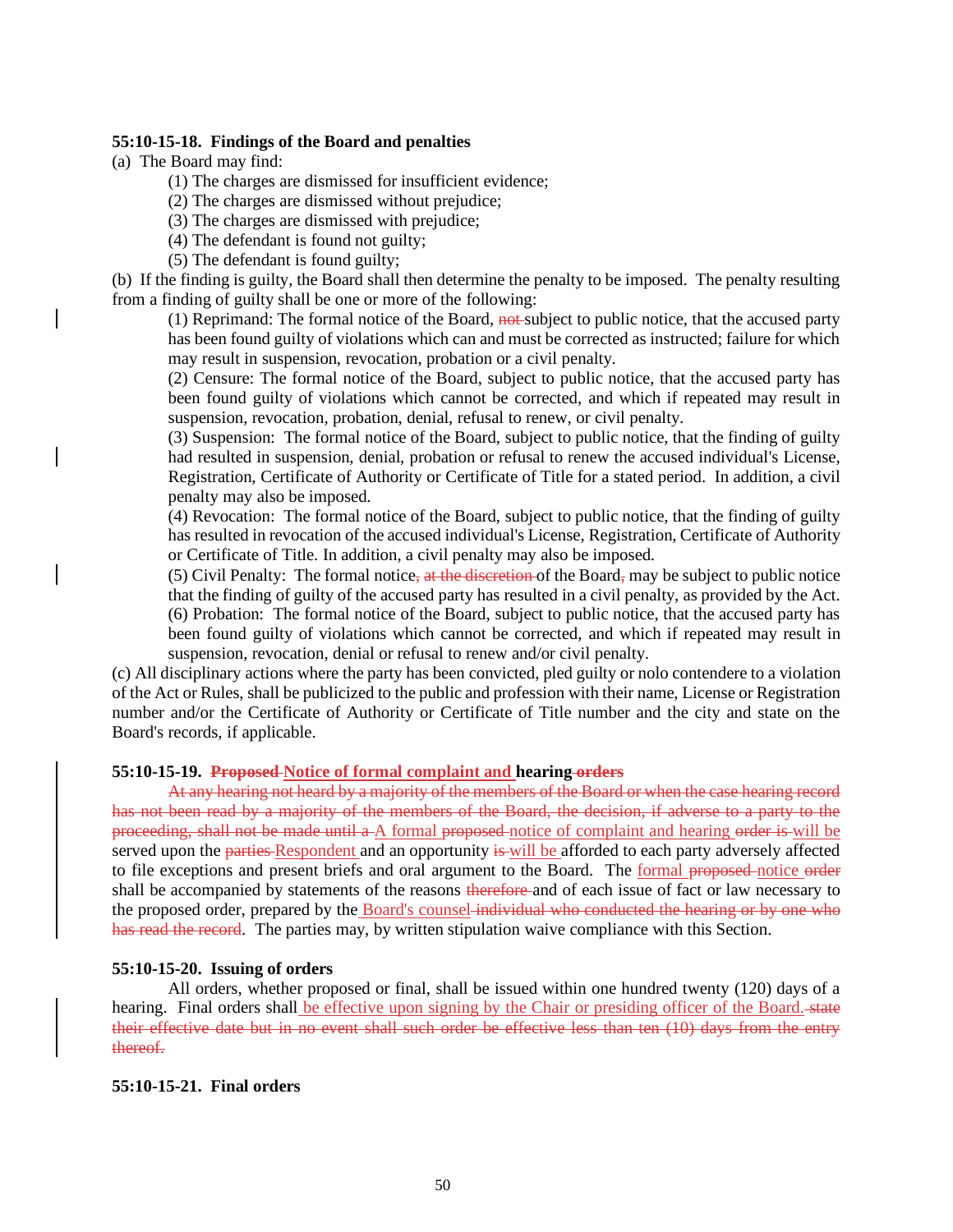A final order adverse to a party in a proceeding shall be in writing,  $\theta$  as stated in the record. A final order shall include findings of fact and conclusions of law, separately stated. Findings of fact, if set forth in statutory language, shall be accompanied by a concise and explicit statement of the underlying facts supporting the findings. Parties shall be notified either individually or by mail of any order. Upon request, a A copy of the final order shall be delivered or mailed to each party and to the attorney of record.

## **55:10-15-22. Procedures to file exceptions to proposed orders**

 $(a)$  — Exceptions shall be filed with the Executive Director within ten (10) days of mailing the proposed order to the party. If exceptions are filed, the Executive Director shall set the time and place for the Board to consider the proposed order and the exceptions to it and cause notice of such time and place to be mailed to the party. Such time shall not be less than twenty (20) days after such notice is mailed.

(b) Briefs in support of exceptions must be filed with the Board at least seven (7) days before such hearing. The party may individually or through counsel be present and present oral argument to the Board in support of the exceptions. If no exceptions are filed, the Board will consider the proposed order at its next regular or special meeting, or at such other time as is convenient to the Board.

## **55:10-15-23. Rehearing, reopening or reconsideration**

(a) A decision by the Board shall be subject to rehearing, reopening, or reconsideration by the Board if requested within ten (10) days from the date of its entry. The grounds for requesting such action shall be either:

(1) Newly discovered or newly available evidence relevant to the issues; or

(2) Need for additional evidence adequately to develop the facts essential to proper decision; or

(3) Probable error committed by the Board or hearing examiner in the proceeding or in its decision such as would be grounds for reversal on judicial review or the order; or

(4) Need for further consideration of the issues and the evidence in the public interest; or

(5) A showing that issues not previously considered should be examined in order to properly dispose of the matter; or

(6) Fraud practiced by the prevailing party or of procurement of the order by perjured testimony or fictitious evidence.

(b) The order of the Board granting rehearing, reconsideration, or review, or the petition of a party, shall set forth the grounds that justify such action.

(c) The Board will consider past violations taken against any party found guilty in any present proceeding. Such past violation shall not be evidence of guilt in the present proceeding but will be considered only in determining appropriate sanctions or penalties to be imposed by the Board in the present proceeding.

(d) Unless precluded by law, any party may waive rights and proceed by stipulation, agreed settlement, consent order or default. No provision in the Rules of this Chapter shall be construed as prohibiting the Board from suspending or holding in abeyance any formal or civil proceeding pending the outcome of informal negotiation or informally agreed upon terms.

## **55:10-15-24. Other hearings Effect of illegal activity or violations on licensure or certification**

When it comes to the Board's attention that a party residing in or out of the State of Oklahoma may be engaged in any illegal activity that might be determined as a violation of the Act, these Rules, penalties or orders issued by the Board, the Board may take any necessary legal action permitted pursuant to the provisions of 59 O.S., Sections 46.1 et seq. and may, in addition, bar the individual or Entity and/or their employers from obtaining a License, Registration, Certificate of Authority and/or Certificate of Title.

## **55:10-15-25. Emergency hearings and orders**

(a) If the Board shall find an emergency to exist which, in the opinion of the Board, poses an immediate danger to the public health, welfare, or safety or which threatens irreparable harm to any party, the Board may order hearings as provided in this Section upon the giving of twenty-four (24) hour notice to the parties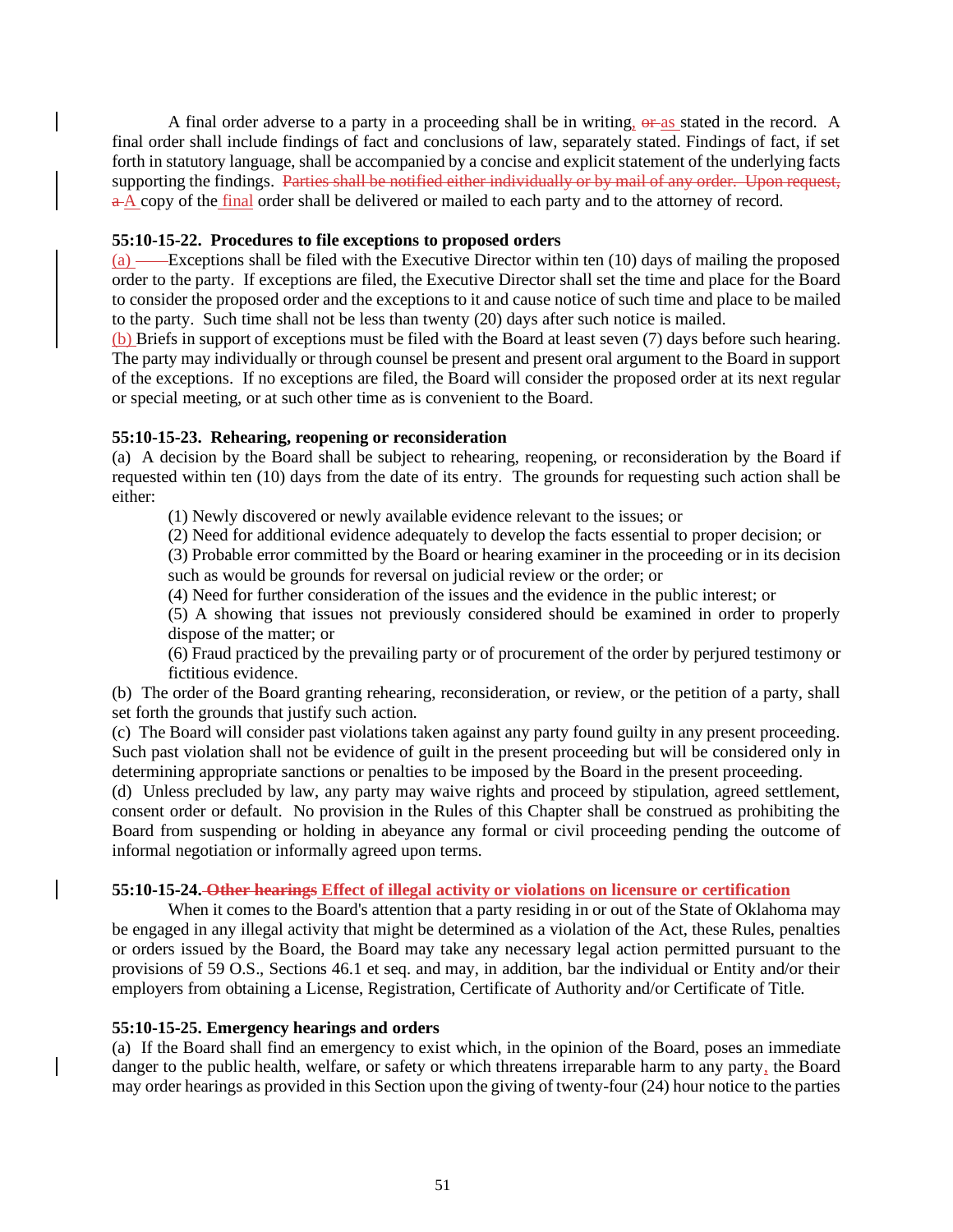concerned, and may enter such temporary orders as will, in the judgment of the Board, maintain or restore the public health, welfare, and safety pending hearing by the Board or judicial review of the Board's actions. (b) Whenever in the judgment of the Board any party has engaged, or is about to engage, in any acts or practices which constitute, or will constitute, a violation of the Act or these Rules, the Board may make application to the appropriate court for an order enjoining such acts or practices, and upon a showing by the Board that such party has engaged, or is about to engage, in any such acts or practices, an injunction, restraining order, or such other order as may be appropriate shallmay be granted by such court, without bond.

(c) Nothing in the Rules of this Chapter dealing with violations, penalties or findings of facts shall preclude the Board from proceeding through any legal proceedings necessary to enforce its findings, orders or penalties.

## **SUBCHAPTER 17. CONTINUING EDUCATION REQUIREMENTS**

### **Section**

- 55:10-17-1. Purpose
- 55:10-17-2. Board responsibilities
- 55:10-17-3. Noncompliance and sanctions
- 55:10-17-4. Continuing education requirements
- 55:10-17-5. Exemptions
- 55:10-17-6. Computation of credits
- 55:10-17-7. General course/program requirements
- 55:10-17-8. Instructional guidelines [Revoked]
- 55:10-17-9. Disallowance
- 55:10-17-10. Licensee responsibilities
- 55:10-17-11. Biennial Report and affidavit [Revoked]
- 55:10-17-12. Requirements and responsibilities [Revoked]

### **55:10-17-1. Purpose**

These Rules provide for a continuing education program to **insure**-ensure that all Architects and Landscape Architects, licensed in the state, and Registered Commercial Interior Designers remain informed of technical and professional subjects that the Board deems appropriate to the practice of architecture, landscape architecture and registered commercial interior design to safeguard life, health, and promote the public welfare.

## **55:10-17-2. Board responsibilities**

(a) The Board shall:

(1) Perform continuing education audits of all professionals.

(2) Determine if courses address the health, safety and welfare of the public through an audit.

(3) Discipline Architects, Landscape Architects and Registered Commercial Interior Designers, as may be appropriate if the requirements for Continuing Education have not been met.

(b) -Members of the Board may attend courses for purposes of auditing the content and compliance with this rule.

### **55:10-17-3. Noncompliance and sanctions**

The continuing education requirements contained in this Section will apply to every Architect, and Landscape Architect, as a condition for renewing of his/her license, and Registered Commercial Interior Designers. Failure to fulfill the continuing education requirements, or file the required biennial report and affidavit, properly completed and signed, or to pay all required fees by June  $30<sup>th</sup>$  of the renewal year, shall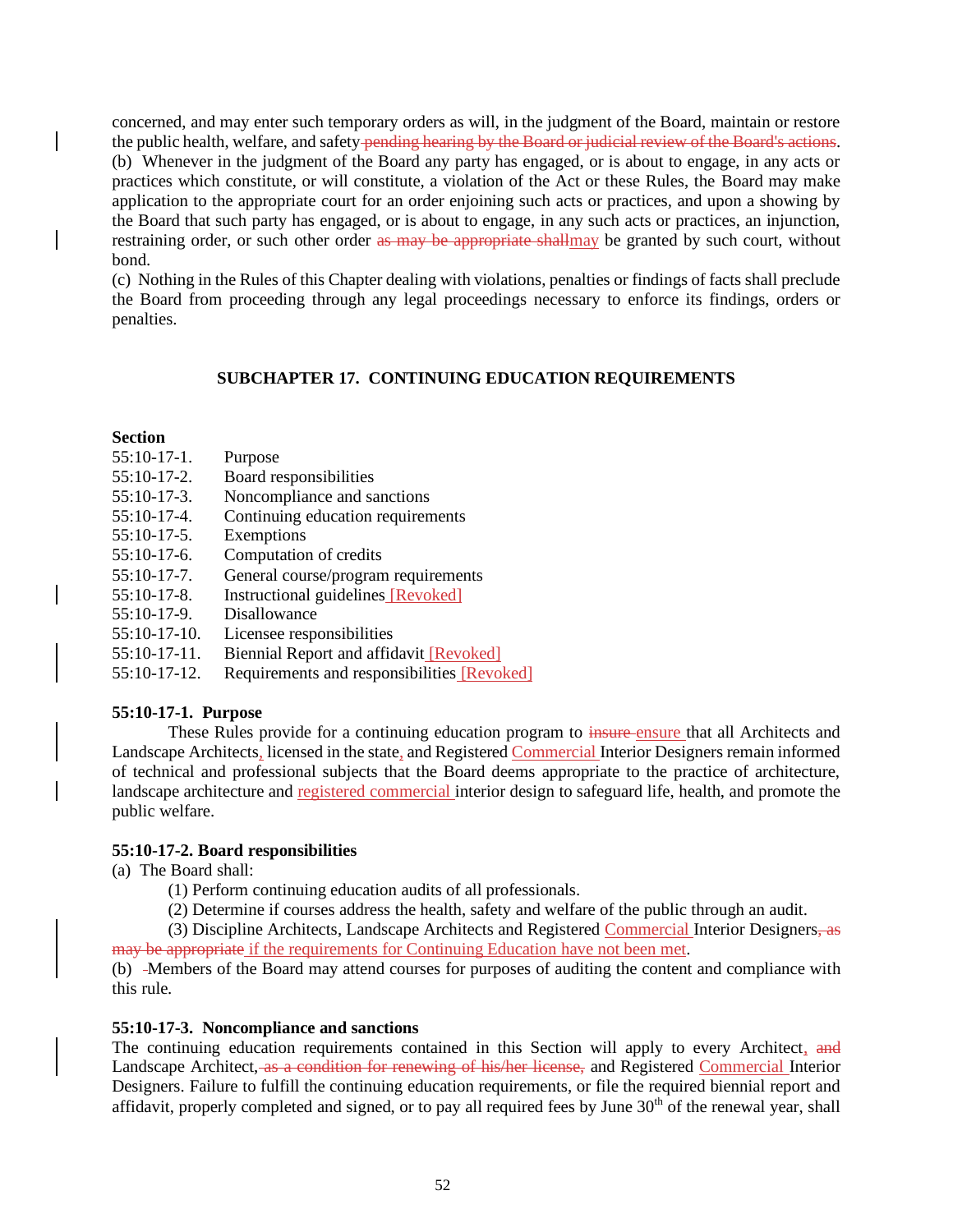result in non-renewal of an Architect's or Landscape Architect's License, and Registered Commercial Interior Designer's Designers certificate registration.

### **55:10-17-4. Continuing education requirements**

(a) Beginning with applications for renewal of licensesIn order to renew a license or registration, which expire expires on June 30, every odd other year, each Architect, Landscape Architect and Registered Commercial Interior Designer shall attest, as prescribed by the Board, that they have completed 24 CEU's of acceptable continuing education requirements during the two-year period immediately preceding the biennial renewal date as a condition for renewal. One CEU shall represent one Contact Hour. No credit will be allowed for introductory remarks, meals, breaks, or business/administration matters related to courses of study.

(b) If the person exceeds the continuing education requirements in any renewal period, they may carry a maximum of 4 CEU's forward into the subsequent renewal period.

#### **55:10-17-5. Exemptions**

A person may be exempt from participating in the continuing education program required by these Rules for one of the following reasons:

(1) A first-time License or RegistrationLicensee or Registrant, issued a license or registration by examination or reciprocity, shall be exempt for his/hertheir first renewal period if the first renewal period is less than two years from the original date of licensure or registration. A Reciprocal Licensee or Registrant will be exempt from these requirements if the Licensee or Registrant is licensed or registered in another jurisdiction and has met continuing education requirements equal to or exceeding the requirements of this Subchapter. The person shall certify to the Board that the requirements of this Subchapter have been met and substantiate same when audited.

 $(2)$  A person who has taken emeritus status must certify to the Board that they are not currently practicing one of these professions. In the event the emeritus individual elects to return to active practice, the individual shall earn the continuing education required for the current licensing period, not to exceed two (2) years.A person whose status is emeritus, per OAC 55:10-9-7, and is not actively practicing their profession shall be exempt from obtaining the continuing education required for renewals.

(3) A person called to active military duty in the armed forces of the United States shall be exempt from obtaining the continuing education required for the duration of the temporary deployment and all penalties, if applicable and shall comply with OAC 55:10-3-13.

(4) A person experiencing physical disability, illness or other extenuating circumstances may request exemption from the continuing education requirements. The individual shall provide supporting documentation for the Board's review. Such hardship cases will be considered by the Board on an individual basis.

## **55:10-17-6. Computation of credits**

(a) Continuing education credits can be obtained in person or online, shall be measured in CEUs, and shall be computed as follows:

(1) successfully completing one One CEU for each Contact Hour of: in course work, seminars or making professional or technical presentations at meetings, conventions or conferences shall be the equivalent of one CEU;

(A) attending professional or technical presentations at meetings, conventions or conferences;

(B) attending programs sponsored by corporations or other organizations;

(C) completing seminars, tutorials, short courses, webinar, or online courses;

(D) making professional or technical presentations at meetings, conventions or conferences;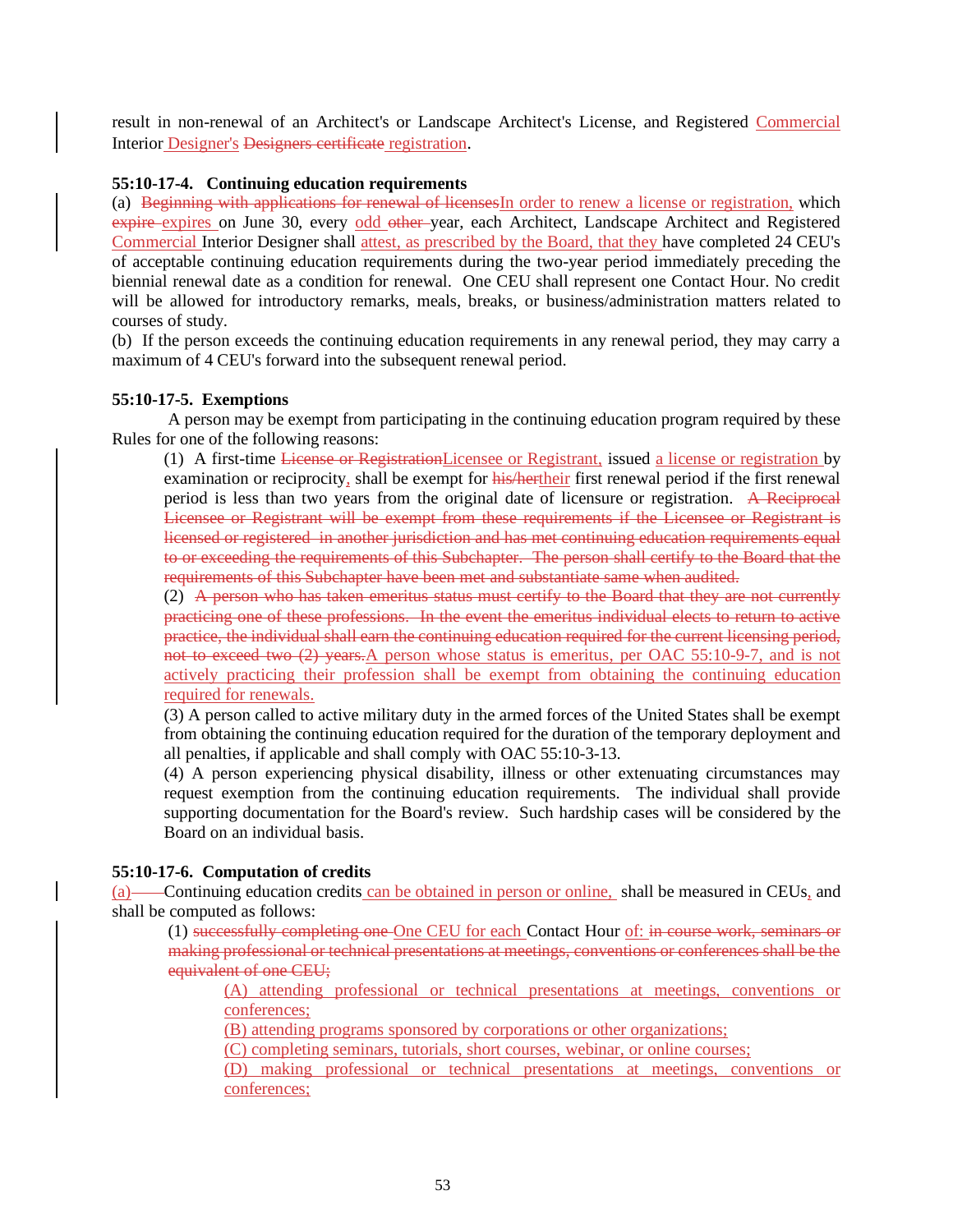(2) teaching or instructing a qualified presentation, approved by the Board, shall constitute two CEUs for each hour spent in the classroom. Teaching credit shall be valid for teaching a course or seminar in its initial presentation only. Teaching credit may be claimed by full-time-faculty at a college, university or other educational institution for the initial presentation only and shall be related to health safety, welfare issues only;

(3) authoring a published paper, article, writing a continuing education course or a book shall be the equivalent of 24 CEUs (No CEU's will be approved for newspaper or similar news articles);

(4) successfully completing one university semester hour of credit shall be the equivalent of 12 CEU<sub>s</sub>:

(b) Architects, Landscape Architects and Registered Commercial Interior Designers cannot obtain partial credit for portions of courses taken.

(c) Brief absences or tardiness during a course are discouraged, however, if necessary, the total of the absence of the attendee from the course should not exceed 10% of the course Contact Hours.

(d) Administrative procedures and introductions should be limited to no more than 10% of the course's Contact Hour credits. Specific course content should utilize no less than 80% of the course Contact Hours.

## **55:10-17-7. General course/program requirements**

(a) All programs and courses are subject to auditing and the Board may disapprove any course not meeting the intended continuing education criteria set forth in this Subchapter.

(b) All courses sponsored by NCARB, CLARB, The American Institute of Architects, the American Society of Landscape Architects, Interior Design Continuing Education Council, American Society of Interior Designers and International Interior Design Association or their successors will count for the required continuing education requirements if they met the requirements of this Subchapter and the intent of the Board.

(c) Continuing education courses must be at least one Contact Hour in length, and meet the topic area guidelines described in this Subchapter, and must result in a certificate of completion, which includes participant's name, provider's name, course title, number of contact hours, and the date the course was given.

(d) Continuing education courses will be approved or disapproved by the Board based upon the information presented at the time of audit.

(e) To qualify for continuing education, the course must:

(1) include technical and practical applications which impact public health, safety and welfare and,

(A) maintain, improve, expand or enhance the quality of the existing technical knowledge;

(B) fill voids that may exist in the professional education and internship training; or

(C) develop new and relevant technical profession skills and knowledge.

(2) have clear purposes and objectives;

(3) be well organized, presented in a sequential manner, and provide evidence of pre-planning;

 $(4)$  (3) be presented by individuals who are well-qualified by education or experience in the field being taught; and

 $(5)(4)$  provide individual participant documentation for record keeping and reporting.

(f) Architects, Landscape Architects and Registered Commercial Interior Designers may secure continuing education credit through the following types of programs and courses:

(1) attending professional or technical presentations at meetings, conventions or conferences;

(2) attending in-house programs sponsored by corporations or other organizations;

(3) successfully completing seminars, tutorials, short courses, correspondence courses, televised courses or video-taped courses;

(4) making professional or technical presentations at meetings, conventions or conferences;

(5) teaching or instructing, complying with OAC 55:10-17-6;

(6) authoring published papers, articles or books;

(7) successfully completing college or university sponsored courses.; and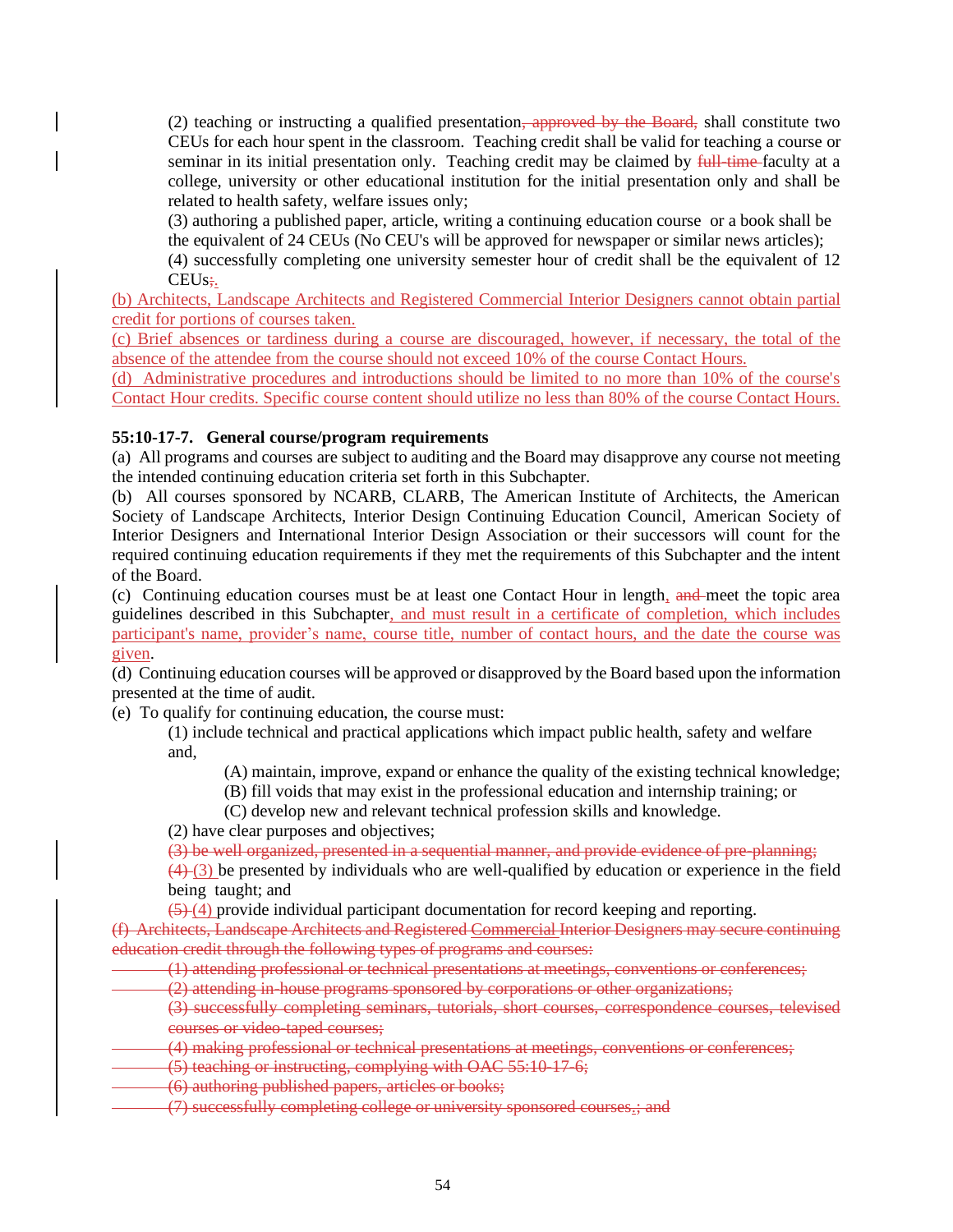$\overline{g}(f)$  Subject content acceptable for purposes of architecture continuing education shall be limited to: (1) Study of Codes including safety codes, and laws and regulations governing the practice of architecture.

(2) Environmental Issues.

(3) Design proficiency.

(4) Study within planning, engineering, interior design, construction contracting and related disciplines.

(5) Legal aspects of contracts, documents, insurance, bonds, project administration, etc.

(6) Specialization, preservation, adaptive reuse, building types) etc.

(7) Construction Documents and Services.

(8) Materials and Methods.

(9) Mechanical, Plumbing, Electrical and Life Safety.

(10) Structural technology.

(11) Energy efficiency.

(12) Project administration.

(13) Professional ethics.

(14) Americans with Disabilities Act guidelines.

 $\bigoplus$ (g) Subject content acceptable for purposes of landscape architecture continuing education shall be limited to:

(1) Study of Codes including safety codes, and laws and regulations governing the practice of landscape architecture;

(2) Environmental issues;

(3) Design proficiency;

(4) Study within planning, engineering, horticulture, construction contracting and related disciplines;

(5) Legal aspects of contracts, documents, insurance, bonds, project administration, etc.

(6) Specialization in areas of concentration;

(7) Construction documents and sources;

(8) Project administration;

(9) Professional ethics;

(10) Safety guidelines (Playgrounds, trails, etc.);

(11) Herbicide and pesticide use;

(12) American Disability Act Guidelines;

(13) Irrigation system design;

(14) Grading and drainage.

 $\overline{(i)}$  (h) Subject content acceptable for purposes of interior design continuing education shall be limited to:

(1) Legal: codes, including life-safety codes and standards, laws and regulations governing the practice of interior design; professional ethics, zoning, insurance to protect owners and public

(2) Environmental: energy efficiency, sustainability, natural resources, hazardous materials, weather proofing, insulation and natural hazards

(3) Design: interior building design, interior specifications, accessibility, safety and security measures

(4) Study within planning, interior design, construction contracting and related disciplines

(5) Legal aspects of contracts, documents, insurance, bonds, project administration, etc.

(6) Preservation: historic, adaptation, reuse, building types

(7) Construction Documents and Services

(8) Materials and Methods: building systems, products, finishes, furnishings, equipment

(9) Technical: structural, mechanical, electrical, communications, fire protection,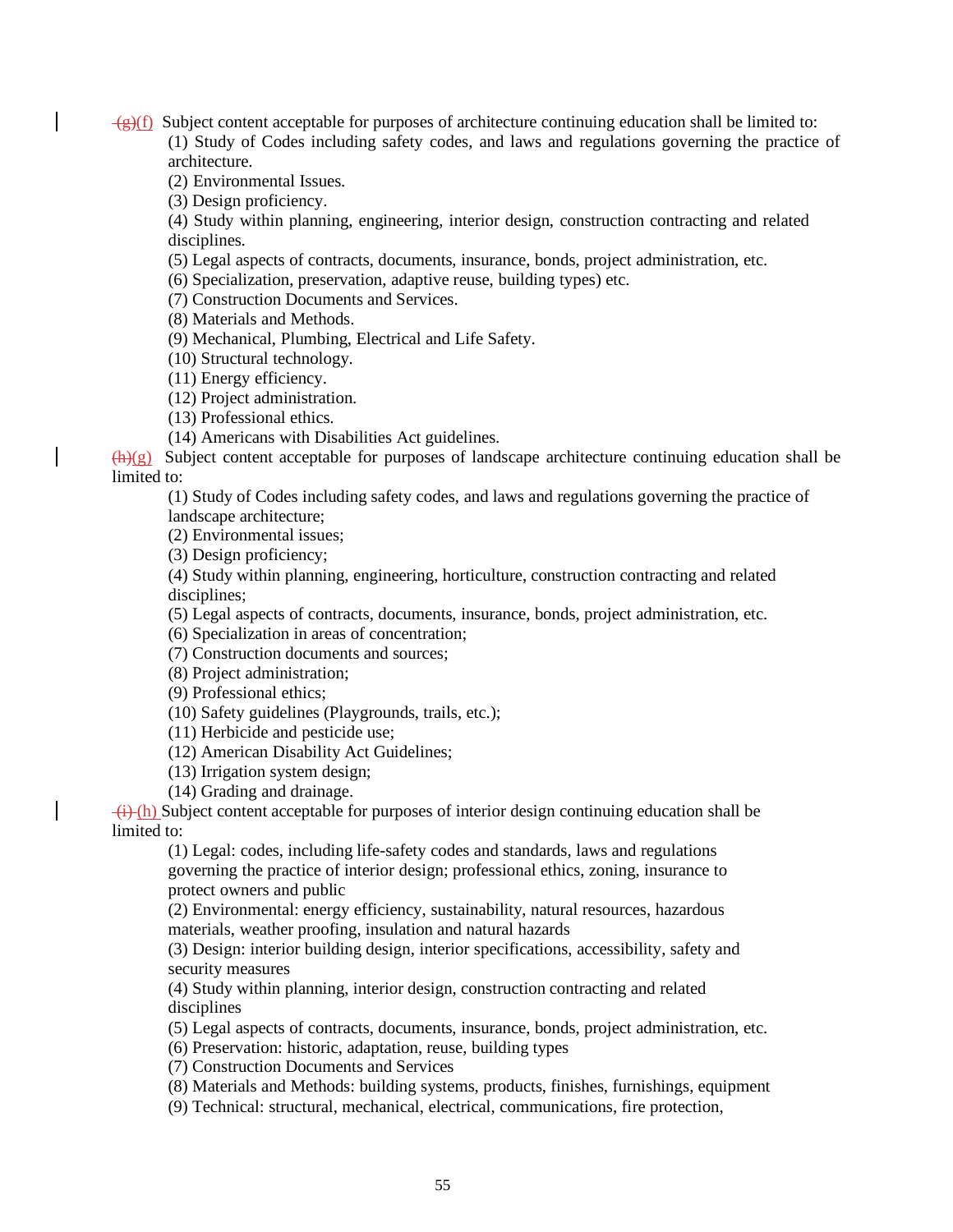### controls

(10) Pre-design: programming, project analysis, survey of existing conditions, including materials and configuration of the interior space of a project

- (11) Occupant Safety: indoor air quality, lighting, acoustics, ergonomics
- (12) Project administration
- (13) Americans with Disabilities Act guidelines

## **55:10-17-8. Instructional guidelines [Revoked]**

Methods of instruction used for course delivery include personal presentation, correspondence and video courses or other learning techniques. Instructional guidelines for the presentation of such course include the following:

| (1) Personal presentation courses must include:                           |
|---------------------------------------------------------------------------|
| (A) Course presentation and materials,                                    |
| (B) Question and answer sessions (optional), and                          |
| (C) Evaluation (optional)                                                 |
| (2) Correspondence courses must include:                                  |
| (A) Pre-course instruction book and course materials,                     |
| (B) Question and answer (optional),                                       |
| (C) Evaluation (optional) and                                             |
| (D) Testing (optional).                                                   |
| (3) Video courses must include:                                           |
| (A) Pre-course instruction book and course materials,                     |
| (B) Lecture,                                                              |
| (C) Question and answer (optional),                                       |
| (D) Evaluation (optional) and<br><del>(D) Evaniation (optional) and</del> |
| (E) Testing (optional).                                                   |

### **55:10-17-9. Disallowance**

(a) The Board has final authority with respect to approval of courses, credits, and continuing education hours.

 $(\theta)(a)$ — If the Board determines through an audit, that continuing education hours are to be disallowed, an Architect or Landscape Architect shall have 30 calendar days after notification to substantiate the original claim or earn other continuing education hours to meet minimum requirements and submit documentation to the Board office. This section only applies to persons who met the requirements by the biennial deadline.  $\left(\frac{e}{c}\right)$  Fraud or misrepresentation in certification of course attendance or any other aspect of fulfilling continuing education requirements will be disciplined in accordance with the Act, including revocation or denial of the renewal of a License and/or Certificate of Authority, if applicable.

### **55:10-17-10. Licensee responsibilities**

(a) The Architect,  $\theta$  Landscape Architect and Registered Commercial Interior Designer is responsible for retaining proof of participation in continuing education activities. Such verification includes, the following as applicable:

(1) A log showing activity claimed, sponsoring organization, location, duration, etc. signed by the Sponsor; or

(2) Attendance certificates; or

(3) Signed attendance receipts; or

(4) Sponsor's list of attendees (signed by an individual in responsible charge of the activity).

(b) These records must be retained for one calendar year until January  $1^{st}$  following the filing of an application for License or Registration renewal. Copies shall be furnished to the Board for audit purposes if requested.